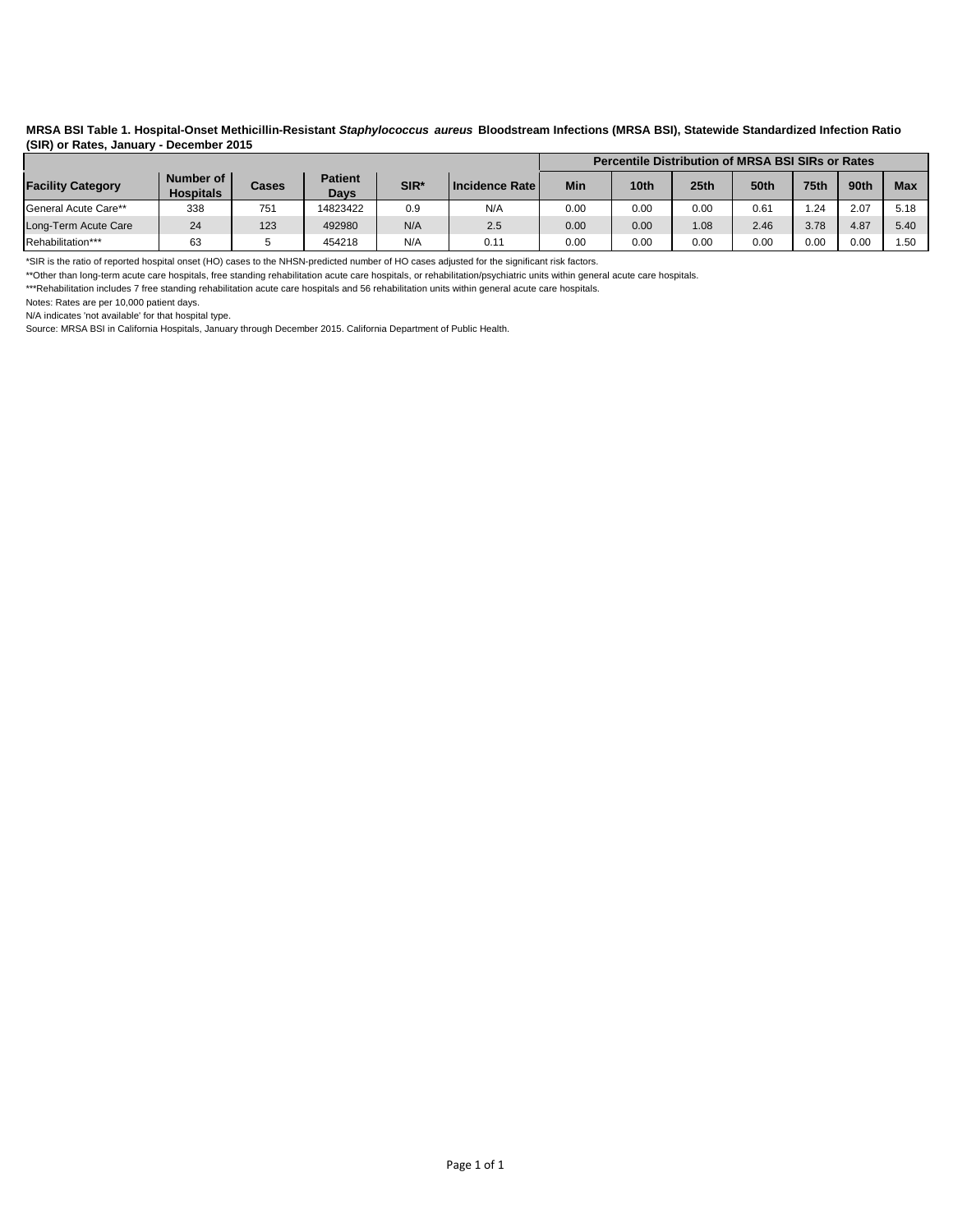| MRSA BSI Table 2. Hospital-Onset Methicillin-Resistant Staphylococcus aureus Bloodstream Infections (MRSA BSI) Reported by California Hospitals, |  |
|--------------------------------------------------------------------------------------------------------------------------------------------------|--|
| January - December 2015                                                                                                                          |  |

|              |                                                      | 2015                     |                           |                        |                  |                       |                         |
|--------------|------------------------------------------------------|--------------------------|---------------------------|------------------------|------------------|-----------------------|-------------------------|
| County       | <b>Hospital Name</b>                                 | <b>Observed</b><br>Cases | <b>Predicted</b><br>Cases | <b>Patient</b><br>Days | SIR <sup>a</sup> | <b>SIR</b><br>95% Clb | Comparison <sup>c</sup> |
|              | STATE OF CALIFORNIA POOLED DATA                      | 751                      | 831.75                    | 14823422               | 0.90             |                       |                         |
| Alameda      | ¥ Alameda Hospital                                   | $\pmb{0}$                | 0.67                      | 14217                  | 0.00             | (0.00, 5.49)          | No Difference           |
| Alameda      | Alta Bates Summit Medical Center                     | 2                        | 2.65                      | 61891                  | 0.75             | (0.13, 2.49)          | No Difference           |
| Alameda      | Alta Bates Summit Medical Center - Alta Bates Campus | $\overline{2}$           | 3.74                      | 67045                  | 0.53             | (0.09, 1.76)          | No Difference           |
| Alameda      | Children's Hospital & Research Center Oakland        | 0                        | 2.41                      | 48622                  | 0.00             | (0.00, 1.24)          | No Difference           |
| Alameda      | <b>Eden Medical Center</b>                           | 5                        | 2.37                      | 40085                  | 2.11             | (0.77, 4.68)          | No Difference           |
| Alameda      | <b>Highland Hospital</b>                             | $\overline{2}$           | 2.93                      | 49028                  | 0.68             | (0.12, 2.26)          | No Difference           |
| Alameda      | ¥ Kaiser Foundation Hospital, Fremont                | $\mathbf 0$              | 0.67                      | 17178                  | 0.00             | (0.00, 5.50)          | No Difference           |
| Alameda      | Kaiser Foundation Hospital, Oakland/Richmond         | $\overline{\mathbf{c}}$  | 4.77                      | 90255                  | 0.42             | (0.07, 1.39)          | No Difference           |
| Alameda      | Kaiser Foundation Hospital, San Leandro              | $\overline{1}$           | 1.98                      | 47991                  | 0.51             | (0.03, 2.49)          | No Difference           |
| Alameda      | ¥ San Leandro Hospital                               | $\mathbf{1}$             | 0.85                      | 12584                  | 1.18             | (0.03, 6.59)          | No Difference           |
| Alameda      | St Rose Hospital                                     | $\mathbf{1}$             | 1.37                      | 29533                  | 0.73             | (0.04, 3.59)          | No Difference           |
| Alameda      | Valleycare Medical Center                            | 1                        | 1.48                      | 37777                  | 0.67             | (0.03, 3.33)          | No Difference           |
| Alameda      | <b>Washington Hospital</b>                           | $\overline{2}$           | 2.81                      | 60382                  | 0.71             | (0.12, 2.35)          | No Difference           |
| Amador       | ¥ Sutter Amador Hospital                             | $\mathbf{1}$             | 0.44                      | 9188                   | 2.29             | (0.06, 12.78)         | No Difference           |
| <b>Butte</b> | Enloe Medical Center - Esplanade                     | 3                        | 3.47                      | 71510                  | 0.87             | (0.22, 2.36)          | No Difference           |
| <b>Butte</b> | ¥ Feather River Hospital                             | $\pmb{0}$                | 0.67                      | 18010                  | 0.00             | (0.00, 5.47)          | No Difference           |
| <b>Butte</b> | Oroville Hospital                                    | $\overline{2}$           | 2.15                      | 42792                  | 0.93             | (0.16, 3.07)          | No Difference           |
| Calaveras    | Mark Twain Medical Center                            | 0                        | 0.14                      | 3935                   |                  |                       |                         |
| Contra Costa | Contra Costa Regional Medical Center                 | $\mathbf 0$              | 1.85                      | 42645                  | 0.00             | (0.00, 1.62)          | No Difference           |
| Contra Costa | John Muir Medical Center - Concord Campus            | 4                        | 1.93                      | 48313                  | 2.07             | (0.66, 5.00)          | No Difference           |
| Contra Costa | John Muir Medical Center - Walnut Creek Campus       | $\mathbf{1}$             | 3.48                      | 87792                  | 0.29             | (0.01, 1.42)          | No Difference           |
| Contra Costa | Kaiser Foundation Hospital, Antioch                  | 1                        | 1.16                      | 31032                  | 0.86             | (0.04, 4.26)          | No Difference           |
| Contra Costa | Kaiser Foundation Hospital, Walnut Creek             | $\mathbf{1}$             | 2.34                      | 64302                  | 0.43             | (0.02, 2.10)          | No Difference           |
| Contra Costa | ¥ San Ramon Regional Medical Center                  | $\mathbf 0$              | 0.80                      | 19350                  | 0.00             | (0.00, 4.58)          | No Difference           |
| Contra Costa | <b>Sutter Delta Medical Center</b>                   | $\mathbf{1}$             | 1.47                      | 32135                  | 0.68             | (0.03, 3.36)          | No Difference           |
| Del Norte    | ¥ Sutter Coast Hospital                              | 1                        | 0.24                      | 6802                   | 4.10             | (0.10, 22.86)         | No Difference           |
| El Dorado    | ¥ Barton Memorial Hospital                           | $\mathbf 0$              | 0.28                      | 7812                   | 0.00             | (0.00, 13.18)         | No Difference           |
| El Dorado    | <b>Marshall Medical Center</b>                       | $\overline{2}$           | 1.43                      | 21844                  | 1.40             | (0.23, 4.61)          | No Difference           |
| Fresno       | ¥ Adventist Medical Center - Reedley                 | $\pmb{0}$                | 0.26                      | 7125                   | 0.00             | (0.00, 14.45)         | No Difference           |
| Fresno       | ¥ Adventist Medical Center - Selma                   | $\mathbf 0$              | 0.30                      | 7286                   | 0.00             | (0.00, 12.32)         | No Difference           |
| Fresno       | <b>Clovis Community Medical Center</b>               | $\mathbf{1}$             | 2.47                      | 64814                  | 0.41             | (0.02, 2.00)          | No Difference           |
| Fresno       | Coalinga Regional Medical Center                     | 0                        | 0.02                      | 583                    |                  |                       |                         |
| Fresno       | <b>Community Regional Medical Center</b>             | 17                       | 14.84                     | 199202                 | 1.15             | (0.69, 1.80)          | No Difference           |
| Fresno       | ¥ Fresno Heart and Surgical Hospital                 | $\mathbf 0$              | 0.40                      | 11259                  | 0.00             | (0.00, 9.15)          | No Difference           |
| Fresno       | Fresno Surgical Hospital                             | 0                        | 0.12                      | 3398                   |                  |                       |                         |
| Fresno       | Kaiser Foundation Hospital, Fresno                   | 4                        | 1.16                      | 30662                  | 3.45             | (1.10, 8.33)          | Higher                  |
| Fresno       | Saint Agnes Medical Center                           | 6                        | 3.63                      | 92615                  | 1.65             | (0.67, 3.43)          | No Difference           |
| Glenn        | <b>Glenn Medical Center</b>                          | 0                        | 0.05                      | 1303                   |                  |                       |                         |
| Humboldt     | Jerold Phelps Community Hospital                     | $\mathbf 0$              | 0.03                      | 821                    |                  |                       |                         |
| Humboldt     | ¥ Mad River Community Hospital                       | 0                        | 0.51                      | 10966                  | 0.00             | (0.00, 7.22)          | No Difference           |
| Humboldt     | ¥ Redwood Memorial Hospital                          | $\pmb{0}$                | 0.27                      | 6045                   | 0.00             | (0.00, 13.62)         | No Difference           |
| Humboldt     | St. Joseph Hospital, Eureka                          | 5                        | 1.54                      | 29641                  | 3.26             | (1.19, 7.22)          | Higher                  |
| Imperial     | El Centro Regional Medical Center                    | $\mathbf{1}$             | 1.02                      | 24387                  | 0.98             | (0.05, 4.82)          | No Difference           |
| Imperial     | ¥ Pioneers Memorial Healthcare District              | 0                        | 0.88                      | 20030                  | 0.00             | (0.00, 4.19)          | No Difference           |
| Inyo         | Northern Inyo Hospital                               | $\pmb{0}$                | 0.19                      | 4357                   |                  |                       |                         |
| Kern         | ¥ Bakersfield Heart Hospital                         | $\pmb{0}$                | 0.57                      | 13827                  | 0.00             | (0.00, 6.43)          | No Difference           |
| Kern         | <b>Bakersfield Memorial Hospital</b>                 | $\sqrt{2}$               | 3.65                      | 67428                  | 0.55             | (0.09, 1.81)          | No Difference           |
| Kern         | ¥ Delano Regional Medical Center                     | 0                        | 0.66                      | 10528                  | 0.00             | (0.00, 5.59)          | No Difference           |
| Kern         | ¥ Good Samaritan Hospital, Bakersfield               | $\pmb{0}$                | 0.65                      | 18160                  | 0.00             | (0.00, 5.67)          | No Difference           |
| Kern         | Kern Medical Center                                  | 4                        | 2.72                      | 51323                  | 1.47             | (0.47, 3.55)          | No Difference           |
| Kern         | Kern Valley Healthcare District                      | $\pmb{0}$                | 0.11                      | 3202                   |                  |                       |                         |
| Kern         | Mercy Hospital                                       | 0                        | 1.40                      | 23636                  | 0.00             | (0.00, 2.14)          | No Difference           |
| Kern         | Mercy Southwest Hospital                             | $\pmb{0}$                | 1.14                      | 26418                  | 0.00             | (0.00, 2.62)          | No Difference           |
| Kern         | San Joaquin Community Hospital                       | 4                        | 2.85                      | 75530                  | 1.41             | (0.45, 3.39)          | No Difference           |
| Kern         | ¥ Tehachapi Hospital                                 | $\pmb{0}$                | 0.21                      | 5735                   | 0.00             | (0.00, 17.95)         | No Difference           |
|              | <b>Adventist Medical Center</b>                      | $\overline{\mathbf{c}}$  | 1.57                      | 33672                  | 1.28             | (0.21, 4.22)          | No Difference           |
| Kings        |                                                      |                          |                           |                        |                  |                       |                         |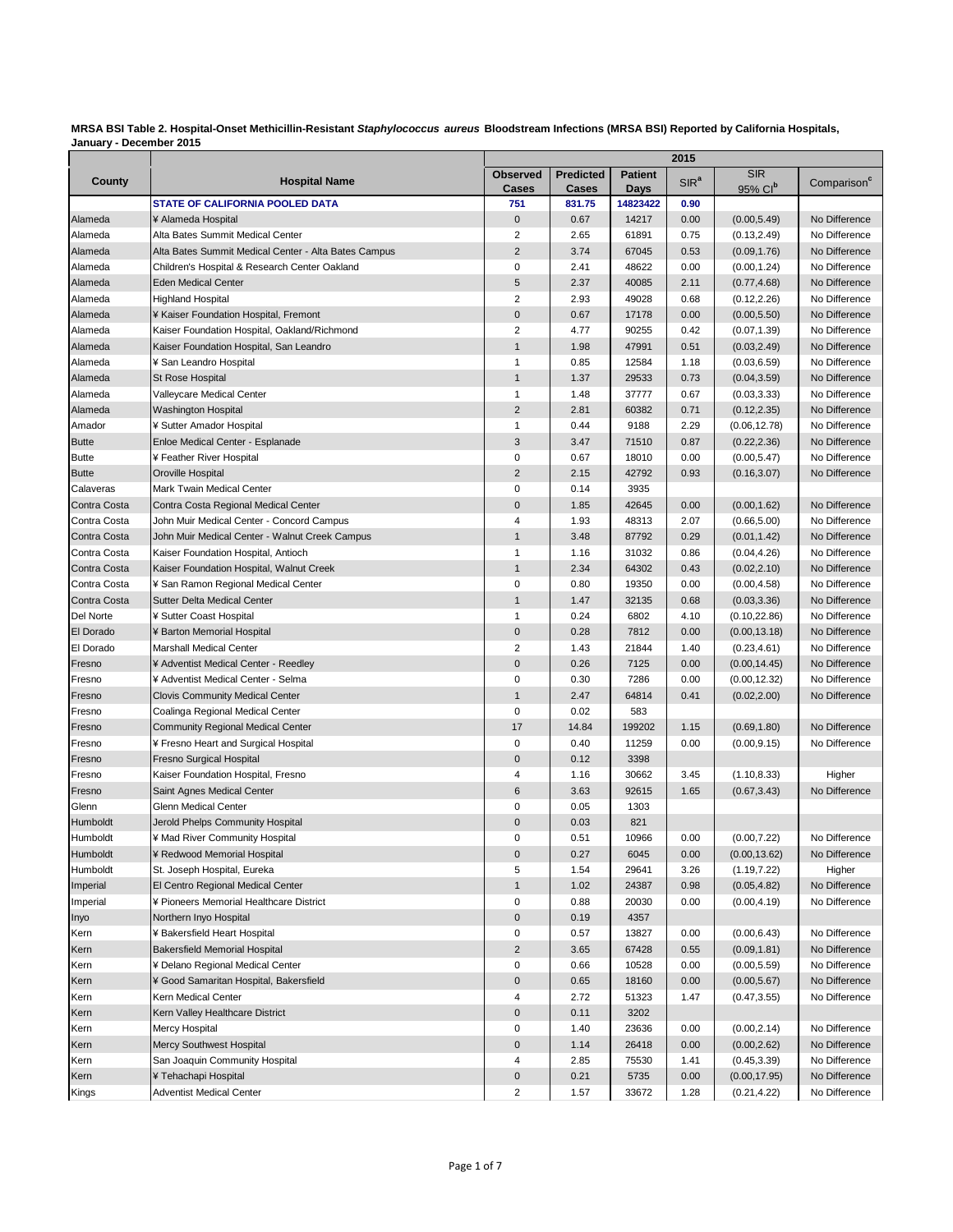| MRSA BSI Table 2. Hospital-Onset Methicillin-Resistant Staphylococcus aureus Bloodstream Infections (MRSA BSI) Reported by California Hospitals, |  |
|--------------------------------------------------------------------------------------------------------------------------------------------------|--|
| January - December 2015                                                                                                                          |  |

| 2015        |                                                   |                          |                           |                        |                  |                       |                         |  |
|-------------|---------------------------------------------------|--------------------------|---------------------------|------------------------|------------------|-----------------------|-------------------------|--|
| County      | <b>Hospital Name</b>                              | <b>Observed</b><br>Cases | <b>Predicted</b><br>Cases | <b>Patient</b><br>Days | SIR <sup>a</sup> | <b>SIR</b><br>95% Clb | Comparison <sup>c</sup> |  |
|             | STATE OF CALIFORNIA POOLED DATA                   | 751                      | 831.75                    | 14823422               | 0.90             |                       |                         |  |
| Kings       | ¥ Central Valley General Hospital                 | $\pmb{0}$                | 0.33                      | 9211                   | 0.00             | (0.00, 11.18)         | No Difference           |  |
| Lake        | ¥ St. Helena Hospital - Clearlake                 | 0                        | 0.65                      | 5423                   | 0.00             | (0.00, 5.72)          | No Difference           |  |
| Lake        | ¥ Sutter Lakeside Hospital                        | $\mathbf 0$              | 0.38                      | 6933                   | 0.00             | (0.00, 9.76)          | No Difference           |  |
| Lassen      | Banner Lassen Medical Center                      | 0                        | 0.16                      | 4483                   |                  |                       |                         |  |
| Los Angeles | Antelope Valley Hospital                          | 3                        | 4.66                      | 90048                  | 0.64             | (0.16, 1.75)          | No Difference           |  |
| Los Angeles | <b>Beverly Hospital</b>                           | $\overline{4}$           | 2.08                      | 38986                  | 1.92             | (0.61, 4.63)          | No Difference           |  |
| Los Angeles | California Hospital Medical Center - Los Angeles  | $\overline{7}$           | 4.45                      | 80800                  | 1.57             | (0.69, 3.11)          | No Difference           |  |
| Los Angeles | Catalina Island Medical Center                    | 0                        | 0.01                      | 234                    |                  |                       |                         |  |
| Los Angeles | Cedars-Sinai Medical Center                       | 16                       | 19.39                     | 258100                 | 0.83             | (0.49, 1.31)          | No Difference           |  |
| Los Angeles | Centinela Hospital Medical Center                 | $\overline{2}$           | 4.14                      | 71621                  | 0.48             | (0.08, 1.60)          | No Difference           |  |
| Los Angeles | Children's Hospital Los Angeles                   | $\overline{2}$           | 5.48                      | 105815                 | 0.37             | (0.06, 1.21)          | No Difference           |  |
| Los Angeles | Citrus Valley Medical Center - IC Campus          | 6                        | 7.29                      | 94328                  | 0.82             | (0.33, 1.71)          | No Difference           |  |
| Los Angeles | City of Hope Helford Clinical Research Hospital   | 5                        | 2.55                      | 63290                  | 1.96             | (0.72, 4.34)          | No Difference           |  |
| Los Angeles | College Medical Center                            | 1                        | 2.00                      | 39475                  | 0.50             | (0.03, 2.46)          | No Difference           |  |
| Los Angeles | Community Hospital Long Beach                     | $\mathbf{1}$             | 3.15                      | 15482                  | 0.32             | (0.02, 1.57)          | No Difference           |  |
| Los Angeles | ¥ Community Hospital of Huntington Park           | $\mathbf{1}$             | 0.53                      | 13706                  | 1.88             | (0.05, 10.47)         | No Difference           |  |
| Los Angeles | Earl & Loraine Miller Children's Hospital         | $\pmb{0}$                | 2.88                      | 75736                  | 0.00             | (0.00, 1.04)          | No Difference           |  |
| Los Angeles | ¥ East Los Angeles Doctors Hospital               | $\overline{\mathbf{c}}$  | 0.72                      | 17336                  | 2.79             | (0.34, 10.08)         | No Difference           |  |
| Los Angeles | ¥ Encino Hospital Medical Center                  | $\pmb{0}$                | 0.42                      | 8248                   | 0.00             | (0.00, 8.82)          | No Difference           |  |
|             | Foothill Presbyterian Hospital-Johnston Memorial  | 1                        | 2.05                      | 22598                  | 0.49             |                       | No Difference           |  |
| Los Angeles |                                                   | $\overline{\mathbf{4}}$  | 2.35                      | 57463                  | 1.70             | (0.02, 2.41)          | No Difference           |  |
| Los Angeles | <b>Garfield Medical Center</b>                    | $\overline{7}$           | 6.07                      |                        | 1.15             | (0.54, 4.10)          | No Difference           |  |
| Los Angeles | Glendale Adventist Medical Center                 | $\mathbf{1}$             |                           | 75975                  |                  | (0.51, 2.28)          |                         |  |
| Los Angeles | Glendale Memorial Hospital and Health Center      |                          | 4.97                      | 48908                  | 0.20             | (0.01, 0.99)          | Lower                   |  |
| Los Angeles | Good Samaritan Hospital, Los Angeles              | 10                       | 2.68                      | 65117                  | 3.73             | (1.90, 6.65)          | Higher                  |  |
| Los Angeles | Hollywood Presbyterian Medical Center             | 3                        | 4.14                      | 77836                  | 0.73             | (0.19, 1.97)          | No Difference           |  |
| Los Angeles | Huntington Memorial Hospital                      | $\overline{4}$           | 7.38                      | 115839                 | 0.54             | (0.17, 1.31)          | No Difference           |  |
| Los Angeles | Kaiser Foundation Hospital, Baldwin Park          | $\pmb{0}$                | 1.69                      | 45545                  | 0.00             | (0.00, 1.77)          | No Difference           |  |
| Los Angeles | Kaiser Foundation Hospital, Downey                | 3                        | 3.25                      | 85270                  | 0.92             | (0.24, 2.51)          | No Difference           |  |
| Los Angeles | Kaiser Foundation Hospital, Los Angeles           | 6                        | 8.92                      | 117603                 | 0.67             | (0.27, 1.40)          | No Difference           |  |
| Los Angeles | Kaiser Foundation Hospital, Panorama City         | $\mathbf{1}$             | 1.55                      | 41681                  | 0.65             | (0.03, 3.18)          | No Difference           |  |
| Los Angeles | Kaiser Foundation Hospital, South Bay             | 3                        | 2.79                      | 52179                  | 1.07             | (0.27, 2.92)          | No Difference           |  |
| Los Angeles | Kaiser Foundation Hospital, West LA               | 0                        | 1.72                      | 44117                  | 0.00             | (0.00, 1.75)          | No Difference           |  |
| Los Angeles | Kaiser Foundation Hospital, Woodland Hills        | $\overline{2}$           | 1.73                      | 45394                  | 1.15             | (0.19, 3.81)          | No Difference           |  |
| Los Angeles | Keck Hospital of USC                              | 3                        | 6.27                      | 84150                  | 0.48             | (0.12, 1.30)          | No Difference           |  |
| Los Angeles | LAC+USC Medical Center                            | 25                       | 15.10                     | 165693                 | 1.66             | (1.10, 2.41)          | Higher                  |  |
| Los Angeles | LAC/Harbor-UCLA Medical Center                    | 5                        | 7.03                      | 95158                  | 0.71             | (0.26, 1.58)          | No Difference           |  |
| Los Angeles | LAC/Olive View-UCLA Medical Center                | $\overline{7}$           | 3.97                      | 65469                  | 1.76             | (0.77, 3.48)          | No Difference           |  |
| Los Angeles | LAC/Rancho Los Amigos National Rehabilitation Ctr | 1                        | 1.38                      | 34112                  | 0.73             | (0.04, 3.58)          | No Difference           |  |
| Los Angeles | Lakewood Regional Medical Center                  | 3                        | 4.61                      | 39906                  | 0.65             | (0.17, 1.77)          | No Difference           |  |
| Los Angeles | Long Beach Memorial Medical Center                | 8                        | 7.69                      | 102536                 | 1.04             | (0.48, 1.98)          | No Difference           |  |
| Los Angeles | Los Angeles Community Hospital                    | $\overline{7}$           | 2.77                      | 53598                  | 2.53             | (1.11, 5.00)          | Higher                  |  |
| Los Angeles | ¥ Marina Del Rey Hospital                         | 3                        | 0.58                      | 15272                  | 5.18             | (1.07, 15.13)         | Higher                  |  |
| Los Angeles | Memorial Hospital of Gardena                      | 10                       | 2.23                      | 51033                  | 4.49             | (2.28, 8.00)          | Higher                  |  |
| Los Angeles | Methodist Hospital of Southern California         | $\mathbf{1}$             | 2.75                      | 70491                  | 0.36             | (0.02, 1.80)          | No Difference           |  |
| Los Angeles | Miracle Mile Medical Center                       | $\pmb{0}$                | 0.02                      | 465                    |                  |                       |                         |  |
| Los Angeles | <b>Mission Community Hospital</b>                 | 1                        | 1.59                      | 21053                  | 0.63             | (0.03, 3.09)          | No Difference           |  |
| Los Angeles | Northridge Hospital Medical Center                | $\pmb{0}$                | 4.50                      | 50223                  | 0.00             | (0.00, 0.67)          | Lower                   |  |
| Los Angeles | Olympia Medical Center                            | 3                        | 2.13                      | 28173                  | 1.41             | (0.36, 3.83)          | No Difference           |  |
| Los Angeles | PIH Hospital - Downey                             | 3                        | 1.46                      | 28870                  | 2.06             | (0.52, 5.60)          | No Difference           |  |
| Los Angeles | Pacific Alliance Medical Center                   | $\overline{\mathbf{4}}$  | 1.66                      | 33875                  | 2.41             | (0.76, 5.80)          | No Difference           |  |
| Los Angeles | Pacifica Hospital of the Valley                   | $\sqrt{2}$               | 1.12                      | 23237                  | 1.79             | (0.30, 5.90)          | No Difference           |  |
| Los Angeles | Palmdale Regional Medical Center                  | 5                        | 2.08                      | 37341                  | 2.41             | (0.88, 5.33)          | No Difference           |  |
| Los Angeles | Pomona Valley Hospital Medical Center             | $\boldsymbol{9}$         | 3.93                      | 106944                 | 2.29             | (1.12, 4.21)          | Higher                  |  |
| Los Angeles | Presbyterian Intercommunity Hospital              | 3                        | 3.29                      | 73454                  | 0.91             | (0.23, 2.48)          | No Difference           |  |
| Los Angeles | Providence Holy Cross Medical Center              | $\mathbf{1}$             | 3.48                      | 82148                  | 0.29             | (0.01, 1.42)          | No Difference           |  |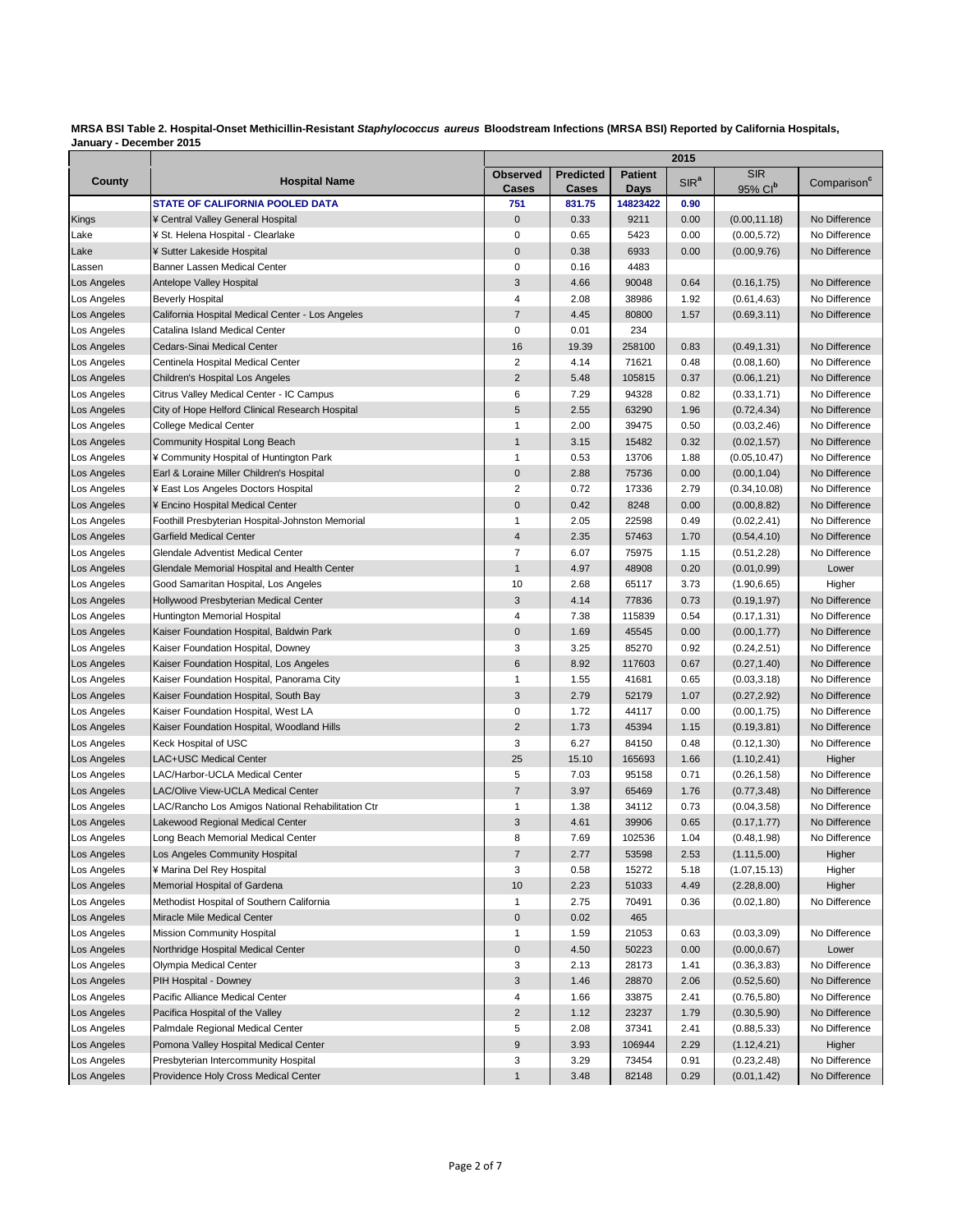| MRSA BSI Table 2. Hospital-Onset Methicillin-Resistant Staphylococcus aureus Bloodstream Infections (MRSA BSI) Reported by California Hospitals, |  |
|--------------------------------------------------------------------------------------------------------------------------------------------------|--|
| January - December 2015                                                                                                                          |  |

|                            |                                                              | 2015                     |                           |                        |                  |                       |                         |
|----------------------------|--------------------------------------------------------------|--------------------------|---------------------------|------------------------|------------------|-----------------------|-------------------------|
| County                     | <b>Hospital Name</b>                                         | <b>Observed</b><br>Cases | <b>Predicted</b><br>Cases | <b>Patient</b><br>Days | SIR <sup>a</sup> | <b>SIR</b><br>95% Clb | Comparison <sup>c</sup> |
|                            | STATE OF CALIFORNIA POOLED DATA                              | 751                      | 831.75                    | 14823422               | 0.90             |                       |                         |
| Los Angeles                | ¥ Providence Little Company of Mary Medical Center San Pedro | 0                        | 0.99                      | 27561                  | 0.00             | (0.00, 3.74)          | No Difference           |
| Los Angeles                | Providence Little Company of Mary Medical Center Torrance    | 3                        | 3.86                      | 80321                  | 0.78             | (0.20, 2.11)          | No Difference           |
| Los Angeles                | Providence Saint John's Health Center                        | $\overline{2}$           | 2.33                      | 60829                  | 0.86             | (0.14, 2.84)          | No Difference           |
| Los Angeles                | Providence Saint Joseph Medical Center                       | 5                        | 4.07                      | 66424                  | 1.23             | (0.45, 2.72)          | No Difference           |
| Los Angeles                | Providence Tarzana Medical Center                            | 8                        | 2.27                      | 55947                  | 3.53             | (1.64, 6.70)          | Higher                  |
| Los Angeles                | Ronald Reagan UCLA Medical Center                            | 24                       | 11.96                     | 152865                 | 2.01             | (1.32, 2.94)          | Higher                  |
| Los Angeles                | Saint Francis Medical Center                                 | 4                        | 4.08                      | 99517                  | 0.98             | (0.31, 2.37)          | No Difference           |
| Los Angeles                | Saint Vincent Medical Center                                 | $\overline{2}$           | 2.71                      | 41681                  | 0.74             | (0.12, 2.44)          | No Difference           |
| Los Angeles                | ¥ San Dimas Community Hospital                               | 1                        | 0.78                      | 16349                  | 1.29             | (0.03, 7.17)          | No Difference           |
| Los Angeles                | San Gabriel Valley Medical Center                            | $\mathbf{1}$             | 2.38                      | 48710                  | 0.42             | (0.02, 2.07)          | No Difference           |
| Los Angeles                | Santa Monica - UCLA Medical Center and Orthopaedic Hospital  | 1                        | 4.77                      | 73441                  | 0.21             | (0.01, 1.03)          | No Difference           |
| Los Angeles                | Sherman Oaks Hospital                                        | $\mathbf{1}$             | 2.06                      | 34065                  | 0.49             | (0.02, 2.40)          | No Difference           |
| Los Angeles                | ¥ Silver Lake Medical Center                                 | 0                        | 0.43                      | 11948                  | 0.00             | (0.00, 8.62)          | No Difference           |
| Los Angeles                | St. Mary Medical Center, Long Beach                          | $\overline{2}$           | 2.09                      | 51653                  | 0.96             | (0.16, 3.17)          | No Difference           |
| Los Angeles                | <b>Torrance Memorial Medical Center</b>                      | $\overline{\mathbf{c}}$  | 3.50                      | 95894                  | 0.57             | (0.10, 1.89)          | No Difference           |
| Los Angeles                | ¥ USC Kenneth Norris Jr. Cancer Hospital                     | 3                        | 0.75                      | 12409                  | 4.00             | (0.82, 11.68)         | No Difference           |
| Los Angeles                | Valley Presbyterian Hospital                                 | 6                        | 2.48                      | 60680                  | 2.42             | (0.98, 5.04)          | No Difference           |
| Los Angeles                | Verdugo Hills Hospital                                       | $\mathbf 1$              | 1.57                      | 18997                  | 0.64             | (0.03, 3.13)          | No Difference           |
| Los Angeles                | West Covina Medical Center                                   | 0                        | 0.06                      | 1797                   |                  |                       |                         |
|                            | West Hills Hospital & Medical Center                         | $\pmb{0}$                | 1.83                      | 46578                  | 0.00             | (0.00, 1.64)          | No Difference           |
| Los Angeles                | White Memorial Medical Center                                | $\overline{\mathbf{c}}$  | 5.11                      | 89359                  | 0.39             | (0.07, 1.29)          | No Difference           |
| Los Angeles<br>Los Angeles | <b>Whittier Hospital Medical Center</b>                      | $\overline{2}$           | 1.61                      | 34232                  | 1.24             | (0.21, 4.11)          | No Difference           |
|                            |                                                              | 0                        | 0.64                      | 16867                  | 0.00             |                       | No Difference           |
| Madera                     | ¥ Madera Community Hospital                                  | $\overline{4}$           |                           |                        |                  | (0.00, 5.79)          |                         |
| Madera                     | Valley Children's Hospital                                   |                          | 2.81                      | 75851                  | 1.42             | (0.45, 3.43)          | No Difference           |
| Marin                      | ¥ Kaiser Foundation Hospital, San Rafael                     | 1                        | 0.81                      | 21842                  | 1.23             | (0.03, 6.84)          | No Difference           |
| Marin                      | Marin General Hospital                                       | $\pmb{0}$                | 1.61                      | 38575                  | 0.00             | (0.00, 1.86)          | No Difference           |
| Marin                      | ¥ Novato Community Hospital                                  | 0                        | 0.20                      | 5642                   | 0.00             | (0.00, 18.25)         | No Difference           |
| Mariposa                   | John C. Fremont Healthcare District                          | $\pmb{0}$                | 0.16                      | 4501                   |                  |                       |                         |
| Mendocino                  | ¥ Frank R. Howard Memorial Hospital                          | 0                        | 0.25                      | 5772                   | 0.00             | (0.00, 14.88)         | No Difference           |
| Mendocino                  | ¥ Mendocino Coast District Hospital                          | $\pmb{0}$                | 0.23                      | 4924                   | 0.00             | (0.00, 15.79)         | No Difference           |
| Mendocino                  | ¥ Ukiah Valley Medical Center                                | 0                        | 0.64                      | 14391                  | 0.00             | (0.00, 5.74)          | No Difference           |
| Merced                     | Memorial Hospital Los Banos                                  | $\mathbf 0$              | 0.18                      | 4947                   |                  |                       |                         |
| Merced                     | Mercy Medical Center                                         | 1                        | 2.29                      | 47717                  | 0.44             | (0.02, 2.15)          | No Difference           |
| Modoc                      | <b>Modoc Medical Center</b>                                  | $\pmb{0}$                | 0.02                      | 456                    |                  |                       |                         |
| Mono                       | Mammoth Hospital                                             | 0                        | 0.06                      | 1580                   |                  |                       |                         |
| Monterey                   | Community Hospital of The Monterey Peninsula                 | 3                        | 2.36                      | 50173                  | 1.27             | (0.32, 3.46)          | No Difference           |
| Monterey                   | ¥ George L. Mee Memorial Hospital                            | 0                        | 0.76                      | 21170                  | 0.00             | (0.00, 4.86)          | No Difference           |
| Monterey                   | <b>Natividad Medical Center</b>                              | $\mathbf{1}$             | 1.41                      | 36154                  | 0.71             | (0.04, 3.49)          | No Difference           |
| Napa                       | Queen of the Valley Medical Center                           | 0                        | 1.21                      | 27998                  | 0.00             | (0.00, 2.49)          | No Difference           |
| Napa                       | ¥ St. Helena Hospital                                        | $\pmb{0}$                | 0.72                      | 16632                  | 0.00             | (0.00, 5.15)          | No Difference           |
| Nevada                     | Sierra Nevada Memorial Hospital                              | 2                        | 1.33                      | 20749                  | 1.51             | (0.25, 4.98)          | No Difference           |
| Nevada                     | <b>Tahoe Forest Hospital</b>                                 | $\pmb{0}$                | 0.17                      | 4629                   |                  |                       |                         |
| Orange                     | AHMC Anaheim Regional Medical Center                         | 0                        | 2.42                      | 49819                  | 0.00             | (0.00, 1.24)          | No Difference           |
| Orange                     | Anaheim Global Medical Center                                | $\pmb{0}$                | 1.38                      | 37103                  | 0.00             | (0.00, 2.17)          | No Difference           |
| Orange                     | ¥ Chapman Global Medical Center                              | 0                        | 0.38                      | 7464                   | 0.00             | (0.00, 9.61)          | No Difference           |
| Orange                     | ¥ Children's Hospital at Mission                             | $\pmb{0}$                | 0.27                      | 7619                   | 0.00             | (0.00, 13.51)         | No Difference           |
| Orange                     | Children's Hospital of Orange County                         | 0                        | 3.50                      | 62718                  | 0.00             | (0.00, 0.86)          | Lower                   |
| Orange                     | Fairview Developmental Center                                | $\pmb{0}$                | 0.02                      | 464                    |                  |                       |                         |
| Orange                     | Fountain Valley Regional Hospital & Medical Center           | 6                        | 4.60                      | 86219                  | 1.31             | (0.53, 2.72)          | No Difference           |
| Orange                     | ¥ Garden Grove Hospital and Medical Center                   | 3                        | 0.93                      | 21958                  | 3.23             | (0.67, 9.45)          | No Difference           |
| Orange                     | Healthbridge Children's Hospital - Orange                    | 0                        | 0.09                      | 2567                   |                  |                       |                         |
| Orange                     | ¥ Hoag Hospital Irvine                                       | $\pmb{0}$                | 0.92                      | 15659                  | 0.00             | (0.00, 4.02)          | No Difference           |
| Orange                     | Hoag Memorial Hospital Presbyterian                          | $\overline{2}$           | 7.03                      | 108929                 | 0.28             | (0.05, 0.94)          | Lower                   |
| Orange                     | ¥ Hoag Orthopedic Institute                                  | $\pmb{0}$                | 0.38                      | 10724                  | 0.00             | (0.00, 9.60)          | No Difference           |
| Orange                     | ¥ Huntington Beach Hospital                                  | 1                        | 0.69                      | 11947                  | 1.46             | (0.04, 8.11)          | No Difference           |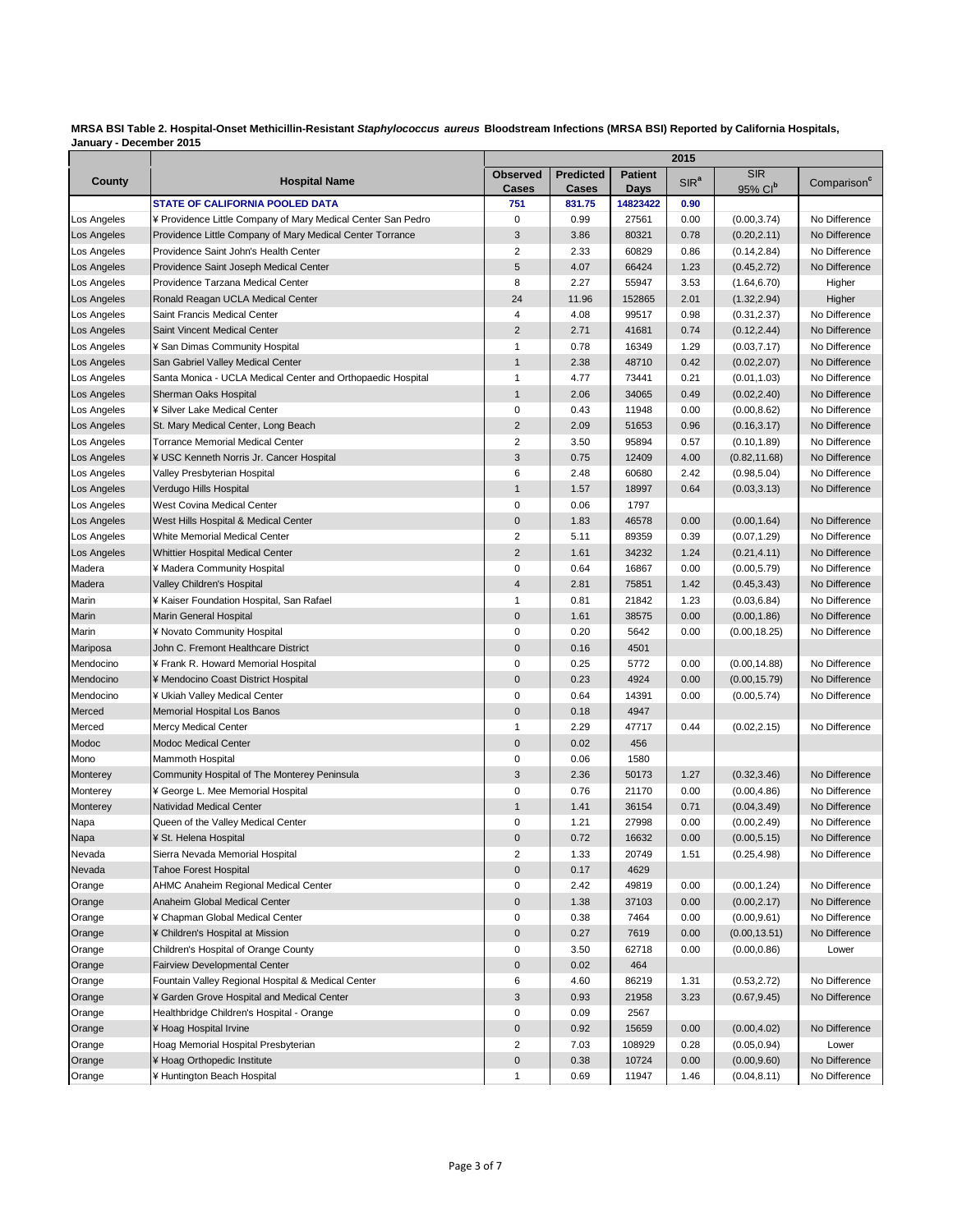| MRSA BSI Table 2. Hospital-Onset Methicillin-Resistant Staphylococcus aureus Bloodstream Infections (MRSA BSI) Reported by California Hospitals, |  |
|--------------------------------------------------------------------------------------------------------------------------------------------------|--|
| January - December 2015                                                                                                                          |  |

|                |                                                       | 2015                     |                           |                        |                  |                       |                         |  |
|----------------|-------------------------------------------------------|--------------------------|---------------------------|------------------------|------------------|-----------------------|-------------------------|--|
| County         | <b>Hospital Name</b>                                  | <b>Observed</b><br>Cases | <b>Predicted</b><br>Cases | <b>Patient</b><br>Days | SIR <sup>a</sup> | <b>SIR</b><br>95% Clb | Comparison <sup>c</sup> |  |
|                | STATE OF CALIFORNIA POOLED DATA                       | 751                      | 831.75                    | 14823422               | 0.90             |                       |                         |  |
| Orange         | Kaiser Foundation Hospital, Orange County, Anaheim    | $\overline{2}$           | 2.53                      | 69204                  | 0.79             | (0.13, 2.61)          | No Difference           |  |
| Orange         | Kaiser Foundation Hospital, Orange County, Irvine     | 1                        | 1.84                      | 50073                  | 0.54             | (0.03, 2.68)          | No Difference           |  |
| Orange         | ¥ La Palma Intercommunity Hospital                    | $\overline{2}$           | 0.67                      | 17504                  | 2.98             | (0.36, 10.77)         | No Difference           |  |
| Orange         | Los Alamitos Medical Center                           | $\overline{\mathbf{c}}$  | 2.35                      | 46281                  | 0.85             | (0.14, 2.81)          | No Difference           |  |
| Orange         | ¥ Mission Hospital Laguna Beach                       | $\pmb{0}$                | 0.35                      | 9171                   | 0.00             | (0.00, 10.44)         | No Difference           |  |
| Orange         | Mission Hospital Regional Medical Center              | $\overline{\mathbf{c}}$  | 2.56                      | 69093                  | 0.78             | (0.13, 2.58)          | No Difference           |  |
| Orange         | Orange Coast Memorial Medical Center                  | 3                        | 2.12                      | 46802                  | 1.42             | (0.36, 3.86)          | No Difference           |  |
| Orange         | Orange County Global Medical Center                   | 3                        | 2.23                      | 38125                  | 1.34             | (0.34, 3.66)          | No Difference           |  |
| Orange         | ¥ Placentia Linda Hospital                            | $\mathbf{1}$             | 0.72                      | 15109                  | 1.38             | (0.04, 7.71)          | No Difference           |  |
| Orange         | Saddleback Memorial Medical Center                    | 0                        | 2.11                      | 51734                  | 0.00             | (0.00, 1.42)          | No Difference           |  |
| Orange         | ¥ South Coast Global Medical Center                   | $\pmb{0}$                | 0.58                      | 13329                  | 0.00             | (0.00, 6.34)          | No Difference           |  |
| Orange         | St. Joseph Hospital, Orange                           | $\overline{\mathbf{c}}$  | 5.21                      | 86390                  | 0.38             | (0.06, 1.27)          | No Difference           |  |
| Orange         | St. Jude Medical Center                               | 3                        | 2.68                      | 67207                  | 1.12             | (0.29, 3.05)          | No Difference           |  |
| Orange         | University of California Irvine Medical Center        | 5                        | 11.68                     | 119641                 | 0.43             | (0.16, 0.95)          | Lower                   |  |
| Orange         | <b>T</b> West Anaheim Medical Center                  | 3                        | 3.32                      | 26157                  | 0.91             | (0.23, 2.46)          | No Difference           |  |
| Placer         | Kaiser Foundation Hospital, Roseville                 | 0                        | 3.33                      | 90296                  | 0.00             | (0.00, 0.90)          | Lower                   |  |
| Placer         | Sutter Auburn Faith Hospital                          | $\mathbf 0$              | 1.20                      | 11232                  | 0.00             | (0.00, 2.49)          | No Difference           |  |
| Placer         | Sutter Roseville Medical Center                       | 4                        | 3.87                      | 74346                  | 1.03             | (0.33, 2.49)          | No Difference           |  |
| Plumas         | <b>Plumas District Hospital</b>                       | $\pmb{0}$                | 0.05                      | 1401                   |                  |                       |                         |  |
| Plumas         | Seneca District Hospital                              | 0                        | 0.02                      | 585                    |                  |                       |                         |  |
| Riverside      | Corona Regional Medical Center                        | $\pmb{0}$                | 1.49                      | 28179                  | 0.00             | (0.00, 2.01)          | No Difference           |  |
| Riverside      | Desert Regional Medical Center                        | 6                        | 6.62                      | 90075                  | 0.91             | (0.37, 1.89)          | No Difference           |  |
| Riverside      | Eisenhower Medical Center                             | 3                        | 4.94                      | 74638                  | 0.61             | (0.15, 1.65)          | No Difference           |  |
| Riverside      | <b>Hemet Valley Medical Center</b>                    | 6                        | 3.29                      | 45432                  | 1.82             | (0.74, 3.79)          | No Difference           |  |
| Riverside      | John F. Kennedy Memorial Hospital                     | $\pmb{0}$                | 1.15                      | 25868                  | 0.00             | (0.00, 2.61)          | No Difference           |  |
| Riverside      | ¥ Kaiser Foundation Hospital, Moreno Valley           | 0                        | 0.67                      | 18162                  | 0.00             | (0.00, 5.54)          | No Difference           |  |
| Riverside      | Kaiser Foundation Hospital, Riverside                 | $\mathbf{1}$             | 2.01                      | 53407                  | 0.50             | (0.03, 2.46)          | No Difference           |  |
| Riverside      | Loma Linda University Medical Center - Murrieta       | 1                        | 1.79                      | 33814                  | 0.56             | (0.03, 2.76)          | No Difference           |  |
| Riverside      | ¥ Menifee Valley Medical Center                       | $\pmb{0}$                | 0.92                      | 11334                  | 0.00             | (0.00, 4.00)          | No Difference           |  |
| Riverside      | ¥ Palo Verde Hospital                                 | $\mathbf 0$              | 0.27                      | 3277                   | 0.00             | (0.00, 13.84)         | No Difference           |  |
| Riverside      | Parkview Community Hospital Medical Center            | $\overline{4}$           | 2.64                      | 45717                  | 1.52             | (0.48, 3.65)          | No Difference           |  |
| Riverside      | Riverside Community Hospital                          | 7                        | 4.10                      | 105586                 | 1.71             | (0.75, 3.38)          | No Difference           |  |
| Riverside      | Riverside County Regional Medical Center              | 8                        | 6.08                      | 77220                  | 1.32             | (0.61, 2.50)          | No Difference           |  |
| Riverside      | ¥ San Gorgonio Memorial Hospital                      | 0                        | 0.95                      | 17359                  | 0.00             | (0.00, 3.89)          | No Difference           |  |
| Riverside      | Southwest Healthcare System, Murrieta                 | 0                        | 1.15                      | 29828                  | 0.00             | (0.00, 2.62)          | No Difference           |  |
| Riverside      | Southwest Healthcare System, Wildomar                 | $\overline{2}$           | 1.27                      | 32304                  | 1.57             | (0.26, 5.19)          | No Difference           |  |
| Riverside      | <b>Temecula Valley Hospital</b>                       | $\mathbf{1}$             | 1.24                      | 25323                  | 0.81             | (0.04, 3.99)          | No Difference           |  |
| Sacramento     | Kaiser Foundation Hospital, Sacramento                | 1                        | 2.33                      | 51396                  | 0.43             | (0.02, 2.11)          | No Difference           |  |
| Sacramento     | Kaiser Foundation Hospital, South Sacramento          | 3                        | 2.08                      | 56438                  | 1.44             | (0.37, 3.93)          | No Difference           |  |
| Sacramento     | Mercy General Hospital                                | $\overline{2}$           | 2.64                      | 66024                  | 0.76             | (0.13, 2.50)          | No Difference           |  |
| Sacramento     | ¥ Mercy Hospital of Folsom                            | $\pmb{0}$                | 0.98                      | 26623                  | 0.00             | (0.00, 3.75)          | No Difference           |  |
| Sacramento     | Mercy San Juan Medical Center                         | 1                        | 6.80                      | 106869                 | 0.15             | (0.01, 0.73)          | Lower                   |  |
| Sacramento     | Methodist Hospital of Sacramento                      | 3                        | 2.61                      | 42721                  | 1.15             | (0.29, 3.13)          | No Difference           |  |
| Sacramento     | ¥ Shriners Hospitals for Children Northern California | 0                        | 0.32                      | 6430                   | 0.00             | (0.00, 11.57)         | No Difference           |  |
| Sacramento     | Sutter Medical Center, Sacramento                     | 5                        | 8.62                      | 135854                 | 0.58             | (0.21, 1.29)          | No Difference           |  |
| Sacramento     | University of California Davis Medical Center         | 18                       | 13.59                     | 175895                 | 1.33             | (0.81, 2.05)          | No Difference           |  |
| San Benito     | ¥ Hazel Hawkins Memorial Hospital                     | $\mathbf{1}$             | 0.32                      | 8203                   | 3.10             | (0.08, 17.26)         | No Difference           |  |
| San Bernardino | Arrowhead Regional Medical Center                     | 11                       | 11.71                     | 102417                 | 0.94             | (0.49, 1.63)          | No Difference           |  |
| San Bernardino | ¥ Barstow Community Hospital                          | $\pmb{0}$                | 0.46                      | 7296                   | 0.00             | (0.00, 8.00)          | No Difference           |  |
| San Bernardino | Bear Valley Community Hospital                        | $\pmb{0}$                | 0.02                      | 682                    |                  |                       |                         |  |
| San Bernardino | ¥ Chino Valley Medical Center                         | $\pmb{0}$                | 0.61                      | 16316                  | 0.00             | (0.00, 6.06)          | No Difference           |  |
| San Bernardino | Colorado River Medical Center                         | 0                        | 0.05                      | 1437                   |                  |                       |                         |  |
| San Bernardino | Community Hospital of San Bernardino                  | $\mathbf{1}$             | 1.17                      | 30451                  | 0.86             | (0.04, 4.23)          | No Difference           |  |
| San Bernardino | Desert Valley Hospital                                | 3                        | 1.48                      | 35073                  | 2.03             | (0.52, 5.52)          | No Difference           |  |
| San Bernardino | ¥ Hi-Desert Medical Center                            | $\pmb{0}$                | 0.32                      | 8823                   | 0.00             | (0.00, 11.67)         | No Difference           |  |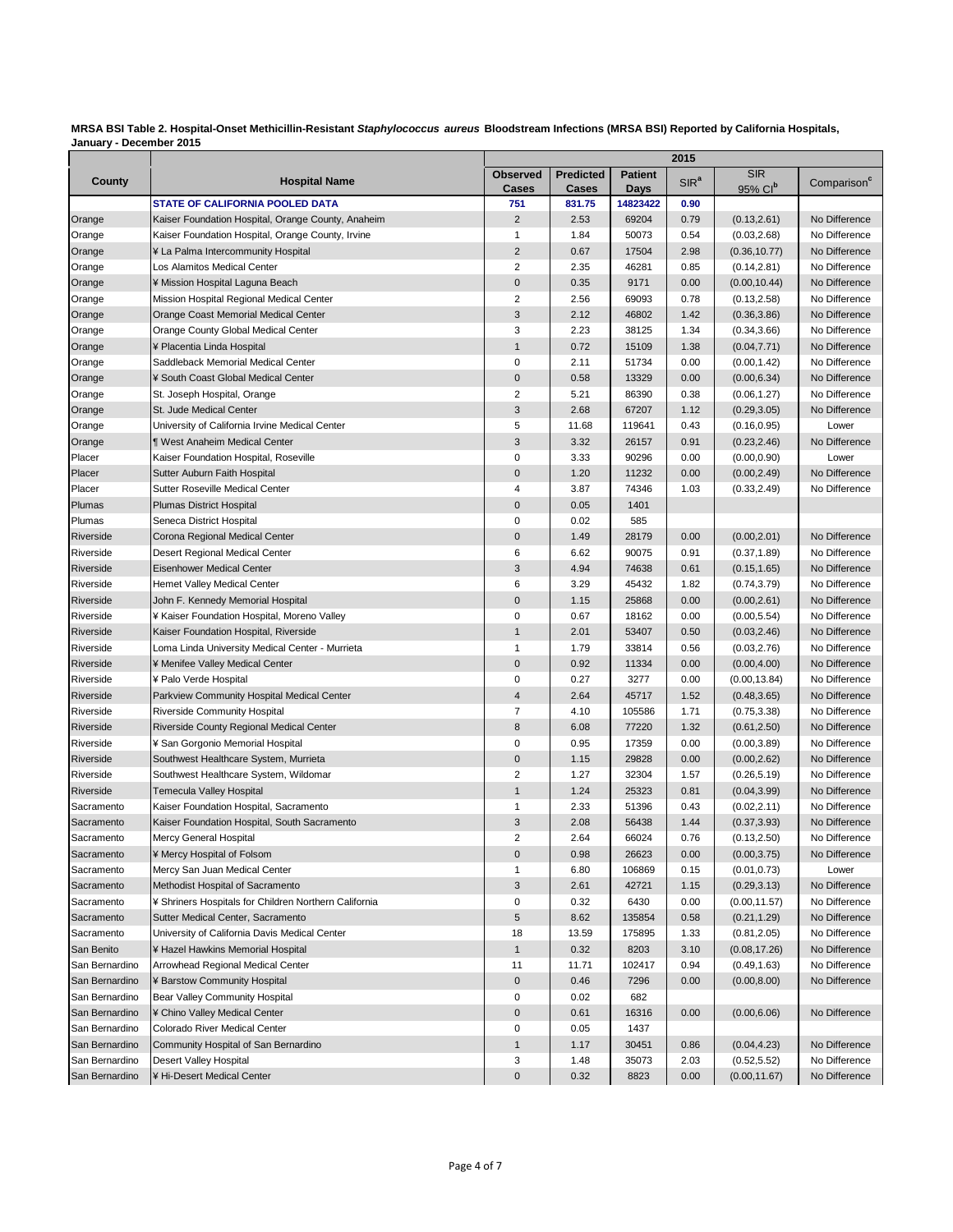| MRSA BSI Table 2. Hospital-Onset Methicillin-Resistant Staphylococcus aureus Bloodstream Infections (MRSA BSI) Reported by California Hospitals, |  |
|--------------------------------------------------------------------------------------------------------------------------------------------------|--|
| January - December 2015                                                                                                                          |  |

| 2015            |                                                                        |                          |                           |                        |                  |                              |               |
|-----------------|------------------------------------------------------------------------|--------------------------|---------------------------|------------------------|------------------|------------------------------|---------------|
| County          | <b>Hospital Name</b>                                                   | <b>Observed</b><br>Cases | <b>Predicted</b><br>Cases | <b>Patient</b><br>Days | SIR <sup>a</sup> | <b>SIR</b><br>95% Clb        | Comparison    |
|                 | <b>STATE OF CALIFORNIA POOLED DATA</b>                                 | 751                      | 831.75                    | 14823422               | 0.90             |                              |               |
| San Bernardino  | Kaiser Foundation Hospital, Fontana                                    | $\overline{2}$           | 4.60                      | 92385                  | 0.44             | (0.07, 1.44)                 | No Difference |
| San Bernardino  | Kaiser Foundation Hospital, Ontario                                    | $\mathbf{1}$             | 2.16                      | 43348                  | 0.46             | (0.02, 2.28)                 | No Difference |
| San Bernardino  | Loma Linda University Children's Hospital                              | $\overline{\mathbf{c}}$  | 4.91                      | 90738                  | 0.41             | (0.07, 1.35)                 | No Difference |
| San Bernardino  | Loma Linda University Medical Center                                   | 25                       | 6.82                      | 116258                 | 3.67             | (2.43, 5.33)                 | Higher        |
| San Bernardino  | ¥ Montclair Hospital Medical Center                                    | 0                        | 0.63                      | 10584                  | 0.00             | (0.00, 5.83)                 | No Difference |
| San Bernardino  | <b>Redlands Community Hospital</b>                                     | $\mathbf{1}$             | 2.39                      | 46709                  | 0.42             | (0.02, 2.06)                 | No Difference |
| San Bernardino  | San Antonio Regional Hospital                                          | 1                        | 2.30                      | 57824                  | 0.43             | (0.02, 2.14)                 | No Difference |
| San Bernardino  | St. Bernardine Medical Center                                          | $\overline{7}$           | 11.58                     | 70218                  | 0.61             | (0.26, 1.20)                 | No Difference |
| San Bernardino  | St. Mary Medical Center, Apple Valley                                  | 1                        | 3.40                      | 64508                  | 0.29             | (0.02, 1.45)                 | No Difference |
| San Bernardino  | Victor Valley Global Medical Center                                    | 1                        | 1.62                      | 26620                  | 0.62             | (0.03, 3.04)                 | No Difference |
| San Diego       | Alvarado Hospital Medical Center                                       | 8                        | 1.98                      | 26768                  | 4.04             | (1.88, 7.68)                 | Higher        |
| San Diego       | <b>Grossmont Hospital</b>                                              | $\overline{7}$           | 5.90                      | 104079                 | 1.19             | (0.52, 2.35)                 | No Difference |
| San Diego       | Kaiser Foundation Hospital, San Diego                                  | 4                        | 5.61                      | 106055                 | 0.71             | (0.23, 1.72)                 | No Difference |
| San Diego       | ¥ Palomar Health Downtown Campus                                       | $\pmb{0}$                | 0.63                      | 17469                  | 0.00             | (0.00, 5.89)                 | No Difference |
| San Diego       | Palomar Medical Center                                                 | $\overline{7}$           | 3.89                      | 86486                  | 1.80             | (0.79, 3.56)                 | No Difference |
| San Diego       | Paradise Valley Hospital                                               | 6                        | 3.12                      | 56756                  | 1.93             | (0.78, 4.00)                 | No Difference |
| San Diego       | ¥ Pomerado Hospital                                                    | 0                        | 0.92                      | 24086                  | 0.00             | (0.00, 4.00)                 | No Difference |
| San Diego       | Rady Children's Hospital - San Diego                                   | 3                        | 4.57                      | 89037                  | 0.66             | (0.17, 1.79)                 | No Difference |
| San Diego       | Scripps Green Hospital                                                 | 1                        | 1.67                      | 38971                  | 0.60             | (0.03, 2.96)                 | No Difference |
| San Diego       | Scripps Memorial Hospital - Encinitas                                  | $\overline{2}$           | 1.82                      | 45855                  | 1.10             | (0.18, 3.63)                 | No Difference |
| San Diego       | Scripps Memorial Hospital - La Jolla                                   | 3                        | 3.08                      | 81185                  | 0.97             | (0.25, 2.65)                 | No Difference |
| San Diego       | <b>Scripps Mercy Hospital</b>                                          | $\overline{4}$           | 7.53                      | 88841                  | 0.53             | (0.17, 1.28)                 | No Difference |
| San Diego       |                                                                        | $\overline{\mathbf{c}}$  | 1.80                      | 41597                  | 1.11             |                              | No Difference |
|                 | Scripps Mercy Hospital Chula Vista<br>Sharp Chula Vista Medical Center | $\overline{2}$           | 2.69                      | 73189                  | 0.74             | (0.19, 3.66)<br>(0.13, 2.46) | No Difference |
| San Diego       |                                                                        | 0                        |                           |                        |                  |                              |               |
| San Diego       | ¥ Sharp Coronado Hospital and Healthcare Center                        | $\pmb{0}$                | 0.24<br>2.75              | 5873                   | 0.00             | (0.00, 15.09)                | No Difference |
| San Diego       | Sharp Mary Birch Hospital For Women And Newborns                       |                          |                           | 75875                  | 0.00             | (0.00, 1.09)                 | No Difference |
| San Diego       | Sharp Memorial Hospital                                                | 5<br>$\overline{2}$      | 5.73                      | 92536                  | 0.87             | (0.32, 1.93)                 | No Difference |
| San Diego       | <b>Tri-City Medical Center</b>                                         |                          | 2.44                      | 66895                  | 0.82             | (0.14, 2.71)                 | No Difference |
| San Diego       | University of California, San Diego Medical Center                     | 17                       | 13.59                     | 167072                 | 1.25             | (0.75, 1.96)                 | No Difference |
| San Francisco   | California Pacific Medical Center - California West Campus Hospital    | $\pmb{0}$                | 1.42                      | 39011                  | 0.00             | (0.00, 2.11)                 | No Difference |
| San Francisco   | ¥ California Pacific Medical Center - Davies Campus Hospital           | $\overline{2}$           | 0.74                      | 17604                  | 2.71             | (0.33, 9.77)                 | No Difference |
| San Francisco   | California Pacific Medical Center - Pacific Campus Hospital            | 5                        | 3.59                      | 79339                  | 1.39             | (0.51, 3.09)                 | No Difference |
| San Francisco   | ¥ California Pacific Medical Center - St. Luke's Campus Hospital       | 3                        | 0.86                      | 19115                  | 3.49             | (0.72, 10.19)                | No Difference |
| San Francisco   | ¥ Chinese Hospital                                                     | $\mathbf 0$              | 0.28                      | 7765                   | 0.00             | (0.00, 13.26)                | No Difference |
| San Francisco   | Kaiser Foundation Hospital, San Francisco                              | 1                        | 3.40                      | 64809                  | 0.29             | (0.02, 1.45)                 | No Difference |
| San Francisco   | Laguna Honda Hospital & Rehabilitation Center                          | $\pmb{0}$                | 0.01                      | 277                    |                  |                              |               |
| San Francisco   | ¥ Saint Francis Memorial Hospital                                      | $\overline{\mathbf{c}}$  | 0.94                      | 22115                  | 2.14             | (0.26, 7.72)                 | No Difference |
| San Francisco   | San Francisco General Hospital                                         | $\overline{4}$           | 10.30                     | 86646                  | 0.39             | (0.12, 0.94)                 | Lower         |
| San Francisco   | St. Mary's Medical Center                                              | 0                        | 1.77                      | 24472                  | 0.00             | (0.00, 1.69)                 | No Difference |
| San Francisco   | <b>UCSF Medical Center</b>                                             | 8                        | 16.08                     | 211863                 | 0.50             | (0.23, 0.95)                 | Lower         |
| San Joaquin     | Dameron Hospital                                                       | 5                        | 1.99                      | 39616                  | 2.52             | (0.92, 5.58)                 | No Difference |
| San Joaquin     | ¥ Doctors Hospital of Manteca                                          | 1                        | 0.93                      | 14981                  | 1.08             | (0.03, 6.00)                 | No Difference |
| San Joaquin     | Lodi Memorial Hospital                                                 | 1                        | 1.54                      | 34042                  | 0.65             | (0.03, 3.20)                 | No Difference |
| San Joaquin     | San Joaquin General Hospital                                           | $\sqrt{4}$               | 2.07                      | 44793                  | 1.93             | (0.61, 4.66)                 | No Difference |
| San Joaquin     | St. Joseph's Medical Center Of Stockton                                | 5                        | 3.24                      | 83112                  | 1.54             | (0.57, 3.42)                 | No Difference |
| San Joaquin     | ¥ Sutter Tracy Community Hospital                                      | $\pmb{0}$                | 0.56                      | 12121                  | 0.00             | (0.00, 6.58)                 | No Difference |
| San Luis Obispo | ¥ French Hospital Medical Center                                       | 0                        | 0.98                      | 16840                  | 0.00             | (0.00, 3.78)                 | No Difference |
| San Luis Obispo | ¥ Marian Regional Medical Center, Arroyo Grande                        | $\pmb{0}$                | 0.35                      | 8438                   | 0.00             | (0.00, 10.50)                | No Difference |
| San Luis Obispo | Sierra Vista Regional Medical Center                                   | 1                        | 1.11                      | 22885                  | 0.90             | (0.05, 4.46)                 | No Difference |
| San Luis Obispo | ¥ Twin Cities Community Hospital                                       | $\pmb{0}$                | 0.89                      | 17201                  | 0.00             | (0.00, 4.17)                 | No Difference |
| San Mateo       | Kaiser Foundation Hospital, Redwood City                               | 0                        | 1.20                      | 33565                  | 0.00             | (0.00, 2.49)                 | No Difference |
| San Mateo       | ¥ Kaiser Foundation Hospital, South San Francisco                      | $\pmb{0}$                | 0.88                      | 23205                  | 0.00             | (0.00, 4.18)                 | No Difference |
| San Mateo       | Menlo Park Surgical Hospital                                           | 0                        | 0.01                      | 310                    |                  |                              |               |
| San Mateo       | Mills-Peninsula Medical Center                                         | 5                        | 2.14                      | 52845                  | 2.34             | (0.86, 5.19)                 | No Difference |
| San Mateo       | ¥ San Mateo Medical Center                                             | $\pmb{0}$                | 0.46                      | 12955                  | 0.00             | (0.00, 7.95)                 | No Difference |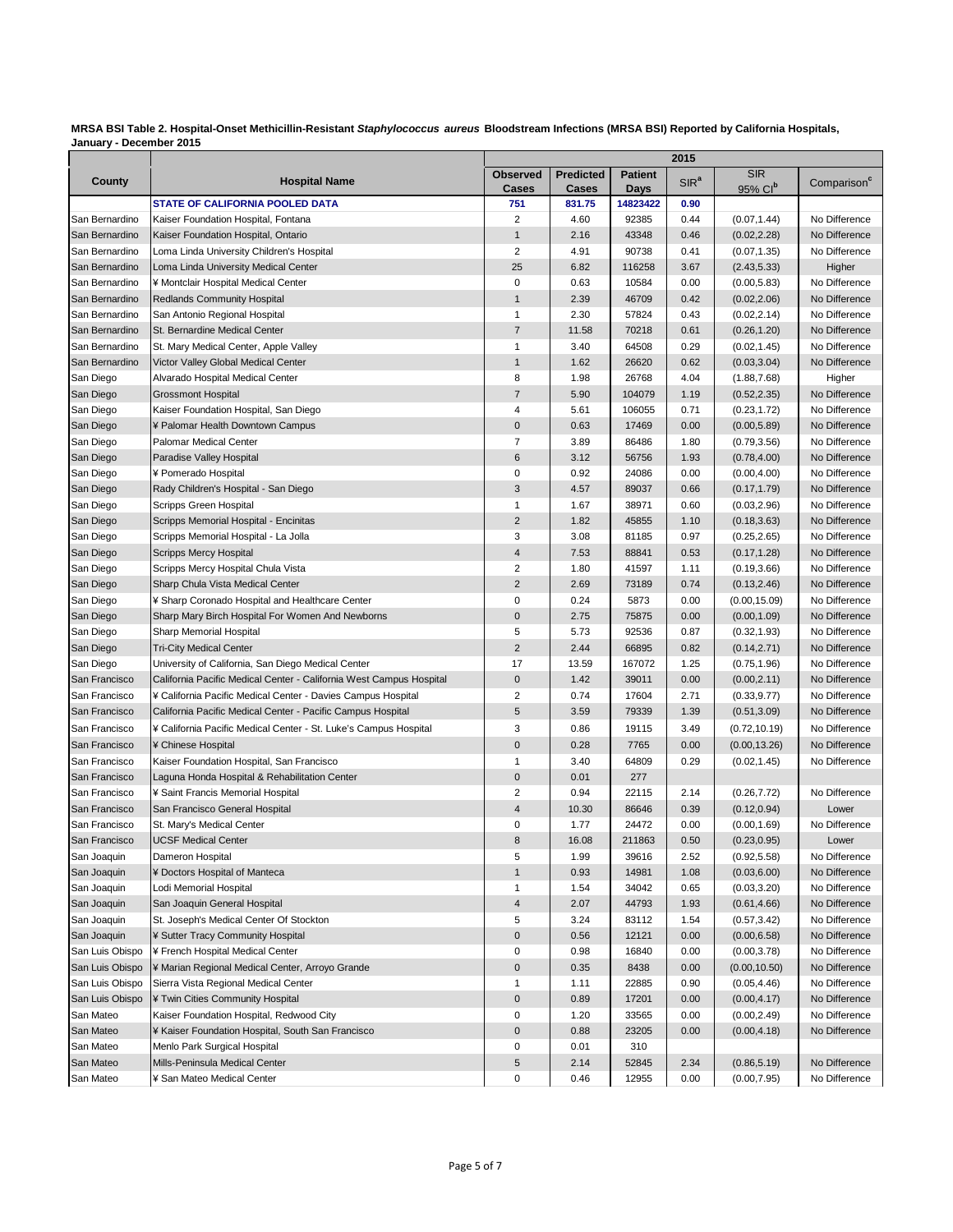| MRSA BSI Table 2. Hospital-Onset Methicillin-Resistant Staphylococcus aureus Bloodstream Infections (MRSA BSI) Reported by California Hospitals, |  |  |
|--------------------------------------------------------------------------------------------------------------------------------------------------|--|--|
| January - December 2015                                                                                                                          |  |  |

|                   |                                                      | 2015              |                           |                        |                  |                       |                         |  |  |
|-------------------|------------------------------------------------------|-------------------|---------------------------|------------------------|------------------|-----------------------|-------------------------|--|--|
| County            | <b>Hospital Name</b>                                 | Observed<br>Cases | <b>Predicted</b><br>Cases | <b>Patient</b><br>Days | SIR <sup>a</sup> | <b>SIR</b><br>95% Clb | Comparison <sup>c</sup> |  |  |
|                   | STATE OF CALIFORNIA POOLED DATA                      | 751               | 831.75                    | 14823422               | 0.90             |                       |                         |  |  |
| San Mateo         | Sequoia Hospital                                     | $\pmb{0}$         | 1.06                      | 23307                  | 0.00             | (0.00, 2.83)          | No Difference           |  |  |
| San Mateo         | Seton Medical Center                                 | 2                 | 1.45                      | 30643                  | 1.38             | (0.23, 4.55)          | No Difference           |  |  |
| Santa Barbara     | ¥ Goleta Valley Cottage Hospital                     | $\mathbf 0$       | 0.29                      | 7516                   | 0.00             | (0.00, 12.53)         | No Difference           |  |  |
| Santa Barbara     | ¥ Lompoc Valley Medical Center                       | 1                 | 0.39                      | 8867                   | 2.59             | (0.07, 14.44)         | No Difference           |  |  |
| Santa Barbara     | Marian Regional Medical Center                       | $\mathbf 1$       | 2.01                      | 50980                  | 0.50             | (0.03, 2.45)          | No Difference           |  |  |
| Santa Barbara     | Santa Barbara Cottage Hospital                       | 1                 | 5.98                      | 85746                  | 0.17             | (0.01, 0.83)          | Lower                   |  |  |
| Santa Barbara     | Santa Ynez Valley Cottage Hospital                   | 0                 | 0.03                      | 790                    |                  |                       |                         |  |  |
| Santa Clara       | El Camino Hospital                                   | 1                 | 3.54                      | 70724                  | 0.28             | (0.01, 1.39)          | No Difference           |  |  |
| Santa Clara       | ¥ El Camino Hospital Los Gatos                       | $\pmb{0}$         | 0.39                      | 9228                   | 0.00             | (0.00, 9.39)          | No Difference           |  |  |
| Santa Clara       | Good Samaritan Hospital, San Jose                    | 3                 | 4.68                      | 83883                  | 0.64             | (0.16, 1.75)          | No Difference           |  |  |
| Santa Clara       | Kaiser Foundation Hospital, San Jose                 | $\pmb{0}$         | 1.90                      | 49235                  | 0.00             | (0.00, 1.57)          | No Difference           |  |  |
| Santa Clara       | Kaiser Foundation Hospital, Santa Clara              | 5                 | 3.27                      | 91261                  | 1.53             | (0.56, 3.39)          | No Difference           |  |  |
| Santa Clara       | Lucile Packard Children's Hospital Stanford          | 3                 | 4.85                      | 94282                  | 0.62             | (0.16, 1.68)          | No Difference           |  |  |
| Santa Clara       | O'Connor Hospital                                    | 1                 | 1.96                      | 36836                  | 0.51             | (0.03, 2.51)          | No Difference           |  |  |
| Santa Clara       | Regional Medical Center of San Jose                  | 5                 | 3.07                      | 71604                  | 1.63             | (0.60, 3.61)          | No Difference           |  |  |
| Santa Clara       | Saint Louise Regional Hospital                       | 0                 | 1.36                      | 20076                  | 0.00             | (0.00, 2.21)          | No Difference           |  |  |
| Santa Clara       | Santa Clara Valley Medical Center                    | $\overline{7}$    | 11.31                     | 141084                 | 0.62             | (0.27, 1.23)          | No Difference           |  |  |
| Santa Clara       | <b>Stanford Health Care</b>                          | 11                | 12.93                     | 150925                 | 0.85             | (0.45, 1.48)          | No Difference           |  |  |
| Santa Cruz        | Dominican Hospital                                   | $\mathbf{1}$      | 2.94                      | 45230                  | 0.34             | (0.02, 1.68)          | No Difference           |  |  |
| Santa Cruz        | ¥ Sutter Maternity & Surgery Center of Santa Cruz    | 0                 | 0.21                      | 5917                   | 0.00             | (0.00, 17.40)         | No Difference           |  |  |
| Santa Cruz        | ¥ Watsonville Community Hospital                     | $\pmb{0}$         | 0.75                      | 15681                  | 0.00             | (0.00, 4.94)          | No Difference           |  |  |
| Shasta            | Mayers Memorial Hospital                             | 0                 | 0.08                      | 2370                   |                  |                       |                         |  |  |
| Shasta            | Mercy Medical Center Redding                         | 3                 | 2.52                      | 60273                  | 1.19             | (0.30, 3.24)          | No Difference           |  |  |
| Shasta            | Patients' Hospital of Redding                        | 0                 | 0.02                      | 608                    |                  |                       |                         |  |  |
| Shasta            | Shasta Regional Medical Center                       | $\overline{2}$    | 1.85                      | 32824                  | 1.08             | (0.18, 3.58)          | No Difference           |  |  |
| Siskiyou          | ¥ Fairchild Medical Center                           | 0                 | 0.27                      | 4598                   | 0.00             | (0.00, 13.77)         | No Difference           |  |  |
| Siskiyou          | Mercy Medical Center Mt. Shasta                      | 0                 | 0.11                      | 3163                   |                  |                       |                         |  |  |
| Solano            | Kaiser Foundation Hospital and Rehab Center, Vallejo | 0                 | 1.53                      | 41095                  | 0.00             | (0.00, 1.95)          | No Difference           |  |  |
| Solano            | Kaiser Foundation Hospital, Vacaville                | 0                 | 1.18                      | 28620                  | 0.00             | (0.00, 2.53)          | No Difference           |  |  |
| Solano            | Northbay Medical Center                              | $\overline{2}$    | 1.48                      | 33925                  | 1.35             | (0.23, 4.45)          | No Difference           |  |  |
| Solano            | ¥ Northbay Vacavalley Hospital                       | $\mathbf{1}$      | 0.46                      | 11619                  | 2.16             | (0.06, 12.01)         | No Difference           |  |  |
| Solano            | ¥ Sutter Solano Medical Center                       | 1                 | 0.80                      | 18082                  | 1.25             | (0.03, 6.97)          | No Difference           |  |  |
| Sonoma            | <b>Healdsburg District Hospital</b>                  | $\mathbf 0$       | 0.15                      | 4263                   |                  |                       |                         |  |  |
| Sonoma            | Kaiser Foundation Hospital, Santa Rosa               | 0                 | 1.41                      | 38580                  | 0.00             | (0.00, 2.12)          | No Difference           |  |  |
| Sonoma            | ¥ Petaluma Valley Hospital                           | 0                 | 0.43                      | 10552                  | 0.00             | (0.00, 8.67)          | No Difference           |  |  |
| Sonoma            | Santa Rosa Memorial Hospital                         | $\overline{2}$    | 2.53                      | 67281                  | 0.79             | (0.13, 2.61)          | No Difference           |  |  |
| Sonoma            | ¥ Sonoma Valley Hospital                             | $\pmb{0}$         | 0.25                      | 4288                   | 0.00             | (0.00, 15.04)         | No Difference           |  |  |
| Sonoma            | ¥ Sutter Santa Rosa Regional Hospital                | 0                 | 0.87                      | 22436                  | 0.00             | (0.00, 4.24)          | No Difference           |  |  |
| <b>Stanislaus</b> | <b>Doctors Medical Center</b>                        | 10                | 10.83                     | 133855                 | 0.92             | (0.47, 1.65)          | No Difference           |  |  |
| Stanislaus        | <b>Emanuel Medical Center</b>                        | 1                 | 1.76                      | 41187                  | 0.57             | (0.03, 2.80)          | No Difference           |  |  |
| Stanislaus        | Kaiser Foundation Hospital, Manteca                  | 4                 | 1.78                      | 45504                  | 2.25             | (0.72, 5.43)          | No Difference           |  |  |
| Stanislaus        | Memorial Medical Center                              | 4                 | 4.30                      | 78692                  | 0.93             | (0.30, 2.24)          | No Difference           |  |  |
| Stanislaus        | Stanislaus Surgical Hospital                         | 0                 | 0.05                      | 1366                   |                  |                       |                         |  |  |
| Tehama            | ¥ St. Elizabeth Community Hospital                   | 1                 | 0.32                      | 9043                   | 3.09             | (0.08, 17.20)         | No Difference           |  |  |
| Tulare            | Kaweah Delta Medical Center                          | 4                 | 8.24                      | 104533                 | 0.49             | (0.15, 1.17)          | No Difference           |  |  |
| Tulare            | Porterville Developmental Center                     | 0                 | 0.03                      | 879                    |                  |                       |                         |  |  |
| Tulare            | ¥ Sierra View Medical Center                         | $\pmb{0}$         | 0.86                      | 22216                  | 0.00             | (0.00, 4.29)          | No Difference           |  |  |
| Tulare            | ¥ Tulare Regional Medical Center                     | 0                 | 0.56                      | 15550                  | 0.00             | (0.00, 6.62)          | No Difference           |  |  |
| Tuolumne          | ¥ Sonora Regional Medical Center                     | $\pmb{0}$         | 0.86                      | 22023                  | 0.00             | (0.00, 4.29)          | No Difference           |  |  |
| Ventura           | Community Memorial Hospital - San Buenaventura       | 3                 | 3.78                      | 53327                  | 0.79             | (0.20, 2.16)          | No Difference           |  |  |
| Ventura           | Los Robles Hospital & Medical Center                 | 5                 | 2.71                      | 71217                  | 1.84             | (0.68, 4.08)          | No Difference           |  |  |
| Ventura           | ¥ Los Robles Hospital & Medical Center - East Campus | 0                 | 0.62                      | 9665                   | 0.00             | (0.00, 5.93)          | No Difference           |  |  |
| Ventura           | Ojai Valley Community Hospital                       | $\pmb{0}$         | 0.08                      | 2219                   |                  |                       |                         |  |  |
| Ventura           | Simi Valley Hospital & Health Care Services          | 1                 | 1.20                      | 28836                  | 0.84             | (0.04, 4.12)          | No Difference           |  |  |
| Ventura           | ¥ St Johns Pleasant Valley Hospital                  | $\pmb{0}$         | 0.72                      | 14933                  | 0.00             | (0.00, 5.15)          | No Difference           |  |  |
| Ventura           | St Johns Regional Medical Center                     | 3                 | 2.44                      | 47855                  | 1.23             | (0.31, 3.34)          | No Difference           |  |  |
| Ventura           | Thousand Oaks Surgical Hospital                      | $\pmb{0}$         | 0.09                      | 2623                   |                  |                       |                         |  |  |
|                   |                                                      |                   |                           |                        |                  |                       |                         |  |  |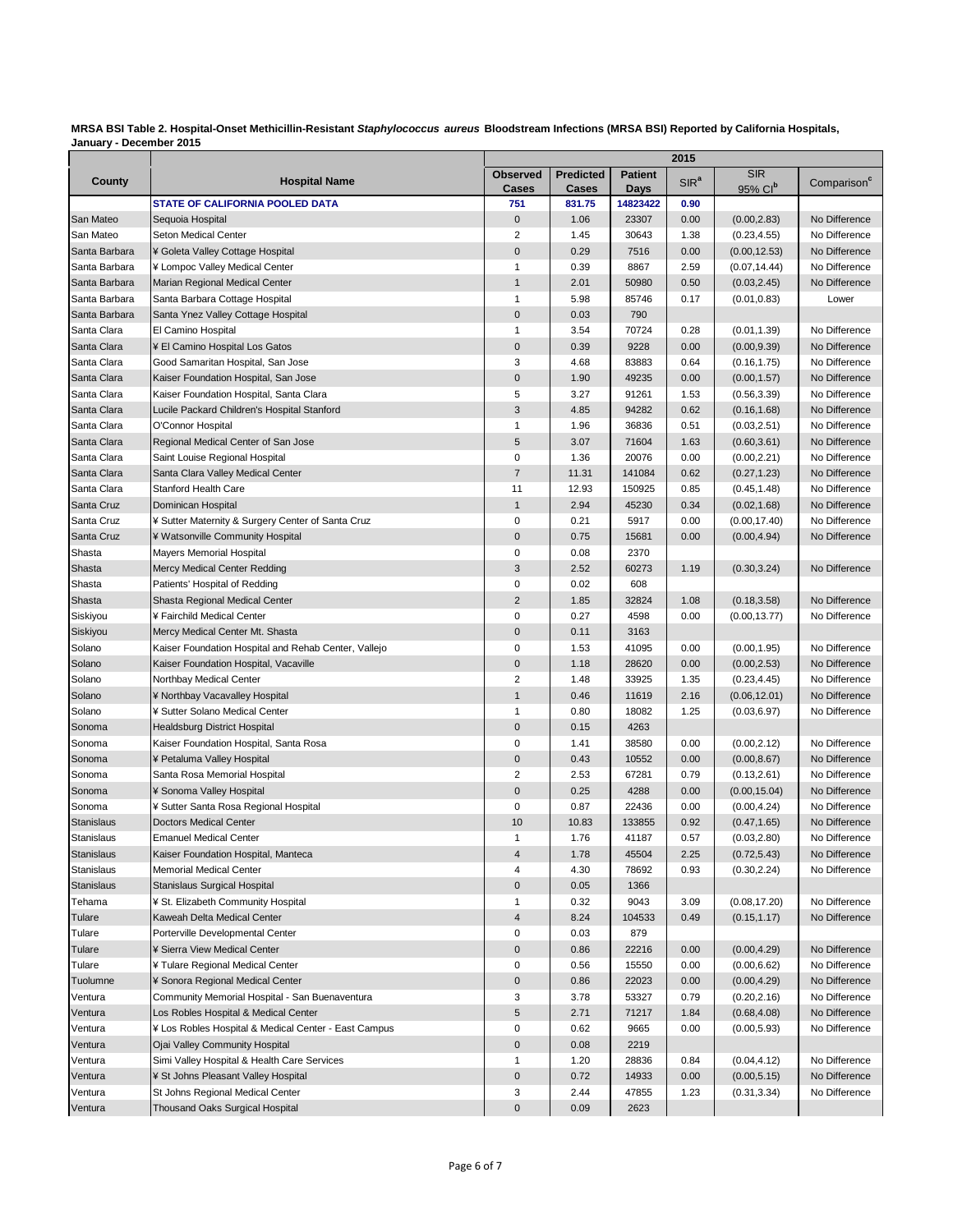#### **MRSA BSI Table 2. Hospital-Onset Methicillin-Resistant** *Staphylococcus aureus* **Bloodstream Infections (MRSA BSI) Reported by California Hospitals, January - December 2015**

|         |                                                        | 2015                     |                           |                        |                  |                         |                         |  |  |
|---------|--------------------------------------------------------|--------------------------|---------------------------|------------------------|------------------|-------------------------|-------------------------|--|--|
| County  | <b>Hospital Name</b>                                   | <b>Observed</b><br>Cases | <b>Predicted</b><br>Cases | <b>Patient</b><br>Days | SIR <sup>a</sup> | <b>SIR</b><br>95% $Clb$ | Comparison <sup>c</sup> |  |  |
|         | <b>STATE OF CALIFORNIA POOLED DATA</b>                 | 751                      | 831.75                    | 14823422               | 0.90             |                         |                         |  |  |
| Ventura | Ventura County Medical Center                          |                          | 2.05                      | 46800                  | 0.49             | (0.02, 2.40)            | No Difference           |  |  |
| Ventura | ¥ Ventura County Medical Center - Santa Paula Hospital | $\Omega$                 | 0.44                      | 6449                   | 0.00             | (0.00, 8.43)            | No Difference           |  |  |
| Yolo    | ¥ Sutter Davis Hospital                                | 0                        | 0.67                      | 12073                  | 0.00             | (0.00, 5.54)            | No Difference           |  |  |
| Yolo    | ¥ Woodland Memorial Hospital                           | $\Omega$                 | 0.60                      | 11976                  | 0.00             | (0.00, 6.11)            | No Difference           |  |  |
| Yuba    | <b>Rideout Memorial Hospital</b>                       |                          | 4.09                      | 53315                  | 0.98             | (0.31, 2.36)            | No Difference           |  |  |

\*Table excludes long-term acute care hospitals, free standing rehabilitation acute care hospitals, and rehabilitation units within a general acute care hospitals.

a SIR is the ratio of reported hospital onset cases to the predicted number of cases adjusted for significant risk factors. An SIR is produced by NHSN when at least one infection is predicted, except for hospitals ¶ Hospitals with data presented for only 9 months of the year in 2015; data from hospitals that reported extreme outlier community-onset MRSA BSI prevalence rate for certain quarters of the year were ¥ SIR was calculated by CDPH if the predicted number of infections was less than 1 but greater than or equal to 0.2. This SIR and its comparison are not as accurate as SIRs based on a larger number of

b If the 95% Confidence Interval (CI) for the SIR includes 1, the number of reported cases is not statistically significantly different from that predicted. c This column shows if the 95% CI indicates an infection count significantly higher, lower, or no different than the baseline SIR of 1.00.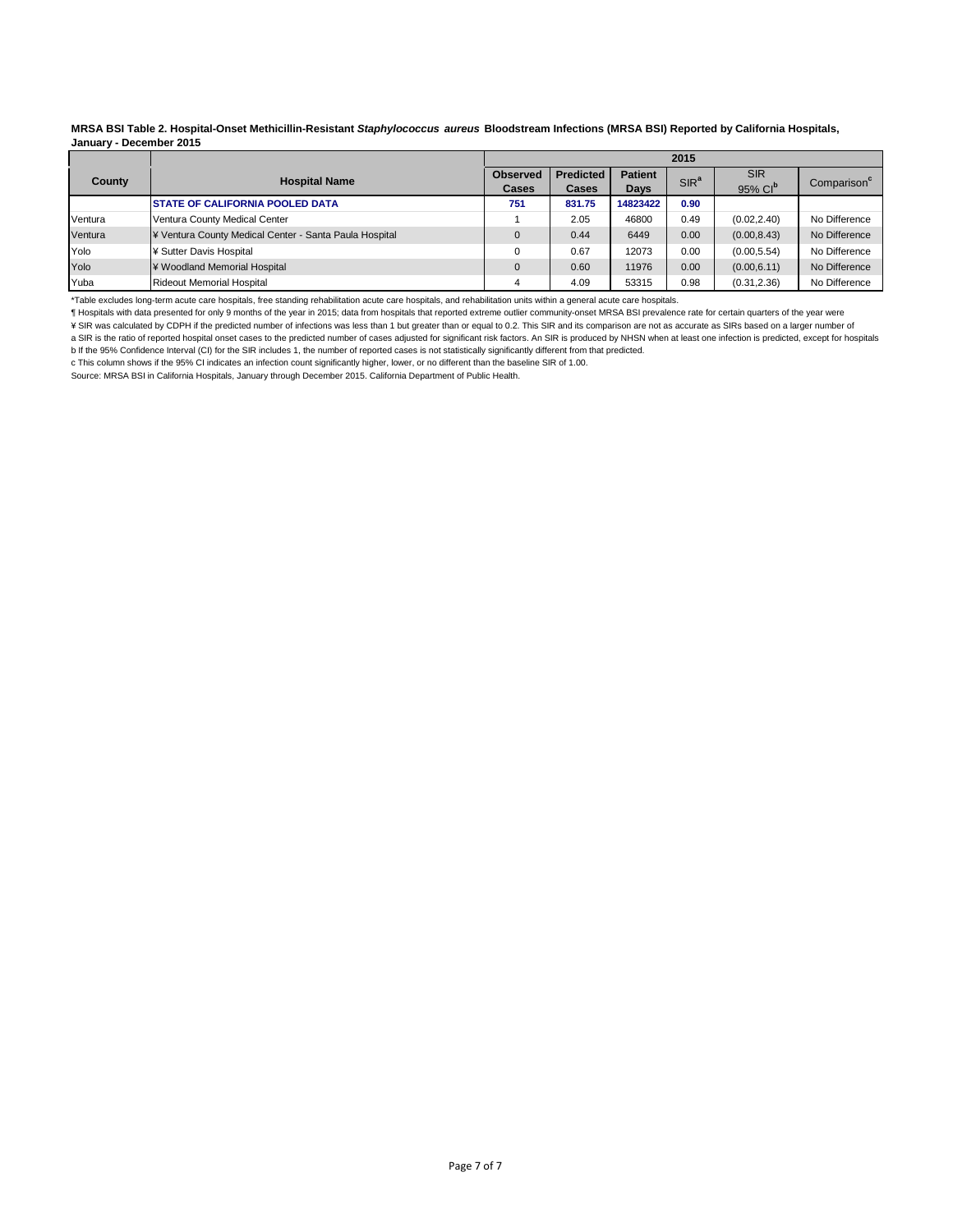**MRSA BSI Table 3. Hospital-Onset Methicillin-Resistant** *Staphylococcus aureus* **Bloodstream Infections (MRSA BSI) Reported by California Long-Term Acute Care Hospitals, January - December 2015**

|                   |                                                        | 2015           |                               |                          |                                             |                                                      |  |  |  |  |
|-------------------|--------------------------------------------------------|----------------|-------------------------------|--------------------------|---------------------------------------------|------------------------------------------------------|--|--|--|--|
| County            | <b>Hospital Name</b>                                   | <b>Cases</b>   | <b>Patient</b><br><b>Days</b> | <b>Incidence</b><br>Rate | 95%<br><b>Confidence</b><br><b>Interval</b> | <b>Compared With</b><br><b>Pooled Mean</b><br>Rate** |  |  |  |  |
|                   | <b>STATE OF CALIFORNIA POOLED DATA</b>                 | 123            | 492980                        | 2.50                     |                                             |                                                      |  |  |  |  |
| Alameda           | Kindred Hospital, San Francisco Bay Area               | $\overline{2}$ | 20013                         | 1.00                     | (0.12, 3.61)                                | No Difference                                        |  |  |  |  |
| Los Angeles       | Kindred Hospital, South Bay, Hawaiian Gardens          | $\overline{2}$ | 5376                          | 3.72                     | (0.45, 13.44)                               | No Difference                                        |  |  |  |  |
| Los Angeles       | <b>Barlow Respiratory Hospital</b>                     | $\mathbf{1}$   | 24272                         | 0.41                     | (0.01, 2.30)                                | Lower                                                |  |  |  |  |
| Los Angeles       | Kindred Hospital, Baldwin Park                         | 3              | 25902                         | 1.16                     | (0.24, 3.38)                                | No Difference                                        |  |  |  |  |
| Los Angeles       | Kindred Hospital, La Mirada                            | $\overline{4}$ | 20893                         | 1.91                     | (0.52, 4.90)                                | No Difference                                        |  |  |  |  |
| Los Angeles       | Kindred Hospital, Los Angeles                          | 15             | 27774                         | 5.40                     | (3.02, 8.91)                                | Higher                                               |  |  |  |  |
| Los Angeles       | Kindred Hospital, San Gabriel Valley                   | 8              | 20878                         | 3.83                     | (1.65, 7.55)                                | No Difference                                        |  |  |  |  |
| Los Angeles       | Kindred Hospital, South Bay, Gardena                   | 6              | 17119                         | 3.50                     | (1.29, 7.63)                                | No Difference                                        |  |  |  |  |
| Los Angeles       | Monrovia Memorial Hospital                             | $\mathbf{1}$   | 12639                         | 0.79                     | (0.02, 4.41)                                | No Difference                                        |  |  |  |  |
| Los Angeles       | Promise Hospital of East Los Angeles - East L.A Campus | 0              | 9791                          | 0.00                     | (0.00, 3.06)                                | No Difference                                        |  |  |  |  |
| Los Angeles       | Promise Hospital of East Los Angeles - Suburban Campus | 10             | 47073                         | 2.12                     | (1.02, 3.91)                                | No Difference                                        |  |  |  |  |
| Marin             | Kentfield Rehabilitation & Specialty Hospital          | 0              | 18748                         | 0.00                     | (0.00, 1.60)                                | Lower                                                |  |  |  |  |
| Orange            | Kindred Hospital, Brea                                 | $\overline{7}$ | 14246                         | 4.91                     | (1.98, 10.12)                               | No Difference                                        |  |  |  |  |
| Orange            | Kindred Hospital, Santa Ana                            | 3              | 17900                         | 1.68                     | (0.35, 4.90)                                | No Difference                                        |  |  |  |  |
| Orange            | Kindred Hospital, Westminster                          | 18             | 36986                         | 4.87                     | (2.88, 7.69)                                | Higher                                               |  |  |  |  |
| Riverside         | Kindred Hospital, Riverside                            | 5              | 11455                         | 4.36                     | (1.42, 10.19)                               | No Difference                                        |  |  |  |  |
| Sacramento        | Vibra Hospital of Sacramento                           | $\overline{2}$ | 15197                         | 1.32                     | (0.16, 4.75)                                | No Difference                                        |  |  |  |  |
| San Bernardino    | Kindred Hospital, Ontario                              | 9              | 25664                         | 3.51                     | (1.60, 6.66)                                | No Difference                                        |  |  |  |  |
| San Bernardino    | Kindred Hospital, Rancho                               | 6              | 18546                         | 3.24                     | (1.19, 7.04)                                | No Difference                                        |  |  |  |  |
| San Diego         | Kindred Hospital, San Diego                            | 6              | 17056                         | 3.52                     | (1.29, 7.66)                                | No Difference                                        |  |  |  |  |
| San Diego         | Promise Hospital of San Diego                          | 5              | 12195                         | 4.10                     | (1.33, 9.57)                                | No Difference                                        |  |  |  |  |
| San Diego         | Vibra Hospital of San Diego                            | 7              | 24967                         | 2.80                     | (1.13, 5.78)                                | No Difference                                        |  |  |  |  |
| Shasta            | Vibra Hospital of Northern California                  | 3              | 17027                         | 1.76                     | (0.36, 5.15)                                | No Difference                                        |  |  |  |  |
| <b>Stanislaus</b> | <b>Central Valley Specialty Hospital</b>               | 0              | 31263                         | 0.00                     | (0.00, 0.96)                                | Lower                                                |  |  |  |  |

\*9 months of reporting; closed in September 2015.

\*\*Incidence rate for hospitals compared with pooled mean rate using 95% confidence intervals.

No difference, significantly higher, or significantly lower than pooled mean rate.

Notes: Rates are per 10,000 patient days.

95% confidence intervals calculated based on exact Poisson distribution.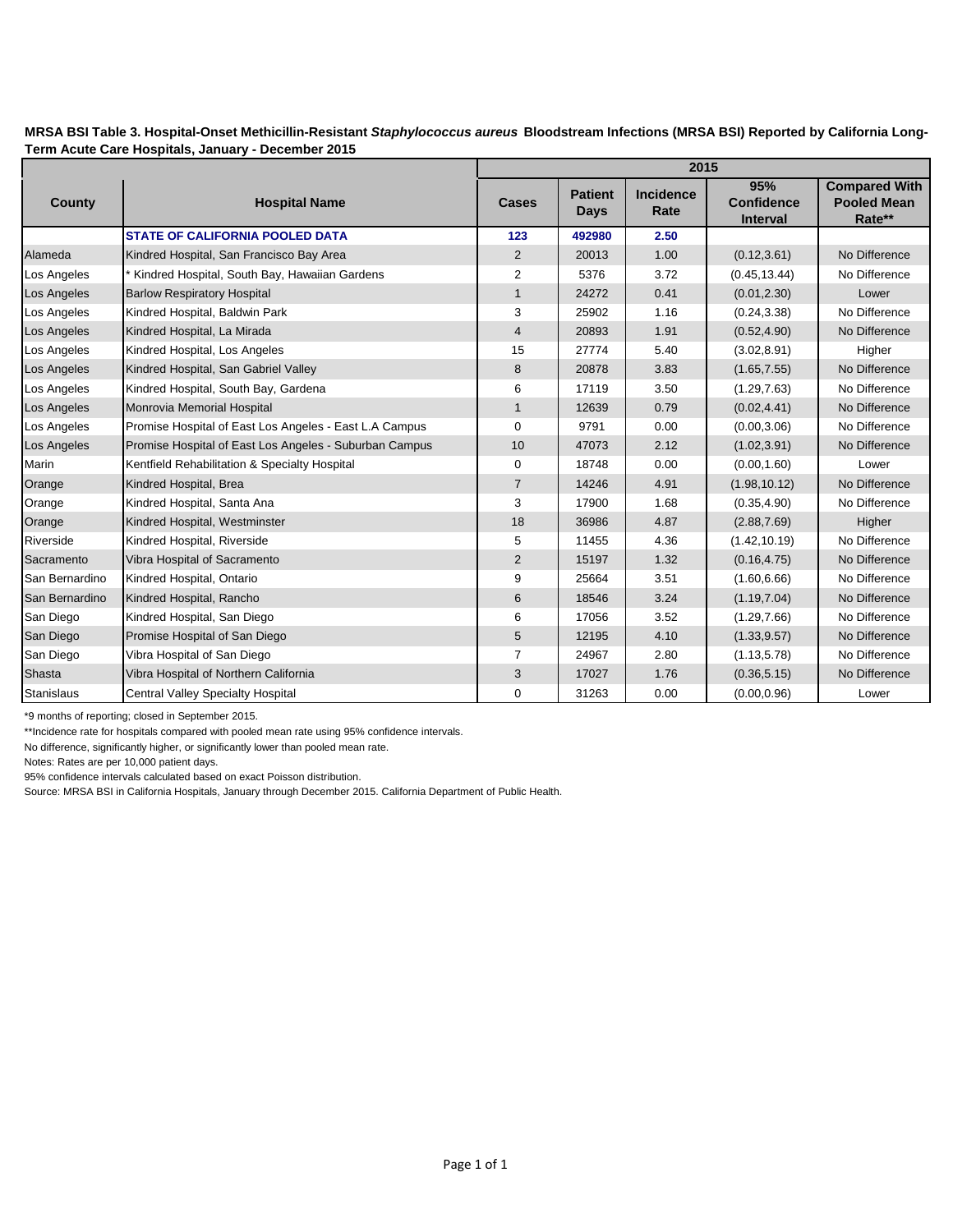|                |                                                            | 2015           |                        |                   |                          |                                                      |  |  |
|----------------|------------------------------------------------------------|----------------|------------------------|-------------------|--------------------------|------------------------------------------------------|--|--|
| County         | <b>Facility Name</b>                                       | Cases          | <b>Patient</b><br>Days | Incidence<br>Rate | 95%<br><b>Confidence</b> | <b>Compared With</b><br><b>Pooled Mean</b><br>Rate** |  |  |
|                | <b>STATE OF CALIFORNIA POOLED DATA</b>                     | 5              | 454218                 | 0.11              | <b>Interval</b>          |                                                      |  |  |
| Alameda        | Alta Bates Summit Medical Center                           | $\mathbf 0$    | 16011                  | 0.00              | (0.00, 1.87)             | No Difference                                        |  |  |
| Alameda        | <b>Highland Hospital</b>                                   | 0              | 1660                   | 0.00              | (0.00, 18.05)            | No Difference                                        |  |  |
| <b>Butte</b>   | † Enloe Rehabilitation Center                              | $\mathbf 0$    | 6753                   | 0.00              | (0.00, 4.44)             | No Difference                                        |  |  |
| Contra Costa   | John Muir Medical Center - Walnut Creek Campus             | 0              | 8207                   | 0.00              | (0.00, 3.65)             | No Difference                                        |  |  |
| Fresno         | <b>Community Regional Medical Center</b>                   | $\mathbf 0$    | 9152                   | 0.00              | (0.00, 3.27)             | No Difference                                        |  |  |
| Fresno         | † San Joaquin Valley Rehabilitation Hospital               | 0              | 17686                  | 0.00              | (0.00, 1.69)             | No Difference                                        |  |  |
| Humboldt       | † The General Hospital                                     | $\mathbf 0$    | 2271                   | 0.00              | (0.00, 13.19)            | No Difference                                        |  |  |
| Kern           | † Healthsouth Bakersfield Rehabilitation Hospital          | $\mathbf 0$    | 20981                  | 0.00              | (0.00, 1.43)             | No Difference                                        |  |  |
| Los Angeles    | Cedars-Sinai Medical Center                                | $\mathbf 0$    | 9139                   | 0.00              | (0.00, 3.28)             | No Difference                                        |  |  |
| Los Angeles    | Citrus Valley Medical Center - IC Campus                   | 0              | 2589                   | 0.00              | (0.00, 11.57)            | No Difference                                        |  |  |
| Los Angeles    | <b>Garfield Medical Center</b>                             | $\mathbf 0$    | 6823                   | 0.00              | (0.00, 4.39)             | No Difference                                        |  |  |
| Los Angeles    | Glendale Adventist Medical Center                          | 0              | 7265                   | 0.00              | (0.00, 4.12)             | No Difference                                        |  |  |
| Los Angeles    | Glendale Memorial Hospital and Health Center               | $\mathbf 0$    | 3585                   | 0.00              | (0.00, 8.36)             | No Difference                                        |  |  |
|                | Hollywood Presbyterian Medical Center                      | $\mathbf 0$    | 4489                   | 0.00              | (0.00, 6.67)             | No Difference                                        |  |  |
| Los Angeles    |                                                            | $\mathbf 0$    | 2373                   | 0.00              |                          | No Difference                                        |  |  |
| Los Angeles    | Huntington Memorial Hospital                               | 0              | 3812                   | 0.00              | (0.00, 12.62)            | No Difference                                        |  |  |
| Los Angeles    | Keck Hospital of USC                                       | $\mathbf 0$    |                        |                   | (0.00, 7.86)             |                                                      |  |  |
| Los Angeles    | Long Beach Memorial Medical Center                         | 0              | 6888                   | 0.00              | (0.00, 4.35)             | No Difference<br>No Difference                       |  |  |
| Los Angeles    | Methodist Hospital of Southern California                  | $\mathbf 0$    | 6795<br>4183           | 0.00              | (0.00, 4.41)             |                                                      |  |  |
| Los Angeles    | Northridge Hospital Medical Center                         | $\mathbf 0$    | 2875                   | 0.00<br>0.00      | (0.00, 7.16)             | No Difference<br>No Difference                       |  |  |
| Los Angeles    | Providence Holy Cross Medical Center                       | $\mathbf 0$    |                        |                   | (0.00, 10.42)            | No Difference                                        |  |  |
| Los Angeles    | Providence Little Company of Mary Medical Center San Pedro |                | 4946                   | 0.00              | (0.00, 6.06)             |                                                      |  |  |
| Los Angeles    | Saint Vincent Medical Center                               | 0              | 5432                   | 0.00              | (0.00, 5.51)             | No Difference                                        |  |  |
| Los Angeles    | St. Mary Medical Center, Long Beach                        | $\mathbf 0$    | 5505                   | 0.00              | (0.00, 5.44)             | No Difference                                        |  |  |
| Los Angeles    | Valley Presbyterian Hospital                               | 0              | 3835                   | 0.00              | (0.00, 7.81)             | No Difference                                        |  |  |
| Los Angeles    | White Memorial Medical Center                              | $\mathbf 0$    | 3481                   | 0.00              | (0.00, 8.61)             | No Difference                                        |  |  |
| Los Angeles    | † Casa Colina Hospital and Centers for Healthcare          | $\mathbf 0$    | 22045                  | 0.00              | (0.00, 1.36)             | No Difference                                        |  |  |
| Monterey       | Community Hospital of The Monterey Peninsula               | $\mathbf 0$    | 2993                   | 0.00              | (0.00, 10.01)            | No Difference                                        |  |  |
| Monterey       | Natividad Medical Center                                   | 1              | 6869                   | 1.46              | (0.04, 8.11)             | No Difference                                        |  |  |
| Napa           | Queen of the Valley Medical Center                         | $\mathbf 0$    | 2908                   | 0.00              | (0.00, 10.30)            | No Difference                                        |  |  |
| Orange         | Mission Hospital Regional Medical Center                   | $\mathbf 0$    | 4930                   | 0.00              | (0.00, 6.08)             | No Difference                                        |  |  |
| Orange         | St. Jude Medical Center                                    | 0              | 8880                   | 0.00              | (0.00, 3.37)             | No Difference                                        |  |  |
| Orange         | University of California Irvine Medical Center             | 0              | 3821                   | 0.00              | (0.00, 7.84)             | No Difference                                        |  |  |
| Orange         | † Healthsouth Tustin Rehabilitation Hospital               | $\mathbf 0$    | 14481                  | 0.00              | (0.00, 2.07)             | No Difference                                        |  |  |
| Placer         | Sutter Roseville Medical Center                            | $\mathbf 0$    | 14342                  | 0.00              | (0.00, 2.09)             | No Difference                                        |  |  |
| Riverside      | Desert Regional Medical Center                             | $\mathbf 0$    | 11273                  | 0.00              | (0.00, 2.66)             | No Difference                                        |  |  |
| Riverside      | Eisenhower Medical Center                                  | 0              | 4645                   | 0.00              | (0.00, 6.45)             | No Difference                                        |  |  |
| Sacramento     | Mercy General Hospital                                     | 0              | 6602                   | 0.00              | (0.00, 4.54)             | No Difference                                        |  |  |
| Sacramento     | University of California Davis Medical Center              | 0              | 5483                   | 0.00              | (0.00, 5.46)             | No Difference                                        |  |  |
| San Bernardino | Loma Linda University Medical Center                       | $\overline{2}$ | 17881                  | 1.12              | (0.14, 4.04)             | Higher                                               |  |  |
| San Bernardino | † Ballard Rehabilitation Hospital                          | 0              | 16173                  | 0.00              | (0.00, 1.85)             | No Difference                                        |  |  |
| San Diego      | Alvarado Hospital Medical Center                           | $\pmb{0}$      | 1963                   | 0.00              | (0.00, 15.26)            | No Difference                                        |  |  |
| San Diego      | <b>Grossmont Hospital</b>                                  | 0              | 7351                   | 0.00              | (0.00, 4.08)             | No Difference                                        |  |  |
| San Diego      | Palomar Health Downtown Campus                             | $\pmb{0}$      | 7669                   | 0.00              | (0.00, 3.91)             | No Difference                                        |  |  |
| San Diego      | Paradise Valley Hospital                                   | 0              | 2343                   | 0.00              | (0.00, 12.79)            | No Difference                                        |  |  |
| San Diego      | Scripps Memorial Hospital - Encinitas                      | $\mathbf{1}$   | 6664                   | 1.50              | (0.04, 8.36)             | No Difference                                        |  |  |
| San Diego      | Sharp Memorial Hospital                                    | 0              | 7910                   | 0.00              | (0.00, 3.79)             | No Difference                                        |  |  |
| San Diego      | <b>Tri-City Medical Center</b>                             | 0              | 2255                   | 0.00              | (0.00, 13.28)            | No Difference                                        |  |  |
| San Francisco  | California Pacific Medical Center - Davies Campus Hospital | 0              | 9882                   | 0.00              | (0.00, 3.03)             | No Difference                                        |  |  |
| San Francisco  | Laguna Honda Hospital & Rehabilitation Center              | $\mathbf 0$    | 431                    | 0.00              | (0.00, 69.51)            | No Difference                                        |  |  |

**MRSA BSI Table 4. Hospital-Onset Methicillin-Resistant** *Staphylococcus aureus* **Bloodstream Infections (MRSA BSI) Reported by California Rehabilitation Acute Care Hospitals, January - December 2015**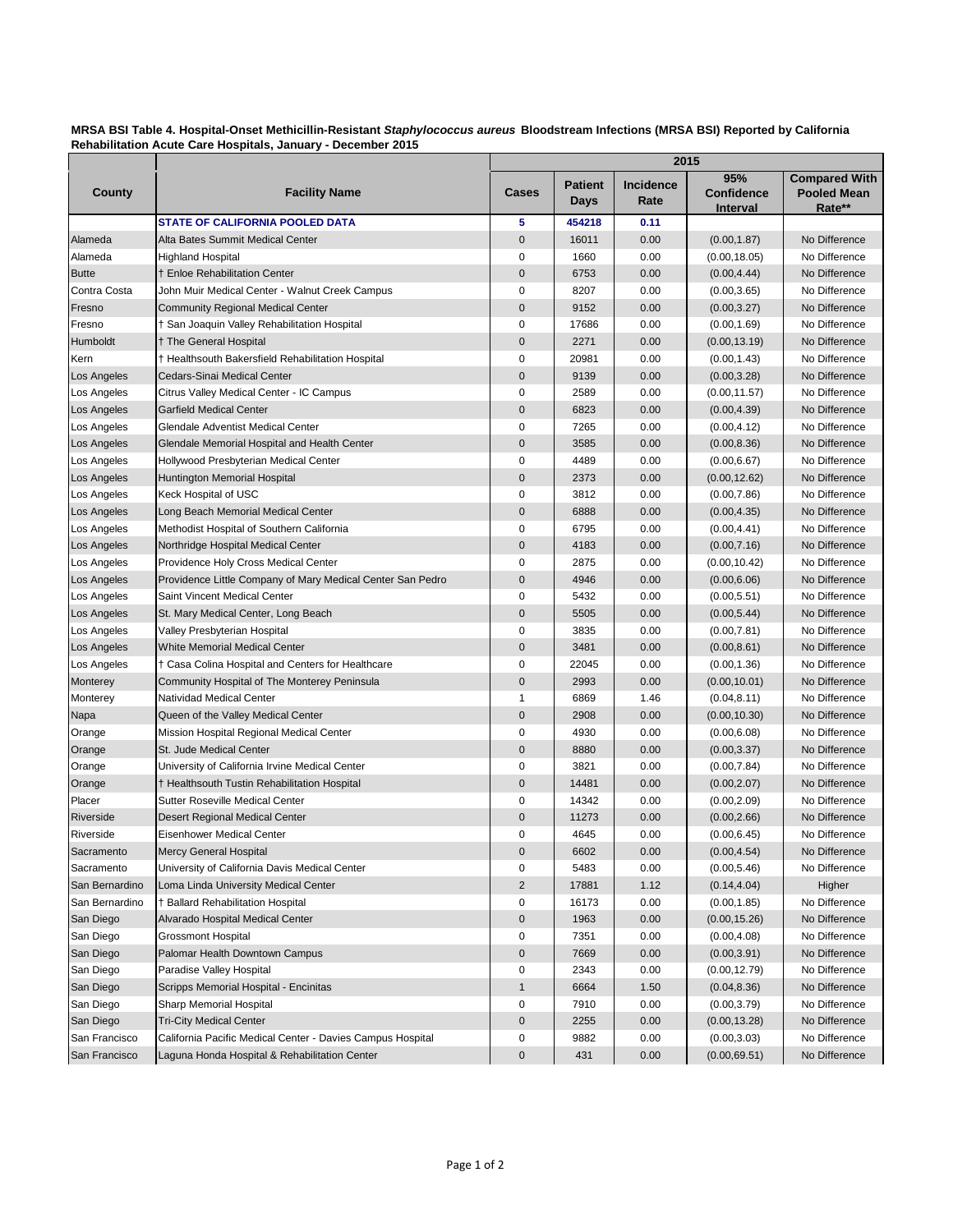| MRSA BSI Table 4. Hospital-Onset Methicillin-Resistant Staphylococcus aureus Bloodstream Infections (MRSA BSI) Reported by California |
|---------------------------------------------------------------------------------------------------------------------------------------|
| Rehabilitation Acute Care Hospitals, January - December 2015                                                                          |

|                 |                                                      | 2015         |                        |                          |                                      |                                                      |  |  |  |
|-----------------|------------------------------------------------------|--------------|------------------------|--------------------------|--------------------------------------|------------------------------------------------------|--|--|--|
| County          | <b>Facility Name</b>                                 | <b>Cases</b> | <b>Patient</b><br>Days | <b>Incidence</b><br>Rate | 95%<br>Confidence<br><b>Interval</b> | <b>Compared With</b><br><b>Pooled Mean</b><br>Rate** |  |  |  |
|                 | <b>STATE OF CALIFORNIA POOLED DATA</b>               | 5            | 454218                 | 0.11                     |                                      |                                                      |  |  |  |
| San Francisco   | Saint Francis Memorial Hospital                      | $\Omega$     | 5203                   | 0.00                     | (0.00, 5.76)                         | No Difference                                        |  |  |  |
| San Francisco   | St. Mary's Medical Center                            | $\mathbf{0}$ | 4672                   | 0.00                     | (0.00, 6.41)                         | No Difference                                        |  |  |  |
| San Joaquin     | Lodi Memorial Hospital                               | $\Omega$     | 2260                   | 0.00                     | (0.00, 13.26)                        | No Difference                                        |  |  |  |
| San Luis Obispo | Marian Regional Medical Center, Arroyo Grande        | $\mathbf{0}$ | 5457                   | 0.00                     | (0.00, 5.49)                         | No Difference                                        |  |  |  |
| Santa Barbara   | Santa Barbara Cottage Hospital                       |              | 9405                   | 1.06                     | (0.03, 5.92)                         | No Difference                                        |  |  |  |
| Santa Clara     | El Camino Hospital Los Gatos                         | $\mathbf{0}$ | 6446                   | 0.00                     | (0.00, 4.65)                         | No Difference                                        |  |  |  |
| Santa Clara     | Good Samaritan Hospital, San Jose                    | 0            | 4998                   | 0.00                     | (0.00, 5.99)                         | No Difference                                        |  |  |  |
| Santa Clara     | Santa Clara Valley Medical Center                    | $\mathbf{0}$ | 13303                  | 0.00                     | (0.00, 2.25)                         | No Difference                                        |  |  |  |
| Santa Cruz      | Dominican Hospital                                   | $\Omega$     | 5761                   | 0.00                     | (0.00, 5.20)                         | No Difference                                        |  |  |  |
| Solano          | Kaiser Foundation Hospital and Rehab Center, Vallejo | $\mathbf{0}$ | 16685                  | 0.00                     | (0.00, 1.80)                         | No Difference                                        |  |  |  |
| Sonoma          | Santa Rosa Memorial Hospital                         | $\Omega$     | 3252                   | 0.00                     | (0.00, 9.21)                         | No Difference                                        |  |  |  |
| Tulare          | Kaweah Delta Medical Center                          | $\mathbf{0}$ | 7542                   | 0.00                     | (0.00, 3.97)                         | No Difference                                        |  |  |  |
| Ventura         | Los Robles Hospital & Medical Center - East Campus   | $\Omega$     | 6252                   | 0.00                     | (0.00, 4.79)                         | No Difference                                        |  |  |  |
| Ventura         | St Johns Regional Medical Center                     | $\mathbf 0$  | 6452                   | 0.00                     | (0.00, 4.64)                         | No Difference                                        |  |  |  |

† Free standing rehabilitation hospital.

\*\*Incidence rate for hospitals compared with pooled mean rate using 95% confidence intervals.

No difference, significantly higher, or significantly lower than pooled mean rate.

Notes: Rates are per 10,000 patient days.

95% confidence intervals calculated based on exact Poisson distribution.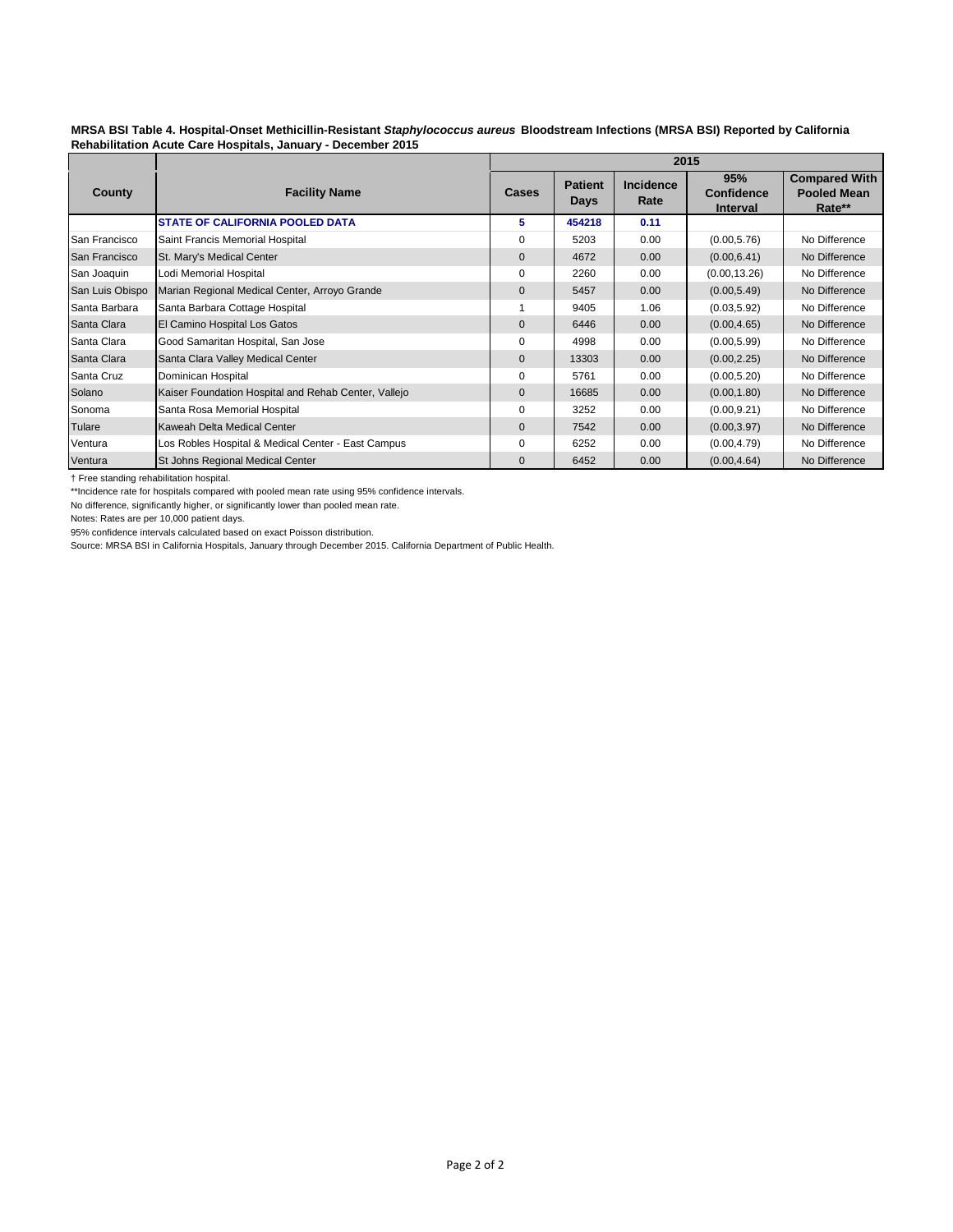### **VRE BSI Table 5. Hospital-Onset Vancomycin-Resistant Enterococci Bloodstream Infections (VRE BSI) Statewide Rates and Percentile Distributions, Reported by California Hospitals, January - December 2015**

|                          |                                |              |                        |                                   |                                                 | <b>Percentile Distribution of VRE BSI Rates</b> |                  |                  |             |      |      |            |
|--------------------------|--------------------------------|--------------|------------------------|-----------------------------------|-------------------------------------------------|-------------------------------------------------|------------------|------------------|-------------|------|------|------------|
| <b>Facility Category</b> | Number of<br><b>Facilities</b> | <b>Cases</b> | <b>Patient</b><br>Days | <b>Pooled</b><br><b>Mean Rate</b> | <b>Pooled</b><br><b>Mean Case</b><br>Mix Index* | <b>Min</b>                                      | 10 <sub>th</sub> | 25 <sub>th</sub> | <b>50th</b> | 75th | 90th | <b>Max</b> |
| Community**              | 261                            | 285          | 10280385               | 0.28                              | 1.32                                            | 0.00                                            | 0.00             | 0.00             | 0.00        | 0.35 | 0.70 | 3.05       |
| <b>Major Teaching</b>    | 36                             | 305          | 3623986                | 0.84                              | 1.51                                            | 0.00                                            | 0.00             | 0.18             | 0.46        | 0.87 | 1.20 | 7.25       |
| Pediatric                | 11                             | 6            | 659415                 | 0.09                              | 1.48                                            | 0.00                                            | 0.00             | 0.00             | 0.00        | 0.11 | 0.13 | 0.32       |
| Long-Term Acute Care     | 24                             | 78           | 492980                 | 1.58                              | 2.65                                            | 0.00                                            | 0.00             | 0.50             | 1.67        | 2.38 | 2.93 | 3.96       |
| <b>Critical Access</b>   | 27                             | 0            | 85841                  | 0.00                              | 1.04                                            | 0.00                                            | 0.00             | 0.00             | 0.00        | 0.00 | 0.00 | 0.00       |
| Rehabilitation***        | 57                             | $\mathbf{0}$ | 383261                 | 0.00                              | 1.31                                            | 0.00                                            | 0.00             | 0.00             | 0.00        | 0.00 | 0.00 | 0.00       |
| All                      | 416                            | 674          | 15525868               | 0.43                              | 1.4                                             | 0.00                                            | 0.00             | 0.00             | 0.00        | 0.37 | 0.84 | 7.25       |

\*Mean case mix indices of all hospitals in each category.

\*\*Community hospitals are all hospitals other than major teaching, pediatric, long-term acute care, rehabilitation, or critical access.

\*\*\*Rehabilitation includes 7 free standing rehabilitation acute care hospitals and 50 rehabilitation units within general acute care hospitals.

Notes: Rates are per 10,000 patient days.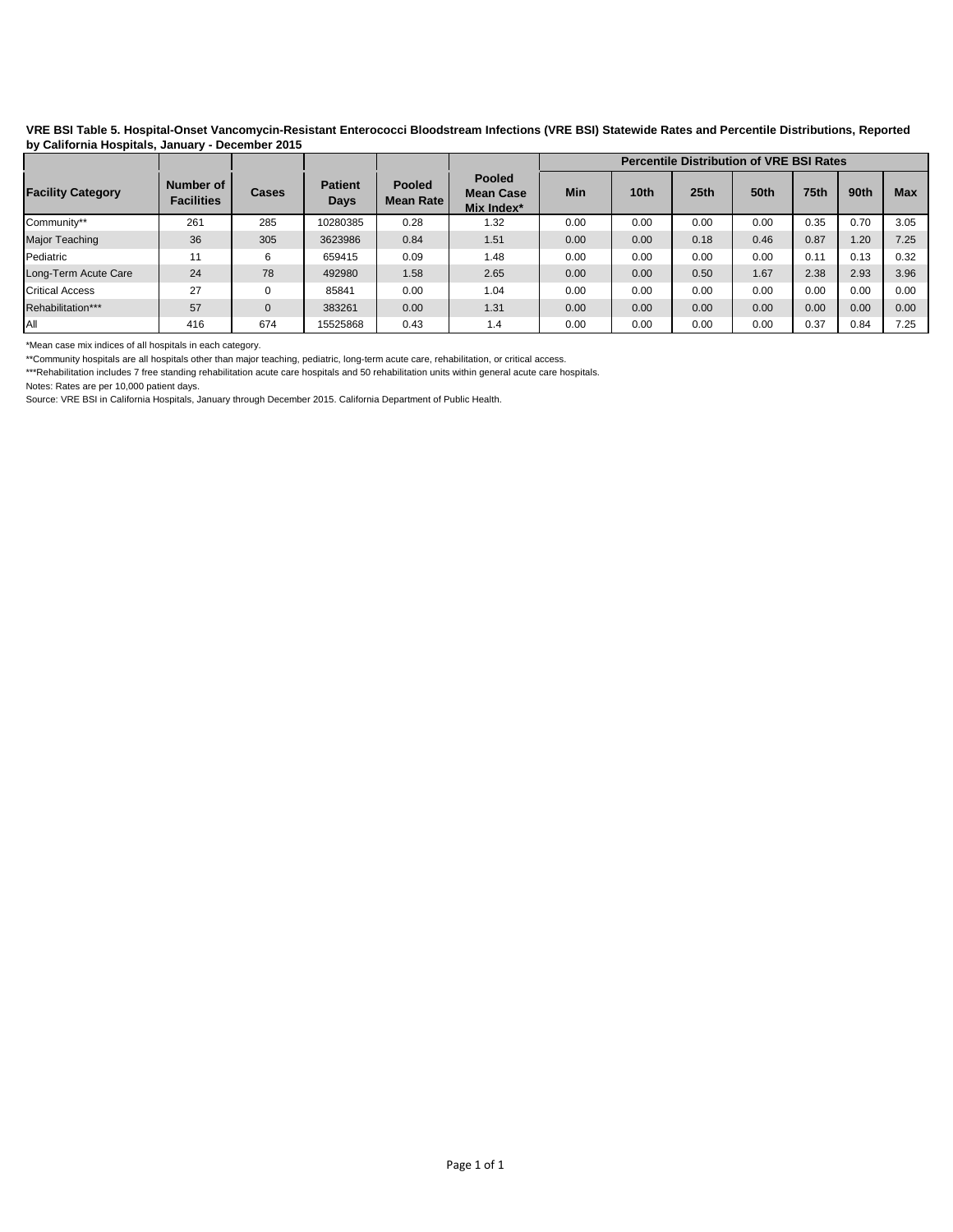| VRE BSI Table 6. Hospital-Onset Vancomycin-Resistant Enterococci Bloodstream Infections (VRE BSI) Reported by California Community Hospitals, |
|-----------------------------------------------------------------------------------------------------------------------------------------------|
| January - December 2015                                                                                                                       |

|              |                                                      |                             |                | 2015                   |                   |                                      |                                                      |  |
|--------------|------------------------------------------------------|-----------------------------|----------------|------------------------|-------------------|--------------------------------------|------------------------------------------------------|--|
| County       | <b>Hospital Name</b>                                 | Case<br><b>Mix</b><br>Index | Cases          | <b>Patient</b><br>Days | Incidence<br>Rate | 95%<br><b>Confidence</b><br>Interval | <b>Compared With</b><br><b>Pooled Mean</b><br>Rate** |  |
|              | <b>STATE OF CALIFORNIA POOLED DATA</b>               | 1.32                        | 285            | 10280385               | 0.28              |                                      |                                                      |  |
| Alameda      | Alameda Hospital                                     | 1.30                        | $\mathbf{0}$   | 14217                  | 0.00              | (0.00, 2.11)                         | No Difference                                        |  |
| Alameda      | Alta Bates Summit Medical Center                     | 1.68                        | 0              | 61891                  | 0.00              | (0.00, 0.48)                         | No Difference                                        |  |
| Alameda      | Alta Bates Summit Medical Center - Alta Bates Campus | 0.99                        | $\overline{0}$ | 67045                  | 0.00              | (0.00, 0.45)                         | No Difference                                        |  |
| Alameda      | <b>Eden Medical Center</b>                           | 1.37                        | 0              | 40085                  | 0.00              | (0.00, 0.75)                         | No Difference                                        |  |
| Alameda      | Kaiser Foundation Hospital, Fremont                  | 1.63                        | $\overline{0}$ | 17178                  | 0.00              | (0.00, 1.74)                         | No Difference                                        |  |
| Alameda      | Kaiser Foundation Hospital, San Leandro              | 1.22                        | $\mathbf 0$    | 47991                  | 0.00              | (0.00, 0.62)                         | No Difference                                        |  |
| Alameda      | San Leandro Hospital                                 | 1.46                        | $\mathbf 0$    | 12584                  | 0.00              | (0.00, 2.38)                         | No Difference                                        |  |
| Alameda      | St Rose Hospital                                     | 1.24                        | $\mathbf{1}$   | 29533                  | 0.34              | (0.01, 1.89)                         | No Difference                                        |  |
| Alameda      | Valleycare Medical Center                            | 1.43                        | $\mathbf{1}$   | 37777                  | 0.26              | (0.01, 1.47)                         | No Difference                                        |  |
| Alameda      | <b>Washington Hospital</b>                           | 1.43                        | 0              | 60382                  | 0.00              | (0.00, 0.50)                         | No Difference                                        |  |
| Amador       | Sutter Amador Hospital                               | 1.22                        | $\mathbf{0}$   | 9188                   | 0.00              | (0.00, 3.26)                         | No Difference                                        |  |
| <b>Butte</b> | Enloe Medical Center - Esplanade                     | 1.41                        | 0              | 71510                  | 0.00              | (0.00, 0.42)                         | No Difference                                        |  |
| <b>Butte</b> | Feather River Hospital                               | 1.25                        | $\mathbf{1}$   | 18010                  | 0.56              | (0.01, 3.09)                         | No Difference                                        |  |
| Butte        | Oroville Hospital                                    | 1.36                        | 3              | 42792                  | 0.70              | (0.14, 2.05)                         | No Difference                                        |  |
| Contra Costa | Contra Costa Regional Medical Center                 | 1.00                        | $\overline{0}$ | 42645                  | 0.00              | (0.00, 0.70)                         | No Difference                                        |  |
| Contra Costa | John Muir Medical Center - Concord Campus            | 1.82                        | $\mathbf{1}$   | 48313                  | 0.21              | (0.01, 1.15)                         | No Difference                                        |  |
| Contra Costa | John Muir Medical Center - Walnut Creek Campus       | 1.46                        | $\overline{7}$ | 87792                  | 0.80              | (0.32, 1.64)                         | Higher                                               |  |
| Contra Costa | Kaiser Foundation Hospital, Antioch                  |                             | $\mathsf 0$    | 31032                  | 0.00              | (0.00, 0.97)                         | No Difference                                        |  |
| Contra Costa | Kaiser Foundation Hospital, Walnut Creek             | 1.23                        | $\mathbf{1}$   | 64302                  | 0.16              | (0.00, 0.87)                         | No Difference                                        |  |
| Contra Costa | San Ramon Regional Medical Center                    | 1.33                        | $\overline{2}$ | 19350                  | 1.03              | (0.13, 3.73)                         | No Difference                                        |  |
| Contra Costa | <b>Sutter Delta Medical Center</b>                   | 1.16                        | $\mathbf{0}$   | 32135                  | 0.00              | (0.00, 0.93)                         | No Difference                                        |  |
| Del Norte    | Sutter Coast Hospital                                | 1.14                        | 0              | 6802                   | 0.00              | (0.00, 4.40)                         | No Difference                                        |  |
| El Dorado    | <b>Barton Memorial Hospital</b>                      | 1.21                        | $\mathbf 0$    | 7812                   | 0.00              | (0.00, 3.83)                         | No Difference                                        |  |
| El Dorado    | <b>Marshall Medical Center</b>                       | 1.37                        | 0              | 21844                  | 0.00              | (0.00, 1.37)                         | No Difference                                        |  |
| Fresno       | <b>Adventist Medical Center - Reedley</b>            | 0.67                        | $\mathbf 0$    | 7125                   | 0.00              | (0.00, 4.20)                         | No Difference                                        |  |
| Fresno       | Adventist Medical Center - Selma                     |                             | 0              | 7286                   | 0.00              | (0.00, 4.11)                         | No Difference                                        |  |
| Fresno       | <b>Clovis Community Medical Center</b>               | 0.98                        | 3              | 64814                  | 0.46              | (0.10, 1.35)                         | No Difference                                        |  |
| Fresno       | Coalinga Regional Medical Center                     | 0.95                        | $\mathbf 0$    | 583                    | 0.00              | (0.00, 51.38)                        | No Difference                                        |  |
| Fresno       | Fresno Heart and Surgical Hospital                   | 2.00                        | $\overline{0}$ | 11259                  | 0.00              | (0.00, 2.66)                         | No Difference                                        |  |
| Fresno       | Fresno Surgical Hospital                             | 2.27                        | 0              | 3398                   | 0.00              | (0.00, 8.82)                         | No Difference                                        |  |
| Fresno       | Kaiser Foundation Hospital, Fresno                   | 1.33                        | $\mathbf{1}$   | 30662                  | 0.33              | (0.01, 1.82)                         | No Difference                                        |  |
| Fresno       | Saint Agnes Medical Center                           | 1.36                        | $\mathbf{1}$   | 92615                  | 0.11              | (0.00, 0.60)                         | No Difference                                        |  |
| Humboldt     | Mad River Community Hospital                         | 0.95                        | $\mathbf 0$    | 10966                  | 0.00              | (0.00, 2.73)                         | No Difference                                        |  |
| Humboldt     | St. Joseph Hospital, Eureka                          | 1.53                        | 3              | 29641                  | 1.01              | (0.21, 2.96)                         | No Difference                                        |  |
| Imperial     | El Centro Regional Medical Center                    | 1.15                        | $\mathbf{1}$   | 24387                  | 0.41              | (0.01, 2.28)                         | No Difference                                        |  |
| Imperial     | Pioneers Memorial Healthcare District                | 0.93                        | $\mathbf{1}$   | 20030                  | 0.50              | (0.01, 2.78)                         | No Difference                                        |  |
| Kern         | <b>Bakersfield Heart Hospital</b>                    | 1.77                        | $\mathbf 0$    | 13827                  | 0.00              | (0.00, 2.17)                         | No Difference                                        |  |
| Kern         | <b>Bakersfield Memorial Hospital</b>                 | 1.24                        | 4              | 67428                  | 0.59              | (0.16, 1.52)                         | No Difference                                        |  |
| Kern         | Delano Regional Medical Center                       | 1.07                        | $\overline{0}$ | 10528                  | 0.00              | (0.00, 2.85)                         | No Difference                                        |  |
| Kern         | Good Samaritan Hospital, Bakersfield                 | 1.00                        | 0              | 18160                  | 0.00              | (0.00, 1.65)                         | No Difference                                        |  |
| Kern         | Mercy Hospital                                       | 1.12                        | $\mathbf{1}$   | 23636                  | 0.42              | (0.01, 2.36)                         | No Difference                                        |  |
| Kern         | Mercy Southwest Hospital                             |                             | 0              | 26418                  | 0.00              | (0.00, 1.13)                         | No Difference                                        |  |
| Kern         | San Joaquin Community Hospital                       | 1.30                        | $\overline{c}$ | 75530                  | 0.26              | (0.03, 0.96)                         | No Difference                                        |  |
| Kings        | <b>Adventist Medical Center</b>                      | 1.27                        | 0              | 33672                  | 0.00              | (0.00, 0.89)                         | No Difference                                        |  |
| Kings        | Central Valley General Hospital                      | 0.57                        | $\pmb{0}$      | 9211                   | 0.00              | (0.00, 3.25)                         | No Difference                                        |  |
| Los Angeles  | <b>Beverly Hospital</b>                              | 1.22                        | 2              | 38986                  | 0.51              | (0.06, 1.85)                         | No Difference                                        |  |
| Los Angeles  | Centinela Hospital Medical Center                    | 1.40                        | $\pmb{0}$      | 71621                  | 0.00              | (0.00, 0.42)                         | No Difference                                        |  |
| Los Angeles  | Citrus Valley Medical Center - IC Campus             | 1.42                        | 2              | 94328                  | 0.21              | (0.03, 0.77)                         | No Difference                                        |  |
| Los Angeles  | City of Hope Helford Clinical Research Hospital      | 2.49                        | 14             | 63290                  | 2.21              | (1.21, 3.71)                         | Higher                                               |  |
| Los Angeles  | <b>College Medical Center</b>                        | 1.04                        | 1              | 39475                  | 0.25              | (0.01, 1.41)                         | No Difference                                        |  |
| Los Angeles  | Community Hospital Long Beach                        | 1.13                        | $\pmb{0}$      | 15482                  | 0.00              | (0.00, 1.93)                         | No Difference                                        |  |
| Los Angeles  | Community Hospital of Huntington Park                | 1.16                        | $\pmb{0}$      | 13706                  | 0.00              | (0.00, 2.19)                         | No Difference                                        |  |
| Los Angeles  | East Los Angeles Doctors Hospital                    | 1.09                        | 0              | 17336                  | 0.00              | (0.00, 1.73)                         | No Difference                                        |  |
| Los Angeles  | Encino Hospital Medical Center                       | 1.37                        | 0              | 8248                   | 0.00              | (0.00, 3.63)                         | No Difference                                        |  |
| Los Angeles  | Foothill Presbyterian Hospital-Johnston Memorial     | 1.14                        | $\pmb{0}$      | 22598                  | 0.00              | (0.00, 1.33)                         | No Difference                                        |  |
| Los Angeles  | Garfield Medical Center                              | 1.07                        | 3              | 57463                  | 0.52              | (0.11, 1.53)                         | No Difference                                        |  |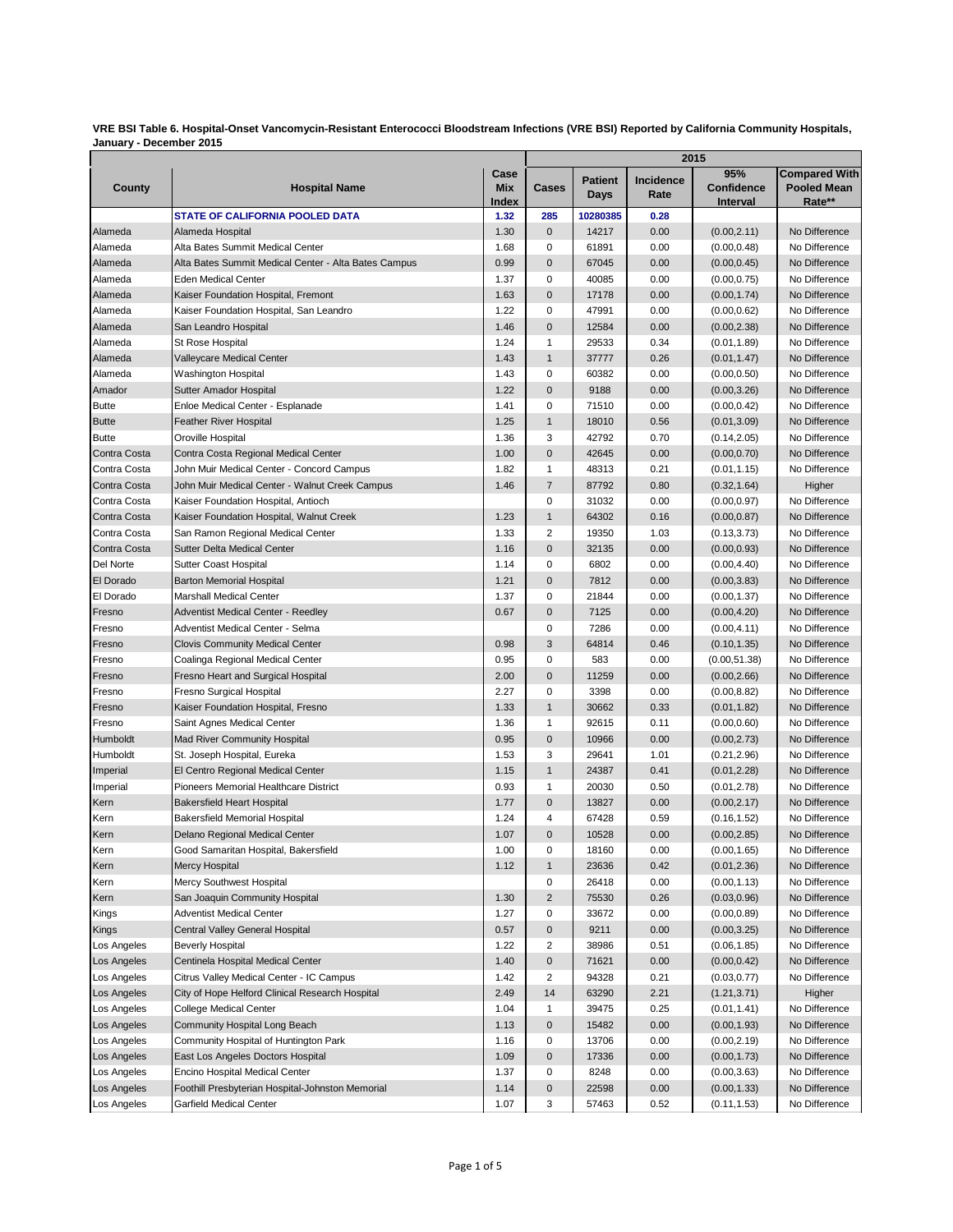**VRE BSI Table 6. Hospital-Onset Vancomycin-Resistant Enterococci Bloodstream Infections (VRE BSI) Reported by California Community Hospitals, January - December 2015**

|                      |                                                            |                             |                         |                        |                   | 2015                                 |                                                      |  |  |
|----------------------|------------------------------------------------------------|-----------------------------|-------------------------|------------------------|-------------------|--------------------------------------|------------------------------------------------------|--|--|
| County               | <b>Hospital Name</b>                                       | Case<br><b>Mix</b><br>Index | Cases                   | <b>Patient</b><br>Days | Incidence<br>Rate | 95%<br><b>Confidence</b><br>Interval | <b>Compared With</b><br><b>Pooled Mean</b><br>Rate** |  |  |
|                      | <b>STATE OF CALIFORNIA POOLED DATA</b>                     | 1.32                        | 285                     | 10280385               | 0.28              |                                      |                                                      |  |  |
| Los Angeles          | <b>Glendale Adventist Medical Center</b>                   | 1.26                        | 6                       | 75975                  | 0.79              | (0.29, 1.72)                         | Higher                                               |  |  |
| Los Angeles          | Glendale Memorial Hospital and Health Center               | 1.28                        | 1                       | 48908                  | 0.20              | (0.01, 1.14)                         | No Difference                                        |  |  |
| Los Angeles          | Good Samaritan Hospital, Los Angeles                       | 1.25                        | 6                       | 65117                  | 0.92              | (0.34, 2.01)                         | Higher                                               |  |  |
| Los Angeles          | Hollywood Presbyterian Medical Center                      | 1.20                        | $\mathbf{1}$            | 77836                  | 0.13              | (0.00, 0.72)                         | No Difference                                        |  |  |
| Los Angeles          | Huntington Memorial Hospital                               | 1.39                        | 3                       | 115839                 | 0.26              | (0.05, 0.76)                         | No Difference                                        |  |  |
| Los Angeles          | Kaiser Foundation Hospital, Baldwin Park                   | 1.15                        | $\overline{2}$          | 45545                  | 0.44              | (0.05, 1.59)                         | No Difference                                        |  |  |
| Los Angeles          | Kaiser Foundation Hospital, Downey                         | 1.30                        | $\mathbf{1}$            | 85270                  | 0.12              | (0.00, 0.65)                         | No Difference                                        |  |  |
| Los Angeles          | Kaiser Foundation Hospital, Panorama City                  | 1.23                        | $\mathsf 0$             | 41681                  | 0.00              | (0.00, 0.72)                         | No Difference                                        |  |  |
| Los Angeles          | Kaiser Foundation Hospital, West LA                        | 1.32                        | $\mathbf{1}$            | 44117                  | 0.23              | (0.01, 1.26)                         | No Difference                                        |  |  |
| Los Angeles          | Kaiser Foundation Hospital, Woodland Hills                 | 1.27                        | $\mathbf{1}$            | 45394                  | 0.22              | (0.01, 1.23)                         | No Difference                                        |  |  |
| Los Angeles          | LAC/Rancho Los Amigos National Rehabilitation Ctr          | 1.50                        | $\pmb{0}$               | 34112                  | 0.00              | (0.00, 0.88)                         | No Difference                                        |  |  |
| Los Angeles          | Lakewood Regional Medical Center                           | 1.59                        | 3                       | 39906                  | 0.75              | (0.16, 2.20)                         | No Difference                                        |  |  |
| Los Angeles          | Long Beach Memorial Medical Center                         | 1.59                        | 8                       | 102536                 | 0.78              | (0.34, 1.54)                         | Higher                                               |  |  |
| Los Angeles          | Los Angeles Community Hospital                             | 1.25                        | 3                       | 53598                  | 0.56              | (0.12, 1.64)                         | No Difference                                        |  |  |
| Los Angeles          | Marina Del Rey Hospital                                    | 1.82                        | $\mathsf 0$             | 15272                  | 0.00              | (0.00, 1.96)                         | No Difference                                        |  |  |
| Los Angeles          | Memorial Hospital of Gardena                               | 1.19                        | $\mathbf{1}$            | 51033                  | 0.20              | (0.00, 1.09)                         | No Difference                                        |  |  |
| Los Angeles          | Methodist Hospital of Southern California                  | 1.37                        | $\overline{2}$          | 70491                  | 0.28              | (0.03, 1.02)                         | No Difference                                        |  |  |
| Los Angeles          | Miracle Mile Medical Center                                | 2.95                        | $\mathsf 0$             | 465                    | 0.00              | (0.00, 64.42)                        | No Difference                                        |  |  |
| Los Angeles          | <b>Mission Community Hospital</b>                          | 1.38                        | $\mathbf{1}$            | 21053                  | 0.47              | (0.01, 2.65)                         | No Difference                                        |  |  |
| Los Angeles          | Northridge Hospital Medical Center                         | 1.33                        | $\mathsf 0$             | 50223                  | 0.00              | (0.00, 0.60)                         | No Difference                                        |  |  |
| Los Angeles          | Olympia Medical Center                                     | 1.53                        | $\overline{4}$          | 28173                  | 1.42              | (0.39, 3.64)                         | Higher                                               |  |  |
| Los Angeles          | PIH Hospital - Downey                                      | 1.24                        | $\mathbf{1}$            | 28870                  | 0.35              | (0.01, 1.93)                         | No Difference                                        |  |  |
| Los Angeles          | Pacific Alliance Medical Center                            | 0.86                        | $\overline{2}$          | 33875                  | 0.59              | (0.07, 2.13)                         | No Difference                                        |  |  |
| Los Angeles          | Pacifica Hospital of the Valley                            | 0.97                        | $\mathbf{1}$            | 23237                  | 0.43              | (0.01, 2.40)                         | No Difference                                        |  |  |
| Los Angeles          | Palmdale Regional Medical Center                           | 1.44                        | $\mathbf{1}$            | 37341                  | 0.27              | (0.01, 1.49)                         | No Difference                                        |  |  |
| Los Angeles          | Pomona Valley Hospital Medical Center                      | 1.18                        | $\mathbf{1}$            | 106944                 | 0.09              | (0.00, 0.52)                         | No Difference                                        |  |  |
| Los Angeles          | Presbyterian Intercommunity Hospital                       | 1.25                        | $\mathbf{1}$            | 73454                  | 0.14              | (0.00, 0.76)                         | No Difference                                        |  |  |
| Los Angeles          | Providence Holy Cross Medical Center                       | 1.29                        | 3                       | 82148                  | 0.37              | (0.08, 1.07)                         | No Difference                                        |  |  |
| Los Angeles          | Providence Little Company of Mary Medical Center San Pedro | 1.17                        | 3                       | 27561                  | 1.09              | (0.22, 3.18)                         | No Difference                                        |  |  |
| Los Angeles          | Providence Little Company of Mary Medical Center Torrance  | 1.26                        | 3                       | 80321                  | 0.37              | (0.08, 1.09)                         | No Difference                                        |  |  |
| Los Angeles          | Providence Saint John's Health Center                      | 1.51                        | $\mathsf 0$             | 60829                  | 0.00              | (0.00, 0.49)                         | No Difference                                        |  |  |
| Los Angeles          | Providence Tarzana Medical Center                          | 1.19                        | 4                       | 55947                  | 0.71              | (0.19, 1.83)                         | No Difference                                        |  |  |
| Los Angeles          | Saint Francis Medical Center                               | 1.07                        | 3                       | 99517                  | 0.30              | (0.06, 0.88)                         | No Difference                                        |  |  |
| Los Angeles          | Saint Vincent Medical Center                               | 1.65                        | 0                       | 41681                  | 0.00              | (0.00, 0.72)                         | No Difference                                        |  |  |
| Los Angeles          | San Dimas Community Hospital                               | 1.22                        | $\mathsf 0$             | 16349                  | 0.00              | (0.00, 1.83)                         | No Difference                                        |  |  |
| Los Angeles          | San Gabriel Valley Medical Center                          | 1.03                        | $\mathbf{1}$            | 48710                  | 0.21              | (0.01, 1.14)                         | No Difference                                        |  |  |
| Los Angeles          | Sherman Oaks Hospital                                      | 1.52                        | 3                       | 34065                  | 0.88              | (0.18, 2.57)                         | No Difference                                        |  |  |
| Los Angeles          | Silver Lake Medical Center                                 | 1.30                        | $\mathsf 0$             | 11948                  | 0.00              | (0.00, 2.51)                         | No Difference                                        |  |  |
| Los Angeles          | St. Mary Medical Center, Long Beach                        | 1.08                        | $\mathbf 0$             | 51653                  | 0.00              | (0.00, 0.58)                         | No Difference                                        |  |  |
| Los Angeles          | <b>Torrance Memorial Medical Center</b>                    | 1.32                        | I.                      | 95894                  | 0.10              | (0.00, 0.58)                         | No Difference                                        |  |  |
| Los Angeles          | Valley Presbyterian Hospital                               | 1.14                        | $\overline{4}$          | 60680                  | 0.66              | (0.18, 1.69)                         | No Difference                                        |  |  |
| Los Angeles          | Verdugo Hills Hospital                                     | 1.16                        | $\mathbf{1}$            | 18997                  | 0.53              | (0.01, 2.93)                         | No Difference                                        |  |  |
| Los Angeles          | West Covina Medical Center                                 | 2.52                        | $\pmb{0}$               | 1797                   | 0.00              | (0.00, 16.67)                        | No Difference                                        |  |  |
| Los Angeles          | West Hills Hospital & Medical Center                       | 1.49                        | 4                       | 46578                  | 0.86              | (0.23, 2.20)                         | No Difference                                        |  |  |
| Los Angeles          | Whittier Hospital Medical Center                           | 0.86                        | $\pmb{0}$               | 34232                  | 0.00              | (0.00, 0.88)                         | No Difference                                        |  |  |
| Madera               | Madera Community Hospital                                  | 0.80                        | 0                       | 16867                  | 0.00              | (0.00, 1.78)                         | No Difference                                        |  |  |
| Marin                | Kaiser Foundation Hospital, San Rafael                     | 1.62                        | $\pmb{0}$               | 21842                  | 0.00              | (0.00, 1.37)                         | No Difference                                        |  |  |
| Marin                | Marin General Hospital                                     | 1.34                        | $\overline{\mathbf{c}}$ | 38575                  | 0.52              | (0.06, 1.87)                         | No Difference                                        |  |  |
| Marin                | Novato Community Hospital                                  | 1.45                        | $\pmb{0}$               | 5642                   | 0.00              | (0.00, 5.31)                         | No Difference                                        |  |  |
| Mendocino            | Ukiah Valley Medical Center                                | 1.14                        | 0                       | 14391                  | 0.00              | (0.00, 2.08)                         | No Difference                                        |  |  |
| Merced               | <b>Memorial Hospital Los Banos</b>                         | 0.81                        | $\pmb{0}$               | 4947                   | 0.00              | (0.00, 6.06)                         | No Difference                                        |  |  |
| Merced               | Mercy Medical Center                                       |                             | $\overline{c}$          | 47717                  |                   |                                      | No Difference                                        |  |  |
|                      | Community Hospital of The Monterey Peninsula               | 1.15                        | $\pmb{0}$               | 50173                  | 0.42<br>0.00      | (0.05, 1.51)                         | No Difference                                        |  |  |
| Monterey<br>Monterey |                                                            | 1.49<br>0.84                | 0                       | 21170                  | 0.00              | (0.00, 0.60)                         | No Difference                                        |  |  |
|                      | George L. Mee Memorial Hospital                            |                             |                         |                        |                   | (0.00, 1.42)                         |                                                      |  |  |
| Monterey             | Natividad Medical Center                                   | 0.97                        | $\pmb{0}$               | 36154                  | 0.00              | (0.00, 0.83)                         | No Difference                                        |  |  |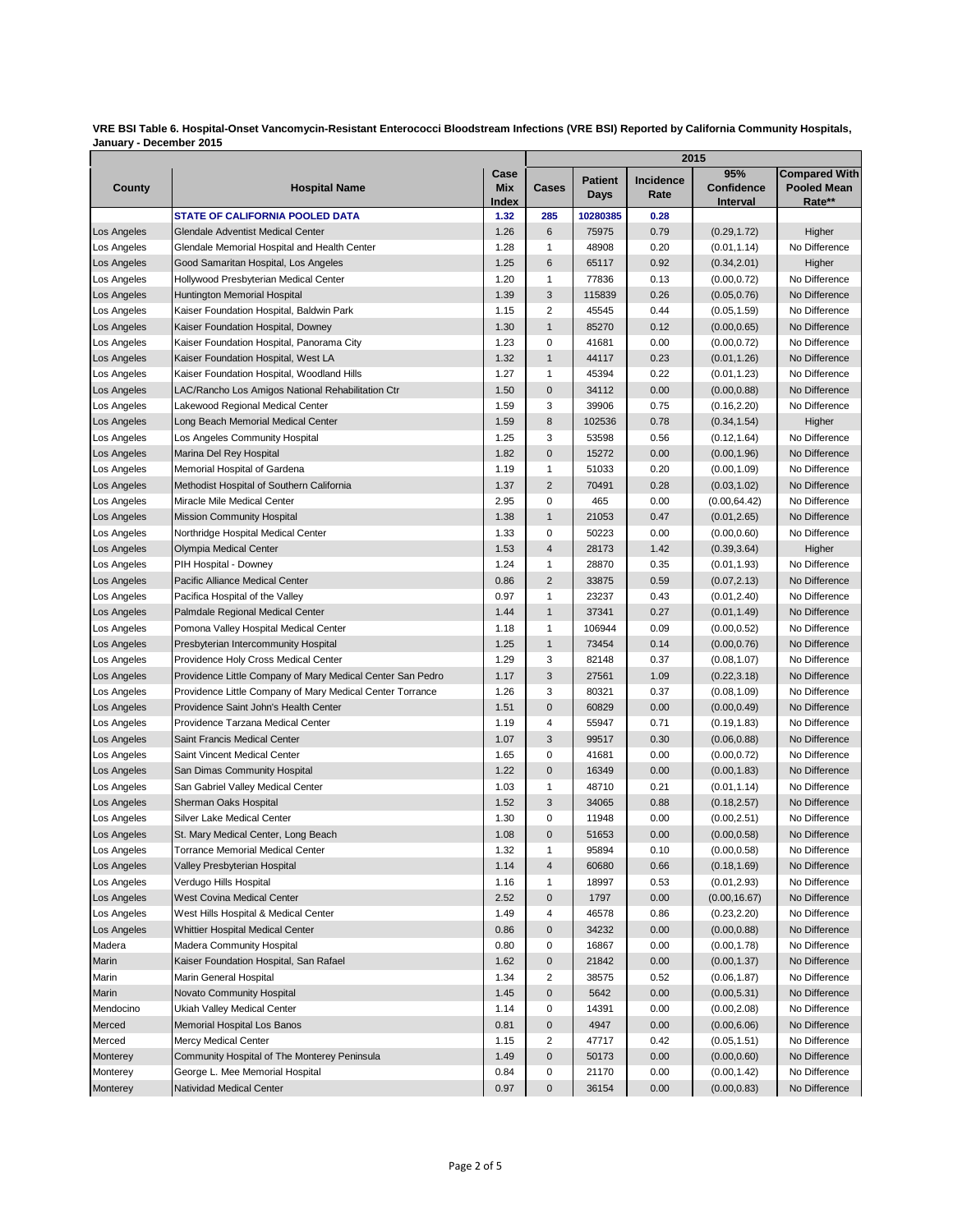| VRE BSI Table 6. Hospital-Onset Vancomycin-Resistant Enterococci Bloodstream Infections (VRE BSI) Reported by California Community Hospitals, |
|-----------------------------------------------------------------------------------------------------------------------------------------------|
| January - December 2015                                                                                                                       |

|                |                                                    |                             |                | 2015                   |                   |                               |                                                      |  |  |
|----------------|----------------------------------------------------|-----------------------------|----------------|------------------------|-------------------|-------------------------------|------------------------------------------------------|--|--|
| County         | <b>Hospital Name</b>                               | Case<br><b>Mix</b><br>Index | <b>Cases</b>   | <b>Patient</b><br>Days | Incidence<br>Rate | 95%<br>Confidence<br>Interval | <b>Compared With</b><br><b>Pooled Mean</b><br>Rate** |  |  |
|                | <b>STATE OF CALIFORNIA POOLED DATA</b>             | 1.32                        | 285            | 10280385               | 0.28              |                               |                                                      |  |  |
| Napa           | Queen of the Valley Medical Center                 | 1.42                        | $\mathbf 0$    | 27998                  | 0.00              | (0.00, 1.07)                  | No Difference                                        |  |  |
| Napa           | St. Helena Hospital                                | 1.78                        | $\mathbf{1}$   | 16632                  | 0.60              | (0.02, 3.35)                  | No Difference                                        |  |  |
| Nevada         | Sierra Nevada Memorial Hospital                    | 1.16                        | 0              | 20749                  | 0.00              | (0.00, 1.44)                  | No Difference                                        |  |  |
| Orange         | AHMC Anaheim Regional Medical Center               | 1.30                        | $\overline{0}$ | 49819                  | 0.00              | (0.00, 0.60)                  | No Difference                                        |  |  |
| Orange         | Anaheim Global Medical Center                      | 0.95                        | $\mathbf 0$    | 37103                  | 0.00              | (0.00, 0.81)                  | No Difference                                        |  |  |
| Orange         | Chapman Global Medical Center                      | 1.40                        | $\mathbf 0$    | 7464                   | 0.00              | (0.00, 4.01)                  | No Difference                                        |  |  |
| Orange         | <b>Fairview Developmental Center</b>               |                             | $\mathbf 0$    | 464                    | 0.00              | (0.00, 64.56)                 | No Difference                                        |  |  |
| Orange         | Fountain Valley Regional Hospital & Medical Center | 1.33                        | 6              | 86219                  | 0.70              | (0.26, 1.51)                  | No Difference                                        |  |  |
| Orange         | Garden Grove Hospital and Medical Center           | 1.08                        | 0              | 21958                  | 0.00              | (0.00, 1.36)                  | No Difference                                        |  |  |
| Orange         | Hoag Hospital Irvine                               |                             | $\overline{0}$ | 15659                  | 0.00              | (0.00, 1.91)                  | No Difference                                        |  |  |
| Orange         | Hoag Memorial Hospital Presbyterian                | 1.32                        | $\mathbf{1}$   | 108929                 | 0.09              | (0.00, 0.51)                  | No Difference                                        |  |  |
| Orange         | Hoag Orthopedic Institute                          | 2.52                        | $\mathbf 0$    | 10724                  | 0.00              | (0.00, 2.79)                  | No Difference                                        |  |  |
| Orange         | Huntington Beach Hospital                          | 1.36                        | 0              | 11947                  | 0.00              | (0.00, 2.51)                  | No Difference                                        |  |  |
| Orange         | Kaiser Foundation Hospital, Orange County, Anaheim | 1.20                        | $\mathbf 0$    | 69204                  | 0.00              | (0.00, 0.43)                  | No Difference                                        |  |  |
| Orange         | Kaiser Foundation Hospital, Orange County, Irvine  |                             | $\mathbf 0$    | 50073                  | 0.00              | (0.00, 0.60)                  | No Difference                                        |  |  |
| Orange         | La Palma Intercommunity Hospital                   | 1.23                        | $\overline{1}$ | 17504                  | 0.57              | (0.01, 3.18)                  | No Difference                                        |  |  |
| Orange         | Los Alamitos Medical Center                        | 1.15                        | $\mathbf{1}$   | 46281                  | 0.22              | (0.01, 1.20)                  | No Difference                                        |  |  |
| Orange         | Mission Hospital Laguna Beach                      | 1.08                        | $\mathbf 0$    | 9171                   | 0.00              | (0.00, 3.27)                  | No Difference                                        |  |  |
| Orange         | Mission Hospital Regional Medical Center           | 1.40                        | 2              | 69093                  | 0.29              | (0.04, 1.05)                  | No Difference                                        |  |  |
| Orange         | Orange Coast Memorial Medical Center               | 1.37                        | $\mathbf{1}$   | 46802                  | 0.21              | (0.01, 1.19)                  | No Difference                                        |  |  |
| Orange         | Orange County Global Medical Center                | 1.40                        | $\mathbf{1}$   | 38125                  | 0.26              | (0.01, 1.46)                  | No Difference                                        |  |  |
| Orange         | Placentia Linda Hospital                           | 1.37                        | $\mathbf 0$    | 15109                  | 0.00              | (0.00, 1.98)                  | No Difference                                        |  |  |
| Orange         | Saddleback Memorial Medical Center                 | 1.36                        | 0              | 51734                  | 0.00              | (0.00, 0.58)                  | No Difference                                        |  |  |
| Orange         | South Coast Global Medical Center                  | 0.97                        | $\overline{0}$ | 13329                  | 0.00              | (0.00, 2.25)                  | No Difference                                        |  |  |
| Orange         | St. Joseph Hospital, Orange                        | 1.34                        | $\mathbf{1}$   | 86390                  | 0.12              | (0.00, 0.64)                  | No Difference                                        |  |  |
| Orange         | St. Jude Medical Center                            | 1.49                        | $\overline{2}$ | 67207                  | 0.30              | (0.04, 1.07)                  | No Difference                                        |  |  |
| Placer         | Kaiser Foundation Hospital, Roseville              | 1.29                        | $\mathsf 0$    | 90296                  | 0.00              | (0.00, 0.33)                  | No Difference                                        |  |  |
| Placer         | Sutter Auburn Faith Hospital                       | 1.42                        | $\mathbf 0$    | 11232                  | 0.00              | (0.00, 2.67)                  | No Difference                                        |  |  |
| Placer         | Sutter Roseville Medical Center                    | 1.32                        | 0              | 74346                  | 0.00              | (0.00, 0.40)                  | No Difference                                        |  |  |
| Riverside      | Corona Regional Medical Center                     | 1.15                        | $\mathbf{1}$   | 28179                  | 0.35              | (0.01, 1.98)                  | No Difference                                        |  |  |
| Riverside      | Desert Regional Medical Center                     | 1.36                        | $\overline{2}$ | 90075                  | 0.22              | (0.03, 0.80)                  | No Difference                                        |  |  |
| Riverside      | <b>Hemet Valley Medical Center</b>                 | 1.24                        | 6              | 45432                  | 1.32              | (0.48, 2.87)                  | Higher                                               |  |  |
| Riverside      | John F. Kennedy Memorial Hospital                  | 1.03                        | 0              | 25868                  | 0.00              | (0.00, 1.16)                  | No Difference                                        |  |  |
| Riverside      | Kaiser Foundation Hospital, Moreno Valley          | 0.99                        | $\mathbf{1}$   | 18162                  | 0.55              | (0.01, 3.07)                  | No Difference                                        |  |  |
| Riverside      | Kaiser Foundation Hospital, Riverside              | 1.23                        | $\mathbf{1}$   | 53407                  | 0.19              | (0.00, 1.04)                  | No Difference                                        |  |  |
| Riverside      | Loma Linda University Medical Center - Murrieta    | 1.38                        | $\mathbf{1}$   | 33814                  | 0.30              | (0.01, 1.65)                  | No Difference                                        |  |  |
| Riverside      | Menifee Valley Medical Center                      | 1.29                        | $\mathsf 0$    | 11334                  | 0.00              | (0.00, 2.64)                  | No Difference                                        |  |  |
| Riverside      | Palo Verde Hospital                                | 0.94                        | $\mathbf{1}$   | 3277                   | 3.05              | (0.08, 17.00)                 | No Difference                                        |  |  |
| Riverside      | Parkview Community Hospital Medical Center         | 1.14                        | 3              | 45717                  | 0.66              | (0.14, 1.92)                  | No Difference                                        |  |  |
| Riverside      | <b>Riverside Community Hospital</b>                | 1.38                        | 3              | 105586                 | 0.28              | (0.06, 0.83)                  | No Difference                                        |  |  |
| Riverside      | San Gorgonio Memorial Hospital                     | 1.08                        | $\overline{c}$ | 17359                  | 1.15              | (0.14, 4.16)                  | No Difference                                        |  |  |
| Riverside      | Southwest Healthcare System, Murrieta              | 1.13                        | $\pmb{0}$      | 29828                  | 0.00              | (0.00, 1.00)                  | No Difference                                        |  |  |
| Riverside      | Southwest Healthcare System, Wildomar              |                             | 0              | 32304                  | 0.00              | (0.00, 0.93)                  | No Difference                                        |  |  |
| Sacramento     | Kaiser Foundation Hospital, Sacramento             | 2.02                        | $\mathbf{1}$   | 51396                  | 0.19              | (0.00, 1.08)                  | No Difference                                        |  |  |
| Sacramento     | Kaiser Foundation Hospital, South Sacramento       | 1.32                        | $\mathbf{1}$   | 56438                  | 0.18              | (0.00, 0.99)                  | No Difference                                        |  |  |
| Sacramento     | Mercy General Hospital                             | 1.78                        | 6              | 66024                  | 0.91              | (0.33, 1.98)                  | Higher                                               |  |  |
| Sacramento     | Mercy Hospital of Folsom                           | 1.18                        | $\mathbf{1}$   | 26623                  | 0.38              | (0.01, 2.09)                  | No Difference                                        |  |  |
| Sacramento     | Sutter Medical Center, Sacramento                  | 1.74                        | $\sqrt{3}$     | 135854                 | 0.22              | (0.05, 0.65)                  | No Difference                                        |  |  |
| San Benito     | Hazel Hawkins Memorial Hospital                    | 1.01                        | 0              | 8203                   | 0.00              | (0.00, 3.65)                  | No Difference                                        |  |  |
| San Bernardino | <b>Barstow Community Hospital</b>                  | 1.08                        | 0              | 7296                   | 0.00              | (0.00, 4.11)                  | No Difference                                        |  |  |
| San Bernardino | Chino Valley Medical Center                        | 1.49                        | 0              | 16316                  | 0.00              | (0.00, 1.84)                  | No Difference                                        |  |  |
| San Bernardino | Community Hospital of San Bernardino               |                             | 0              | 30451                  | 0.00              | (0.00, 0.98)                  | No Difference                                        |  |  |
| San Bernardino |                                                    | 0.96                        |                |                        |                   |                               |                                                      |  |  |
|                | Desert Valley Hospital                             | 1.35                        | $\mathbf{1}$   | 35073                  | 0.29              | (0.01, 1.59)                  | No Difference                                        |  |  |
| San Bernardino | <b>Hi-Desert Medical Center</b>                    | 1.00                        | $\pmb{0}$      | 8823                   | 0.00              | (0.00, 3.40)                  | No Difference                                        |  |  |
| San Bernardino | Montclair Hospital Medical Center                  | 1.27                        | $\pmb{0}$      | 10584                  | 0.00              | (0.00, 2.83)                  | No Difference                                        |  |  |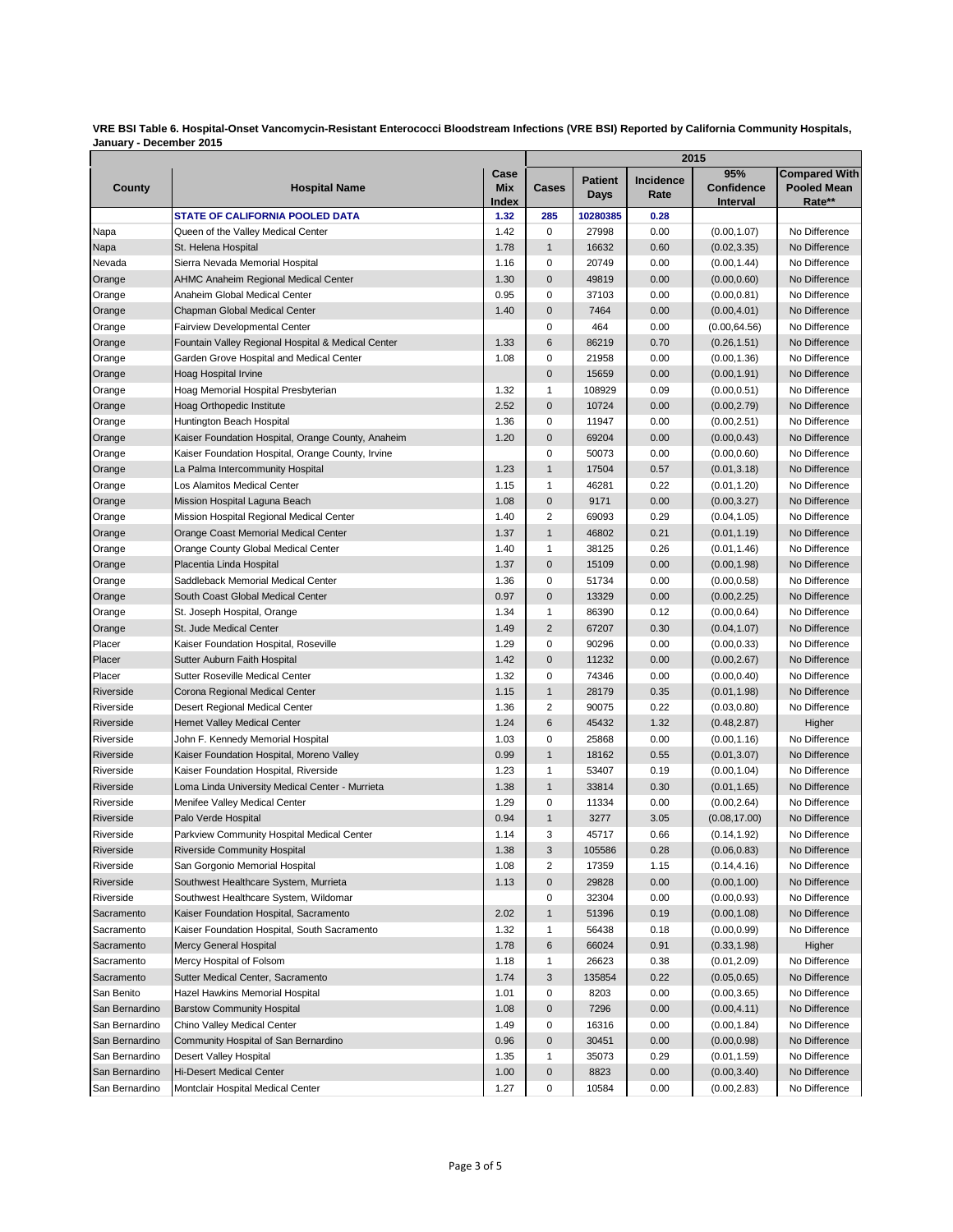**VRE BSI Table 6. Hospital-Onset Vancomycin-Resistant Enterococci Bloodstream Infections (VRE BSI) Reported by California Community Hospitals, January - December 2015**

|                 |                                                                     |                             | 2015           |                        |                   |                                      |                                                      |
|-----------------|---------------------------------------------------------------------|-----------------------------|----------------|------------------------|-------------------|--------------------------------------|------------------------------------------------------|
| County          | <b>Hospital Name</b>                                                | Case<br><b>Mix</b><br>Index | Cases          | <b>Patient</b><br>Days | Incidence<br>Rate | 95%<br>Confidence<br><b>Interval</b> | <b>Compared With</b><br><b>Pooled Mean</b><br>Rate** |
|                 | <b>STATE OF CALIFORNIA POOLED DATA</b>                              | 1.32                        | 285            | 10280385               | 0.28              |                                      |                                                      |
| San Bernardino  | <b>Redlands Community Hospital</b>                                  | 1.26                        | $\overline{2}$ | 46709                  | 0.43              | (0.05, 1.55)                         | No Difference                                        |
| San Bernardino  | San Antonio Regional Hospital                                       | 1.41                        | 3              | 57824                  | 0.52              | (0.11, 1.52)                         | No Difference                                        |
| San Bernardino  | St. Bernardine Medical Center                                       | 1.60                        | 8              | 70218                  | 1.14              | (0.49, 2.24)                         | Higher                                               |
| San Bernardino  | St. Mary Medical Center, Apple Valley                               | 1.23                        | $\overline{2}$ | 64508                  | 0.31              | (0.04, 1.12)                         | No Difference                                        |
| San Bernardino  | Victor Valley Global Medical Center                                 | 1.11                        | $\mathbf 0$    | 26620                  | 0.00              | (0.00, 1.13)                         | No Difference                                        |
| San Diego       | Alvarado Hospital Medical Center                                    | 1.81                        | $\mathbf{1}$   | 26768                  | 0.37              | (0.01, 2.08)                         | No Difference                                        |
| San Diego       | <b>Grossmont Hospital</b>                                           | 1.34                        | $\overline{2}$ | 104079                 | 0.19              | (0.02, 0.69)                         | No Difference                                        |
| San Diego       | Kaiser Foundation Hospital, San Diego                               | 1.24                        | $\mathbf 0$    | 106055                 | 0.00              | (0.00, 0.28)                         | No Difference                                        |
| San Diego       | Palomar Health Downtown Campus                                      | 1.32                        | $\mathbf 0$    | 17469                  | 0.00              | (0.00, 1.71)                         | No Difference                                        |
| San Diego       | Palomar Medical Center                                              |                             | $\mathbf 0$    | 86486                  | 0.00              | (0.00, 0.35)                         | No Difference                                        |
| San Diego       | Paradise Valley Hospital                                            | 1.08                        | $\mathbf 0$    | 56756                  | 0.00              | (0.00, 0.53)                         | No Difference                                        |
| San Diego       | Pomerado Hospital                                                   | 1.15                        | $\mathbf 0$    | 24086                  | 0.00              | (0.00, 1.24)                         | No Difference                                        |
| San Diego       | Scripps Green Hospital                                              | 2.22                        | $\mathbf{1}$   | 38971                  | 0.26              | (0.01, 1.43)                         | No Difference                                        |
| San Diego       | Scripps Memorial Hospital - Encinitas                               | 1.30                        | $\mathbf{1}$   | 45855                  | 0.22              | (0.01, 1.22)                         | No Difference                                        |
| San Diego       | Scripps Memorial Hospital - La Jolla                                | 1.50                        | $\mathbf{1}$   | 81185                  | 0.12              | (0.00, 0.69)                         | No Difference                                        |
| San Diego       | Scripps Mercy Hospital Chula Vista                                  |                             | 0              | 41597                  | 0.00              | (0.00, 0.72)                         | No Difference                                        |
| San Diego       | Sharp Chula Vista Medical Center                                    | 1.36                        | $\mathbf 0$    | 73189                  | 0.00              | (0.00, 0.41)                         | No Difference                                        |
| San Diego       | Sharp Coronado Hospital and Healthcare Center                       | 1.81                        | $\mathbf 0$    | 5873                   | 0.00              | (0.00, 5.10)                         | No Difference                                        |
| San Diego       | Sharp Mary Birch Hospital For Women And Newborns                    | 0.83                        | $\mathbf 0$    | 75875                  | 0.00              | (0.00, 0.39)                         | No Difference                                        |
| San Diego       | Sharp Memorial Hospital                                             | 1.88                        | 3              | 92536                  | 0.32              | (0.07, 0.95)                         | No Difference                                        |
| San Diego       | <b>Tri-City Medical Center</b>                                      | 1.40                        | $\mathbf 0$    | 66895                  | 0.00              | (0.00, 0.45)                         | No Difference                                        |
| San Francisco   | California Pacific Medical Center - California West Campus Hospital |                             | 0              | 39011                  | 0.00              | (0.00, 0.77)                         | No Difference                                        |
| San Francisco   | California Pacific Medical Center - Davies Campus Hospital          | 1.66                        | $\mathbf 0$    | 17604                  | 0.00              | (0.00, 1.70)                         | No Difference                                        |
| San Francisco   | California Pacific Medical Center - Pacific Campus Hospital         | 1.34                        | 8              | 79339                  | 1.01              | (0.44, 1.99)                         | Higher                                               |
| San Francisco   | California Pacific Medical Center - St. Luke's Campus Hospital      | 1.13                        | $\overline{2}$ | 19115                  | 1.05              | (0.13, 3.78)                         | No Difference                                        |
| San Francisco   | <b>Chinese Hospital</b>                                             | 1.20                        | 0              | 7765                   | 0.00              | (0.00, 3.86)                         | No Difference                                        |
| San Francisco   | Laguna Honda Hospital & Rehabilitation Center                       | 1.24                        | $\mathbf 0$    | 277                    | 0.00              | (0.00, 108.15)                       | No Difference                                        |
| San Francisco   | Saint Francis Memorial Hospital                                     | 1.55                        | $\overline{2}$ | 22115                  | 0.90              | (0.11, 3.27)                         | No Difference                                        |
| San Francisco   | St. Mary's Medical Center                                           | 1.63                        | $\mathbf{1}$   | 24472                  | 0.41              | (0.01, 2.28)                         | No Difference                                        |
| San Joaquin     | Dameron Hospital                                                    | 1.39                        | 0              | 39616                  | 0.00              | (0.00, 0.76)                         | No Difference                                        |
| San Joaquin     | Doctors Hospital of Manteca                                         | 1.02                        | $\mathbf 0$    | 14981                  | 0.00              | (0.00, 2.00)                         | No Difference                                        |
| San Joaquin     | Lodi Memorial Hospital                                              | 1.07                        | $\mathbf 0$    | 34042                  | 0.00              | (0.00, 0.88)                         | No Difference                                        |
| San Joaquin     | San Joaquin General Hospital                                        | 1.23                        | $\mathbf 0$    | 44793                  | 0.00              | (0.00, 0.67)                         | No Difference                                        |
| San Joaquin     | St. Joseph's Medical Center Of Stockton                             | 1.39                        | 3              | 83112                  | 0.36              | (0.07, 1.05)                         | No Difference                                        |
| San Joaquin     | <b>Sutter Tracy Community Hospital</b>                              | 1.06                        | $\mathbf{1}$   | 12121                  | 0.83              | (0.02, 4.60)                         | No Difference                                        |
| San Luis Obispo | French Hospital Medical Center                                      | 1.47                        | 0              | 16840                  | 0.00              | (0.00, 1.78)                         | No Difference                                        |
| San Luis Obispo | Marian Regional Medical Center, Arroyo Grande                       | 1.41                        | $\mathbf 0$    | 8438                   | 0.00              | (0.00, 3.55)                         | No Difference                                        |
| San Luis Obispo | Sierra Vista Regional Medical Center                                | 1.22                        | $\mathbf 0$    | 22885                  | 0.00              | (0.00, 1.31)                         | No Difference                                        |
| San Luis Obispo | Twin Cities Community Hospital                                      | 1.12                        | $\mathbf 0$    | 17201                  | 0.00              | (0.00, 1.74)                         | No Difference                                        |
| San Mateo       | Kaiser Foundation Hospital, Redwood City                            | 1.46                        | 1              | 33565                  | 0.30              | (0.01, 1.66)                         | No Difference                                        |
| San Mateo       | Kaiser Foundation Hospital, South San Francisco                     | 1.57                        | $\mathbf{1}$   | 23205                  | 0.43              | (0.01, 2.40)                         | No Difference                                        |
| San Mateo       | Menlo Park Surgical Hospital                                        | 1.28                        | 0              | 310                    | 0.00              | (0.00, 96.64)                        | No Difference                                        |
| San Mateo       | Mills-Peninsula Medical Center                                      | 1.28                        | $\pmb{0}$      | 52845                  | 0.00              | (0.00, 0.57)                         | No Difference                                        |
| San Mateo       | San Mateo Medical Center                                            | 1.17                        | 0              | 12955                  | 0.00              | (0.00, 2.31)                         | No Difference                                        |
| San Mateo       | Sequoia Hospital                                                    | 1.30                        | $\pmb{0}$      | 23307                  | 0.00              | (0.00, 1.29)                         | No Difference                                        |
| San Mateo       | Seton Medical Center                                                | 1.61                        | 0              | 30643                  | 0.00              | (0.00, 0.98)                         | No Difference                                        |
| Santa Barbara   | Goleta Valley Cottage Hospital                                      | 1.73                        | $\pmb{0}$      | 7516                   | 0.00              | (0.00, 3.99)                         | No Difference                                        |
| Santa Barbara   | Lompoc Valley Medical Center                                        | 1.05                        | 0              | 8867                   | 0.00              | (0.00, 3.38)                         | No Difference                                        |
| Santa Barbara   | Marian Regional Medical Center                                      | 1.15                        | $\pmb{0}$      | 50980                  | 0.00              | (0.00, 0.59)                         | No Difference                                        |
| Santa Barbara   | Santa Barbara Cottage Hospital                                      | 1.41                        | 0              | 85746                  | 0.00              | (0.00, 0.35)                         | No Difference                                        |
| Santa Clara     | El Camino Hospital                                                  | 1.22                        | $\pmb{0}$      | 70724                  | 0.00              | (0.00, 0.42)                         | No Difference                                        |
| Santa Clara     | El Camino Hospital Los Gatos                                        |                             | 0              | 9228                   | 0.00              | (0.00, 3.25)                         | No Difference                                        |
| Santa Clara     | Good Samaritan Hospital, San Jose                                   | 1.30                        | $\mathbf{1}$   | 83883                  | 0.12              | (0.00, 0.66)                         | No Difference                                        |
| Santa Clara     | Kaiser Foundation Hospital, San Jose                                | 1.28                        | $\mathbf{1}$   | 49235                  | 0.20              | (0.01, 1.13)                         | No Difference                                        |
| Santa Clara     | Kaiser Foundation Hospital, Santa Clara                             | 1.48                        | $\mathbf 5$    | 91261                  | 0.55              | (0.18, 1.28)                         | No Difference                                        |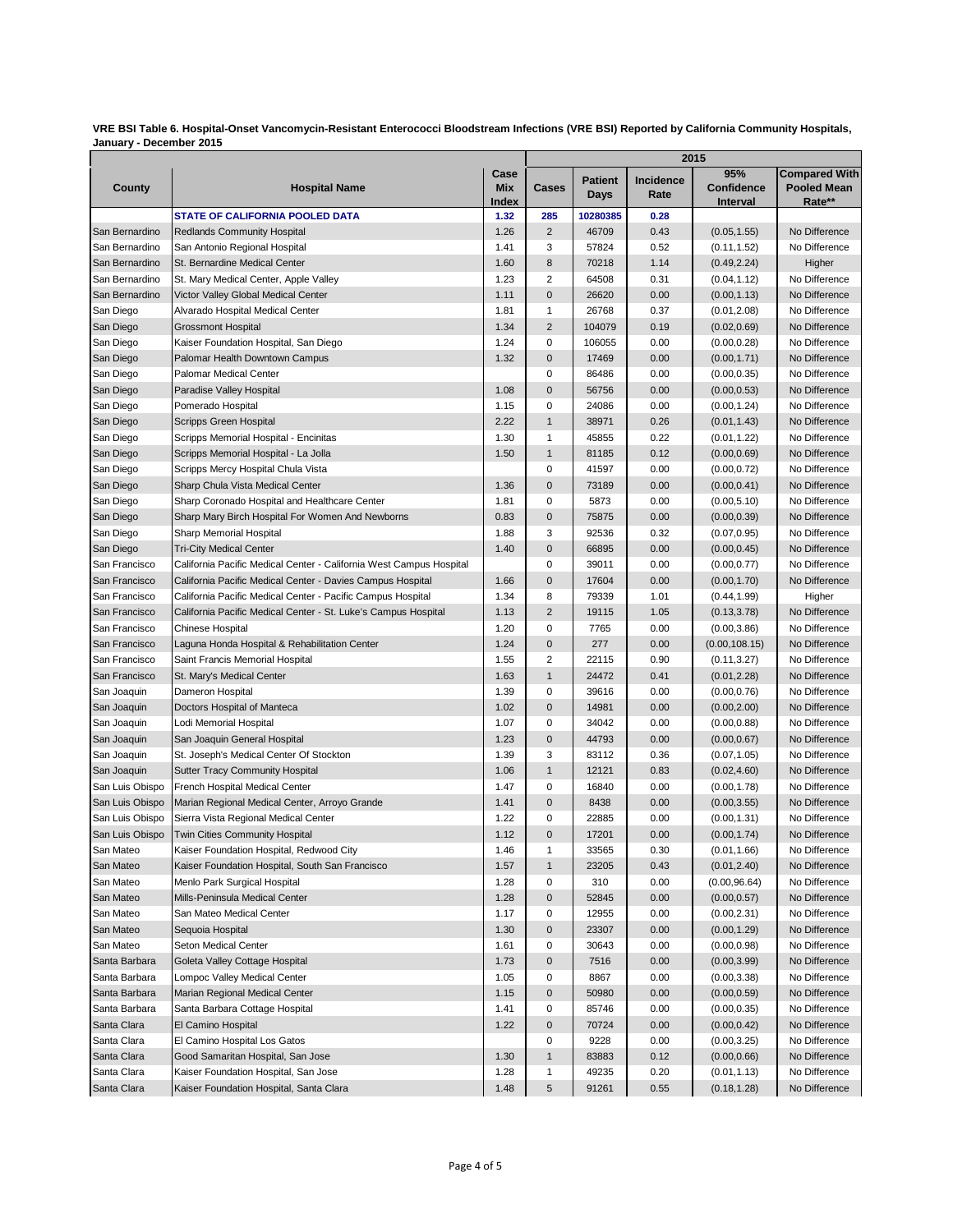| VRE BSI Table 6. Hospital-Onset Vancomycin-Resistant Enterococci Bloodstream Infections (VRE BSI) Reported by California Community Hospitals, |
|-----------------------------------------------------------------------------------------------------------------------------------------------|
| January - December 2015                                                                                                                       |

|                   |                                                      |                             |                | 2015                   |                   |                               |                                                      |  |  |  |
|-------------------|------------------------------------------------------|-----------------------------|----------------|------------------------|-------------------|-------------------------------|------------------------------------------------------|--|--|--|
| County            | <b>Hospital Name</b>                                 | Case<br><b>Mix</b><br>Index | <b>Cases</b>   | <b>Patient</b><br>Days | Incidence<br>Rate | 95%<br>Confidence<br>Interval | <b>Compared With</b><br><b>Pooled Mean</b><br>Rate** |  |  |  |
|                   | STATE OF CALIFORNIA POOLED DATA                      | 1.32                        | 285            | 10280385               | 0.28              |                               |                                                      |  |  |  |
| Santa Clara       | Regional Medical Center of San Jose                  | 1.64                        | 5              | 71604                  | 0.70              | (0.23, 1.63)                  | No Difference                                        |  |  |  |
| Santa Clara       | Saint Louise Regional Hospital                       | 1.10                        | $\overline{1}$ | 20076                  | 0.50              | (0.01, 2.78)                  | No Difference                                        |  |  |  |
| Santa Cruz        | Dominican Hospital                                   | 1.43                        | 3              | 45230                  | 0.66              | (0.14, 1.94)                  | No Difference                                        |  |  |  |
| Santa Cruz        | Sutter Maternity & Surgery Center of Santa Cruz      | 0.88                        | $\overline{0}$ | 5917                   | 0.00              | (0.00, 5.06)                  | No Difference                                        |  |  |  |
| Santa Cruz        | Watsonville Community Hospital                       | 1.02                        | $\mathbf 0$    | 15681                  | 0.00              | (0.00, 1.91)                  | No Difference                                        |  |  |  |
| Shasta            | Mercy Medical Center Redding                         | 1.53                        | $\overline{0}$ | 60273                  | 0.00              | (0.00, 0.50)                  | No Difference                                        |  |  |  |
| Shasta            | Patients' Hospital of Redding                        | 1.44                        | $\mathbf 0$    | 608                    | 0.00              | (0.00, 49.27)                 | No Difference                                        |  |  |  |
| <b>Shasta</b>     | Shasta Regional Medical Center                       | 1.66                        | $\overline{1}$ | 32824                  | 0.30              | (0.01, 1.70)                  | No Difference                                        |  |  |  |
| Solano            | Kaiser Foundation Hospital and Rehab Center, Vallejo | 1.31                        | $\mathbf 0$    | 41095                  | 0.00              | (0.00, 0.73)                  | No Difference                                        |  |  |  |
| Solano            | Kaiser Foundation Hospital, Vacaville                | 1.41                        | $\mathbf{1}$   | 28620                  | 0.35              | (0.01, 1.95)                  | No Difference                                        |  |  |  |
| Solano            | Northbay Medical Center                              | 1.31                        | 6              | 33925                  | 1.77              | (0.65, 3.85)                  | Higher                                               |  |  |  |
| Solano            | Northbay Vacavalley Hospital                         |                             | $\overline{0}$ | 11619                  | 0.00              | (0.00, 2.58)                  | No Difference                                        |  |  |  |
| Solano            | Sutter Solano Medical Center                         | 1.30                        | $\mathbf 0$    | 18082                  | 0.00              | (0.00, 1.66)                  | No Difference                                        |  |  |  |
| Sonoma            | Kaiser Foundation Hospital, Santa Rosa               | 1.20                        | $\overline{1}$ | 38580                  | 0.26              | (0.01, 1.44)                  | No Difference                                        |  |  |  |
| Sonoma            | Petaluma Valley Hospital                             | 1.13                        | $\mathbf 0$    | 10552                  | 0.00              | (0.00, 2.84)                  | No Difference                                        |  |  |  |
| Sonoma            | Santa Rosa Memorial Hospital                         | 1.60                        | 5              | 67281                  | 0.74              | (0.24, 1.73)                  | No Difference                                        |  |  |  |
| Sonoma            | Sonoma Valley Hospital                               | 1.43                        | $\mathbf 0$    | 4288                   | 0.00              | (0.00, 6.99)                  | No Difference                                        |  |  |  |
| Sonoma            | Sutter Santa Rosa Regional Hospital                  | 1.27                        | $\overline{0}$ | 22436                  | 0.00              | (0.00, 1.34)                  | No Difference                                        |  |  |  |
| <b>Stanislaus</b> | <b>Doctors Medical Center</b>                        | 1.27                        | $\overline{4}$ | 133855                 | 0.30              | (0.08, 0.77)                  | No Difference                                        |  |  |  |
| <b>Stanislaus</b> | <b>Emanuel Medical Center</b>                        | 1.19                        | $\mathbf{0}$   | 41187                  | 0.00              | (0.00, 0.73)                  | No Difference                                        |  |  |  |
| <b>Stanislaus</b> | Kaiser Foundation Hospital, Manteca                  | 1.21                        | $\mathbf 0$    | 45504                  | 0.00              | (0.00, 0.66)                  | No Difference                                        |  |  |  |
| <b>Stanislaus</b> | <b>Memorial Medical Center</b>                       | 1.49                        | $\overline{2}$ | 78692                  | 0.25              | (0.03, 0.92)                  | No Difference                                        |  |  |  |
| <b>Stanislaus</b> | Stanislaus Surgical Hospital                         | 2.02                        | $\mathbf 0$    | 1366                   | 0.00              | (0.00, 21.93)                 | No Difference                                        |  |  |  |
| Tehama            | St. Elizabeth Community Hospital                     | 1.09                        | $\mathbf 0$    | 9043                   | 0.00              | (0.00, 3.31)                  | No Difference                                        |  |  |  |
| Tulare            | Kaweah Delta Medical Center                          | 1.25                        | $\overline{4}$ | 104533                 | 0.38              | (0.10, 0.98)                  | No Difference                                        |  |  |  |
| Tulare            | Porterville Developmental Center                     |                             | $\mathbf 0$    | 879                    | 0.00              | (0.00, 34.08)                 | No Difference                                        |  |  |  |
| Tulare            | Sierra View Medical Center                           | 0.99                        | $\mathbf 0$    | 22216                  | 0.00              | (0.00, 1.35)                  | No Difference                                        |  |  |  |
| Tulare            | <b>Tulare Regional Medical Center</b>                | 1.01                        | $\overline{0}$ | 15550                  | 0.00              | (0.00, 1.93)                  | No Difference                                        |  |  |  |
| Tuolumne          | Sonora Regional Medical Center                       | 1.35                        | $\mathbf{1}$   | 22023                  | 0.45              | (0.01, 2.53)                  | No Difference                                        |  |  |  |
| Ventura           | Los Robles Hospital & Medical Center                 | 1.53                        | 6              | 71217                  | 0.84              | (0.31, 1.83)                  | Higher                                               |  |  |  |
| Ventura           | Los Robles Hospital & Medical Center - East Campus   |                             | $\mathbf 0$    | 9665                   | 0.00              | (0.00, 3.10)                  | No Difference                                        |  |  |  |
| Ventura           | Simi Valley Hospital & Health Care Services          | 1.23                        | $\overline{2}$ | 28836                  | 0.69              | (0.08, 2.51)                  | No Difference                                        |  |  |  |
| Ventura           | St Johns Pleasant Valley Hospital                    | 1.59                        | $\mathbf 0$    | 14933                  | 0.00              | (0.00, 2.01)                  | No Difference                                        |  |  |  |
| Ventura           | St Johns Regional Medical Center                     | 1.36                        | $\mathbf 0$    | 47855                  | 0.00              | (0.00, 0.63)                  | No Difference                                        |  |  |  |
| Ventura           | <b>Thousand Oaks Surgical Hospital</b>               |                             | $\mathbf 0$    | 2623                   | 0.00              | (0.00, 11.42)                 | No Difference                                        |  |  |  |
| Ventura           | Ventura County Medical Center                        | 1.18                        | $\overline{0}$ | 46800                  | 0.00              | (0.00, 0.64)                  | No Difference                                        |  |  |  |
| Ventura           | Ventura County Medical Center - Santa Paula Hospital |                             | $\mathbf 0$    | 6449                   | 0.00              | (0.00, 4.65)                  | No Difference                                        |  |  |  |
| Yolo              | <b>Sutter Davis Hospital</b>                         | 0.87                        | $\overline{0}$ | 12073                  | 0.00              | (0.00, 2.48)                  | No Difference                                        |  |  |  |
| Yolo              | Woodland Memorial Hospital                           | 1.18                        | $\mathbf 0$    | 11976                  | 0.00              | (0.00, 2.50)                  | No Difference                                        |  |  |  |
| Yuba              | <b>Rideout Memorial Hospital</b>                     | 1.26                        | $\overline{1}$ | 53315                  | 0.19              | (0.00, 1.05)                  | No Difference                                        |  |  |  |

\*\*Incidence rate for hospitals compared with pooled mean rate using 95% confidence intervals.

No difference, significantly higher, or significantly lower than pooled mean rate.

Notes: Rates are per 10,000 patient days.

95% confidence intervals calculated based on exact Poisson distribution.

Case mix index was available and listed for most but not all hospitals. The State of California Pooled Data case mix index is the mean of all case mix indices.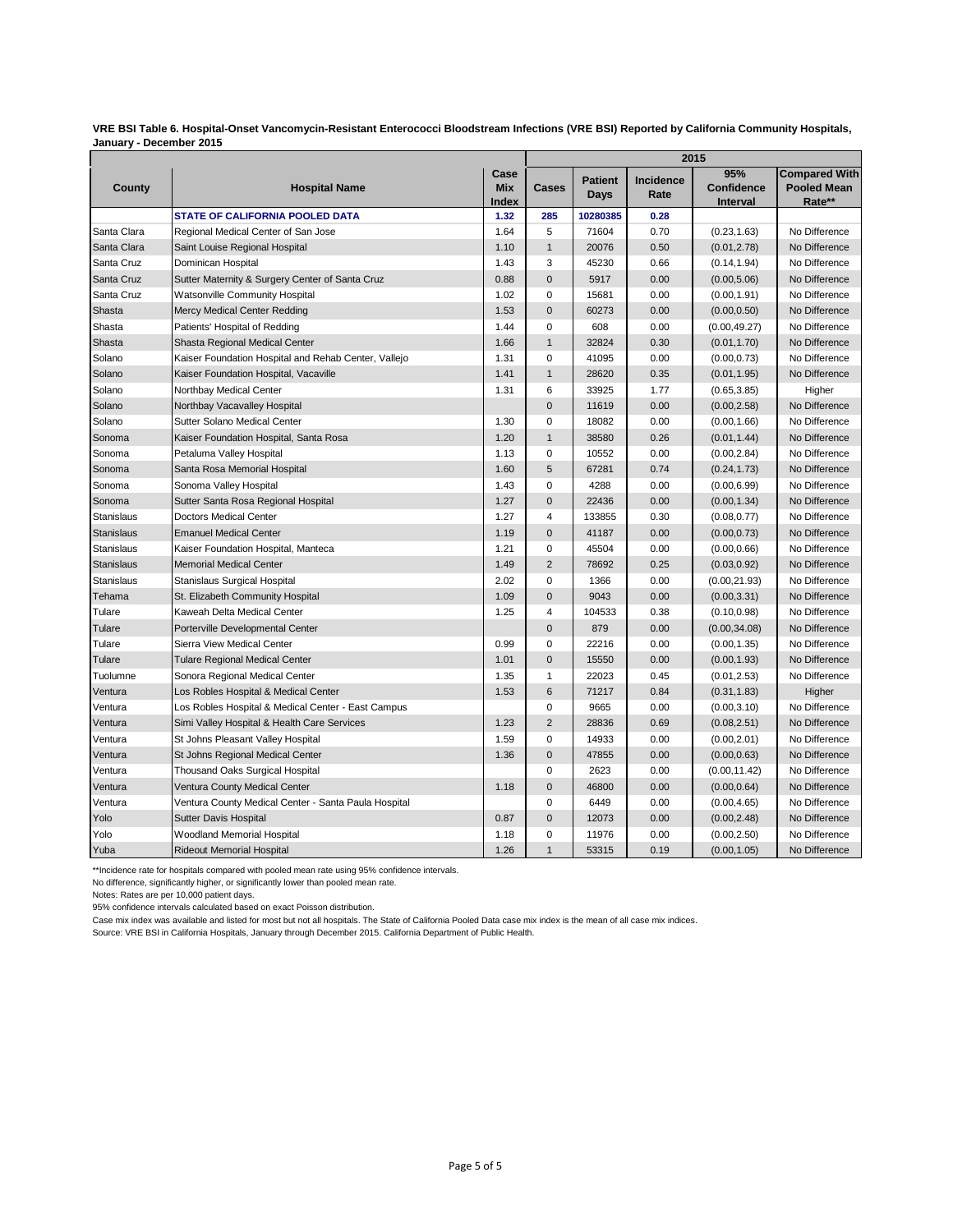**VRE BSI Table 7. Hospital-Onset Vancomycin-Resistant Enterococci Bloodstream Infections (VRE BSI) Reported by California Major Teaching Hospitals, January - December 2015**

|                |                                                             | 2015                        |                |                        |                   |                                      |                                                      |
|----------------|-------------------------------------------------------------|-----------------------------|----------------|------------------------|-------------------|--------------------------------------|------------------------------------------------------|
| County         | <b>Hospital Name</b>                                        | Case<br><b>Mix</b><br>Index | Cases          | <b>Patient</b><br>Days | Incidence<br>Rate | 95%<br><b>Confidence</b><br>Interval | <b>Compared With</b><br><b>Pooled Mean</b><br>Rate** |
|                | STATE OF CALIFORNIA POOLED DATA                             | 1.51                        | 305            | 3623986                | 0.84              |                                      |                                                      |
| Alameda        | <b>Highland Hospital</b>                                    | 1.17                        | $\overline{2}$ | 49028                  | 0.41              | (0.05, 1.47)                         | No Difference                                        |
| Alameda        | Kaiser Foundation Hospital, Oakland/Richmond                | 1.46                        | $\mathbf{1}$   | 90255                  | 0.11              | (0.00, 0.62)                         | Lower                                                |
| Fresno         | <b>Community Regional Medical Center</b>                    | 1.37                        | 18             | 199202                 | 0.90              | (0.54, 1.43)                         | No Difference                                        |
| Kern           | Kern Medical Center                                         | 1.23                        | $\Omega$       | 51323                  | 0.00              | (0.00, 0.58)                         | Lower                                                |
| Los Angeles    | California Hospital Medical Center - Los Angeles            | 1.09                        | $\mathbf{1}$   | 80800                  | 0.12              | (0.00, 0.69)                         | Lower                                                |
| Los Angeles    | Cedars-Sinai Medical Center                                 | 1.72                        | 21             | 258100                 | 0.81              | (0.50, 1.24)                         | No Difference                                        |
| Los Angeles    | Kaiser Foundation Hospital, Los Angeles                     | 1.76                        | $\overline{2}$ | 117603                 | 0.17              | (0.02, 0.61)                         | Lower                                                |
| Los Angeles    | Kaiser Foundation Hospital, South Bay                       | 1.24                        | $\overline{2}$ | 52179                  | 0.38              | (0.05, 1.38)                         | No Difference                                        |
| Los Angeles    | Keck Hospital of USC                                        | 2.68                        | 6              | 84150                  | 0.71              | (0.26, 1.55)                         | No Difference                                        |
| Los Angeles    | LAC+USC Medical Center                                      | 1.42                        | 17             | 165693                 | 1.03              | (0.60, 1.64)                         | No Difference                                        |
| Los Angeles    | LAC/Harbor-UCLA Medical Center                              | 1.50                        | 8              | 95158                  | 0.84              | (0.36, 1.66)                         | No Difference                                        |
| Los Angeles    | LAC/Olive View-UCLA Medical Center                          | 1.19                        | 5              | 65469                  | 0.76              | (0.25, 1.78)                         | No Difference                                        |
| Los Angeles    | Ronald Reagan UCLA Medical Center                           | 2.07                        | 73             | 152865                 | 4.78              | (3.74, 6.00)                         | Higher                                               |
| Los Angeles    | Santa Monica - UCLA Medical Center and Orthopaedic Hospital |                             | 3              | 73441                  | 0.41              | (0.08, 1.19)                         | No Difference                                        |
| Los Angeles    | USC Kenneth Norris Jr. Cancer Hospital                      | 1.89                        | 9              | 12409                  | 7.25              | (3.32, 13.77)                        | Higher                                               |
| Los Angeles    | White Memorial Medical Center                               | 1.16                        | $\overline{2}$ | 89359                  | 0.22              | (0.03, 0.81)                         | Lower                                                |
| Orange         | University of California Irvine Medical Center              | 1.71                        | 14             | 119641                 | 1.17              | (0.64, 1.96)                         | No Difference                                        |
| Orange         | West Anaheim Medical Center                                 | 1.63                        | $\Omega$       | 34157                  | 0.00              | (0.00, 0.88)                         | No Difference                                        |
| Riverside      | <b>Eisenhower Medical Center</b>                            | 1.65                        | 5              | 74638                  | 0.67              | (0.22, 1.56)                         | No Difference                                        |
| Riverside      | Riverside County Regional Medical Center                    | 1.21                        | 8              | 77220                  | 1.04              | (0.45, 2.04)                         | No Difference                                        |
| Sacramento     | Mercy San Juan Medical Center                               | 1.42                        | $\overline{2}$ | 106869                 | 0.19              | (0.02, 0.68)                         | Lower                                                |
| Sacramento     | Methodist Hospital of Sacramento                            | 1.17                        | $\overline{2}$ | 42721                  | 0.47              | (0.06, 1.69)                         | No Difference                                        |
| Sacramento     | University of California Davis Medical Center               | 1.67                        | 17             | 175895                 | 0.97              | (0.56, 1.55)                         | No Difference                                        |
| San Bernardino | Arrowhead Regional Medical Center                           | 1.19                        | 5              | 102417                 | 0.49              | (0.16, 1.14)                         | No Difference                                        |
| San Bernardino | Kaiser Foundation Hospital, Fontana                         | 1.29                        | $\mathbf{0}$   | 92385                  | 0.00              | (0.00, 0.32)                         | Lower                                                |
| San Bernardino | Kaiser Foundation Hospital, Ontario                         |                             | $\overline{2}$ | 43348                  | 0.46              | (0.06, 1.67)                         | No Difference                                        |
| San Bernardino | Loma Linda University Medical Center                        | 1.68                        | 14             | 116258                 | 1.20              | (0.66, 2.02)                         | No Difference                                        |
| San Diego      | Scripps Mercy Hospital                                      | 1.34                        | 4              | 88841                  | 0.45              | (0.12, 1.15)                         | No Difference                                        |
| San Diego      | University of California, San Diego Medical Center          | 1.74                        | 12             | 167072                 | 0.72              | (0.37, 1.25)                         | No Difference                                        |
| San Francisco  | Kaiser Foundation Hospital, San Francisco                   | 1.62                        | $\mathbf 0$    | 64809                  | 0.00              | (0.00, 0.46)                         | Lower                                                |
| San Francisco  | San Francisco General Hospital                              | 1.31                        | $\mathbf{1}$   | 86646                  | 0.12              | (0.00, 0.64)                         | Lower                                                |
| San Francisco  | <b>UCSF Medical Center</b>                                  | 1.98                        | 16             | 211863                 | 0.76              | (0.43, 1.23)                         | No Difference                                        |
| Santa Clara    | O'Connor Hospital                                           | 1.13                        | $\mathbf{0}$   | 36836                  | 0.00              | (0.00, 0.81)                         | Lower                                                |
| Santa Clara    | Santa Clara Valley Medical Center                           | 1.24                        | 5              | 141084                 | 0.35              | (0.12, 0.83)                         | Lower                                                |
| Santa Clara    | <b>Stanford Health Care</b>                                 | 2.21                        | 27             | 150925                 | 1.79              | (1.18, 2.60)                         | Higher                                               |
| Ventura        | Community Memorial Hospital - San Buenaventura              | 1.27                        | 1              | 53327                  | 0.19              | (0.00, 1.04)                         | No Difference                                        |

\*\*Incidence rate for hospitals compared with pooled mean rate using 95% confidence intervals.

No difference, significantly higher, or significantly lower than pooled mean rate.

Notes: Rates are per 10,000 patient days.

95% confidence intervals calculated based on exact Poisson distribution.

Case mix index was available and listed for most but not all hospitals. The State of California Pooled Data case mix index is the mean of all case mix indices.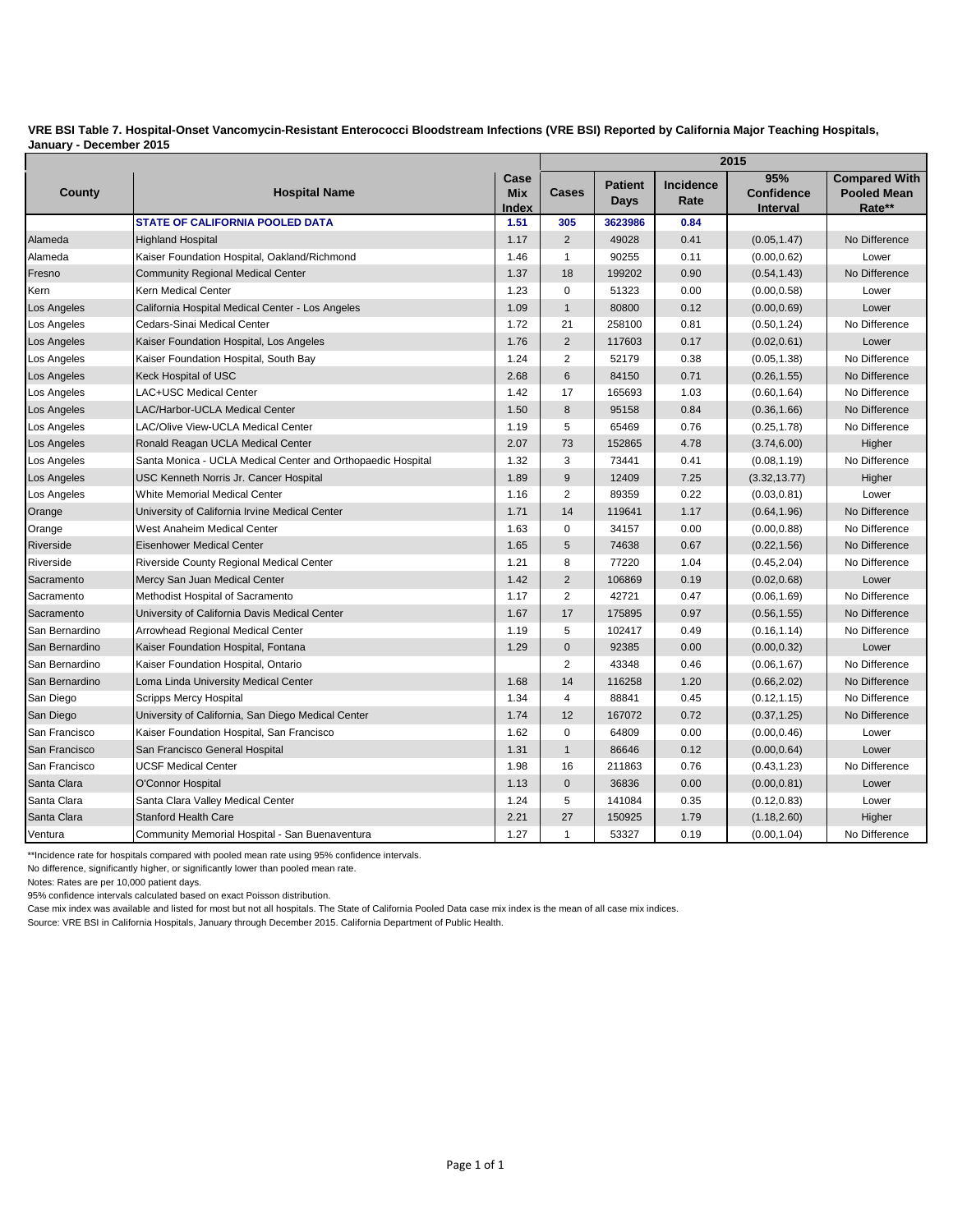## **VRE BSI Table 8. Hospital-Onset Vancomycin-Resistant Enterococci Bloodstream Infections (VRE BSI) Reported by California Pediatric Hospitals, January - December 2015**

|                |                                                     |                             | 2015         |                               |                          |                                             |                                                      |  |  |
|----------------|-----------------------------------------------------|-----------------------------|--------------|-------------------------------|--------------------------|---------------------------------------------|------------------------------------------------------|--|--|
| County         | <b>Hospital Name</b>                                | Case<br><b>Mix</b><br>Index | <b>Cases</b> | <b>Patient</b><br><b>Days</b> | <b>Incidence</b><br>Rate | 95%<br><b>Confidence</b><br><b>Interval</b> | <b>Compared With</b><br><b>Pooled Mean</b><br>Rate** |  |  |
|                | <b>STATE OF CALIFORNIA POOLED DATA</b>              | 1.48                        | 6            | 659415                        | 0.09                     |                                             |                                                      |  |  |
| Alameda        | Children's Hospital & Research Center Oakland       | 1.28                        | $\mathbf{0}$ | 48622                         | 0.00                     | (0.00, 0.62)                                | No Difference                                        |  |  |
| Los Angeles    | <b>Children's Hospital Los Angeles</b>              | 1.79                        | $\Omega$     | 105815                        | 0.00                     | (0.00, 0.28)                                | No Difference                                        |  |  |
| Los Angeles    | Earl & Loraine Miller Children's Hospital           | 0.96                        | $\mathbf{0}$ | 75736                         | 0.00                     | (0.00, 0.40)                                | No Difference                                        |  |  |
| Madera         | Valley Children's Hospital                          | 1.55                        |              | 75851                         | 0.13                     | (0.00, 0.73)                                | No Difference                                        |  |  |
| Orange         | Children's Hospital at Mission                      | 1.23                        | $\Omega$     | 7619                          | 0.00                     | (0.00, 3.93)                                | No Difference                                        |  |  |
| Orange         | Children's Hospital of Orange County                | 1.41                        | $\Omega$     | 62718                         | 0.00                     | (0.00, 0.48)                                | No Difference                                        |  |  |
| Orange         | Healthbridge Children's Hospital - Orange           | 1.17                        | $\mathbf{0}$ | 2567                          | 0.00                     | (0.00, 11.67)                               | No Difference                                        |  |  |
| Sacramento     | Shriners Hospitals for Children Northern California | 2.34                        | $\Omega$     | 6430                          | 0.00                     | (0.00, 4.66)                                | No Difference                                        |  |  |
| San Bernardino | Loma Linda University Children's Hospital           |                             |              | 90738                         | 0.11                     | (0.00, 0.61)                                | No Difference                                        |  |  |
| San Diego      | Rady Children's Hospital - San Diego                | 1.51                        |              | 89037                         | 0.11                     | (0.00, 0.63)                                | No Difference                                        |  |  |
| Santa Clara    | Lucile Packard Children's Hospital Stanford         | 1.53                        | 3            | 94282                         | 0.32                     | (0.07, 0.93)                                | No Difference                                        |  |  |

\*\*Incidence rate for hospitals compared with pooled mean rate using 95% confidence intervals.

No difference, significantly higher, or significantly lower than pooled mean rate.

Notes: Rates are per 10,000 patient days.

95% confidence intervals calculated based on exact Poisson distribution.

Case mix index was available and listed for most but not all hospitals. The State of California Pooled Data case mix index is the mean of all case mix indices.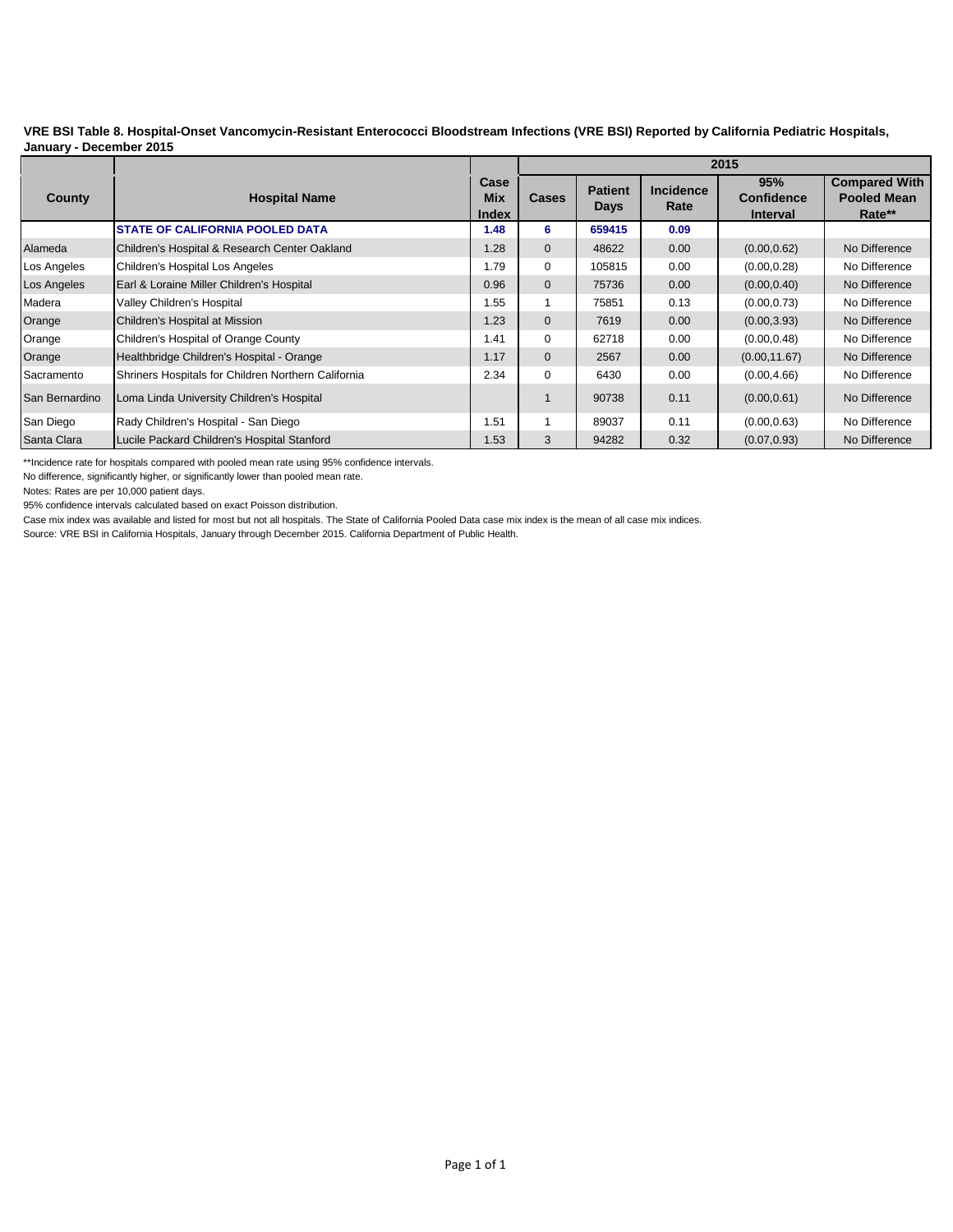| VRE BSI Table 9. Incidence Rates of Hospital-Onset Vancomycin-Resistant Enterococci Bloodstream Infections (VRE BSI) Reported by California Long- |  |
|---------------------------------------------------------------------------------------------------------------------------------------------------|--|
| Term Acute Care Hospitals, January - December 2015                                                                                                |  |

|                |                                                        |                                    | 2015           |                        |                          |                                      |                                                      |  |
|----------------|--------------------------------------------------------|------------------------------------|----------------|------------------------|--------------------------|--------------------------------------|------------------------------------------------------|--|
| County         | <b>Hospital Name</b>                                   | Case<br><b>Mix</b><br><b>Index</b> | <b>Cases</b>   | <b>Patient</b><br>Days | <b>Incidence</b><br>Rate | 95%<br><b>Confidence</b><br>Interval | <b>Compared With</b><br><b>Pooled Mean</b><br>Rate** |  |
|                | <b>STATE OF CALIFORNIA POOLED DATA</b>                 | 2.65                               | 78             | 492980                 | 1.58                     |                                      |                                                      |  |
| Alameda        | Kindred Hospital, San Francisco Bay Area               | 3.73                               | $\overline{4}$ | 20013                  | 2.00                     | (0.54, 5.12)                         | No Difference                                        |  |
| Los Angeles    | Kindred Hospital, South Bay, Hawaiian Gardens          |                                    | $\Omega$       | 5376                   | 0.00                     | (0.00, 5.57)                         | No Difference                                        |  |
| Los Angeles    | <b>Barlow Respiratory Hospital</b>                     | 3.15                               | $\mathbf{1}$   | 24272                  | 0.41                     | (0.01, 2.30)                         | No Difference                                        |  |
| Los Angeles    | Kindred Hospital, Baldwin Park                         | 2.73                               | 9              | 25902                  | 3.47                     | (1.59, 6.60)                         | Higher                                               |  |
| Los Angeles    | Kindred Hospital, La Mirada                            | 2.34                               | 3              | 20893                  | 1.44                     | (0.30, 4.20)                         | No Difference                                        |  |
| Los Angeles    | Kindred Hospital, Los Angeles                          | 2.89                               | 11             | 27774                  | 3.96                     | (1.98, 7.09)                         | Higher                                               |  |
| Los Angeles    | Kindred Hospital, San Gabriel Valley                   |                                    | 5              | 20878                  | 2.39                     | (0.78, 5.59)                         | No Difference                                        |  |
| Los Angeles    | Kindred Hospital, South Bay, Gardena                   | 2.53                               | 0              | 17119                  | 0.00                     | (0.00, 1.75)                         | No Difference                                        |  |
| Los Angeles    | Monrovia Memorial Hospital                             | 2.64                               | 3              | 12639                  | 2.37                     | (0.49, 6.94)                         | No Difference                                        |  |
| Los Angeles    | Promise Hospital of East Los Angeles - East L.A Campus | 2.55                               | $\mathbf{1}$   | 9791                   | 1.02                     | (0.03, 5.69)                         | No Difference                                        |  |
| Los Angeles    | Promise Hospital of East Los Angeles - Suburban Campus |                                    | 8              | 47073                  | 1.70                     | (0.73, 3.35)                         | No Difference                                        |  |
| Marin          | Kentfield Rehabilitation & Specialty Hospital          | 2.45                               | 0              | 18748                  | 0.00                     | (0.00, 1.60)                         | No Difference                                        |  |
| Orange         | Kindred Hospital, Brea                                 | 2.04                               | $\mathbf{1}$   | 14246                  | 0.70                     | (0.02, 3.91)                         | No Difference                                        |  |
| Orange         | Kindred Hospital, Santa Ana                            |                                    | 4              | 17900                  | 2.23                     | (0.61, 5.72)                         | No Difference                                        |  |
| Orange         | Kindred Hospital, Westminster                          | 2.55                               | $\overline{7}$ | 36986                  | 1.89                     | (0.76, 3.90)                         | No Difference                                        |  |
| Riverside      | Kindred Hospital, Riverside                            | 3.66                               | 3              | 11455                  | 2.62                     | (0.54, 7.65)                         | No Difference                                        |  |
| Sacramento     | Vibra Hospital of Sacramento                           | 2.85                               | 3              | 15197                  | 1.97                     | (0.41, 5.77)                         | No Difference                                        |  |
| San Bernardino | Kindred Hospital, Ontario                              | 2.73                               | $\mathbf 0$    | 25664                  | 0.00                     | (0.00, 1.17)                         | Lower                                                |  |
| San Bernardino | Kindred Hospital, Rancho                               | 3.16                               | 5              | 18546                  | 2.70                     | (0.88, 6.29)                         | No Difference                                        |  |
| San Diego      | Kindred Hospital, San Diego                            | 2.42                               | 5              | 17056                  | 2.93                     | (0.95, 6.84)                         | No Difference                                        |  |
| San Diego      | Promise Hospital of San Diego                          | 2.57                               | 2              | 12195                  | 1.64                     | (0.20, 5.92)                         | No Difference                                        |  |
| San Diego      | Vibra Hospital of San Diego                            | 2.62                               | $\overline{2}$ | 24967                  | 0.80                     | (0.10, 2.89)                         | No Difference                                        |  |
| Shasta         | Vibra Hospital of Northern California                  | 1.75                               | $\mathbf{1}$   | 17027                  | 0.59                     | (0.01, 3.27)                         | No Difference                                        |  |
| Stanislaus     | <b>Central Valley Specialty Hospital</b>               | 1.59                               | $\Omega$       | 31263                  | 0.00                     | (0.00, 0.96)                         | Lower                                                |  |

\*9 months of reporting; closed in September 2015.

\*\*Incidence rate for hospitals compared with pooled mean rate using 95% confidence intervals.

No difference, significantly higher, or significantly lower than pooled mean rate.

Notes: Rates are per 10,000 patient days.

95% confidence intervals calculated based on exact Poisson distribution.

Case mix index was available and listed for most but not all hospitals. The State of California Pooled Data case mix index is the mean of all case mix indices.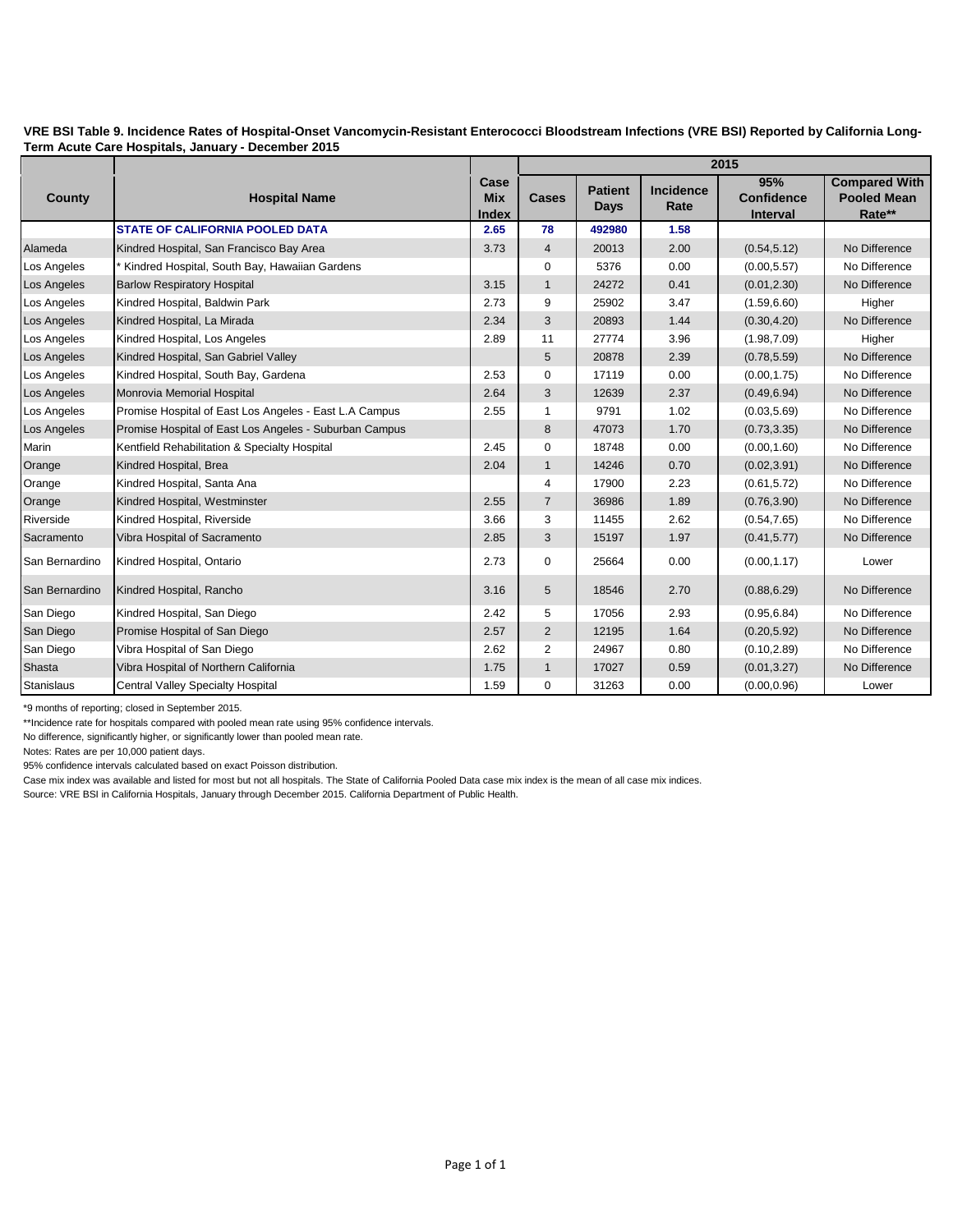# **VRE BSI Table 10. Hospital-Onset Vancomycin-Resistant Enterococci Bloodstream Infections (VRE BSI) Reported by California Rehabilitation Acute Care Facilities, January - December 2015**

|                |                                                   |                      |              |                               |                          | 2015                                        |                                                      |  |  |  |
|----------------|---------------------------------------------------|----------------------|--------------|-------------------------------|--------------------------|---------------------------------------------|------------------------------------------------------|--|--|--|
| County         | <b>Facility Name</b>                              | Case<br>Mix<br>Index | Cases        | <b>Patient</b><br><b>Days</b> | <b>Incidence</b><br>Rate | 95%<br><b>Confidence</b><br><b>Interval</b> | <b>Compared With</b><br><b>Pooled Mean</b><br>Rate** |  |  |  |
|                | <b>STATE OF CALIFORNIA POOLED DATA</b>            | 1.31                 | $\mathbf 0$  | 383261                        | 0.00                     |                                             |                                                      |  |  |  |
| Alameda        | <b>Highland Hospital</b>                          |                      | $\mathbf 0$  | 1660                          | 0.00                     | (0.00, 18.05)                               | No Difference                                        |  |  |  |
| <b>Butte</b>   | <b>t Enloe Rehabilitation Center</b>              |                      | $\mathbf 0$  | 6753                          | 0.00                     | (0.00, 4.44)                                | No Difference                                        |  |  |  |
| Contra Costa   | John Muir Medical Center - Walnut Creek Campus    |                      | $\mathbf 0$  | 8207                          | 0.00                     | (0.00, 3.65)                                | No Difference                                        |  |  |  |
| Fresno         | <b>Community Regional Medical Center</b>          |                      | $\mathbf 0$  | 9152                          | 0.00                     | (0.00, 3.27)                                | No Difference                                        |  |  |  |
| Fresno         | † San Joaquin Valley Rehabilitation Hospital      | 1.33                 | $\mathbf{0}$ | 17686                         | 0.00                     | (0.00, 1.69)                                | No Difference                                        |  |  |  |
| Humboldt       | † The General Hospital                            |                      | $\mathbf 0$  | 2271                          | 0.00                     | (0.00, 13.19)                               | No Difference                                        |  |  |  |
| Kern           | † Healthsouth Bakersfield Rehabilitation Hospital | 1.37                 | $\mathbf 0$  | 20981                         | 0.00                     | (0.00, 1.43)                                | No Difference                                        |  |  |  |
| Los Angeles    | Cedars-Sinai Medical Center                       |                      | $\mathbf 0$  | 9139                          | 0.00                     | (0.00, 3.28)                                | No Difference                                        |  |  |  |
| Los Angeles    | Citrus Valley Medical Center - IC Campus          |                      | $\mathbf 0$  | 1733                          | 0.00                     | (0.00, 17.29)                               | No Difference                                        |  |  |  |
| Los Angeles    | <b>Garfield Medical Center</b>                    |                      | $\mathbf 0$  | 6823                          | 0.00                     | (0.00, 4.39)                                | No Difference                                        |  |  |  |
| Los Angeles    | <b>Glendale Adventist Medical Center</b>          |                      | 0            | 7265                          | 0.00                     | (0.00, 4.12)                                | No Difference                                        |  |  |  |
| Los Angeles    | Glendale Memorial Hospital and Health Center      |                      | $\mathbf 0$  | 306                           | 0.00                     | (0.00, 97.90)                               | No Difference                                        |  |  |  |
| Los Angeles    | Hollywood Presbyterian Medical Center             |                      | $\mathbf 0$  | 4489                          | 0.00                     | (0.00, 6.67)                                | No Difference                                        |  |  |  |
| Los Angeles    | Huntington Memorial Hospital                      |                      | 0            | 2052                          | 0.00                     | (0.00, 14.60)                               | No Difference                                        |  |  |  |
| Los Angeles    | Keck Hospital of USC                              |                      | $\mathbf 0$  | 3812                          | 0.00                     | (0.00, 7.86)                                | No Difference                                        |  |  |  |
| Los Angeles    | Long Beach Memorial Medical Center                |                      | 0            | 6888                          | 0.00                     | (0.00, 4.35)                                | No Difference                                        |  |  |  |
| Los Angeles    | Methodist Hospital of Southern California         |                      | $\mathbf 0$  | 6795                          | 0.00                     | (0.00, 4.41)                                | No Difference                                        |  |  |  |
| Los Angeles    | Northridge Hospital Medical Center                |                      | $\mathbf 0$  | 4183                          | 0.00                     | (0.00, 7.16)                                | No Difference                                        |  |  |  |
| Los Angeles    | Providence Holy Cross Medical Center              |                      | $\mathbf 0$  | 2875                          | 0.00                     | (0.00, 10.42)                               | No Difference                                        |  |  |  |
| Los Angeles    | St. Mary Medical Center, Long Beach               |                      | $\mathbf 0$  | 5505                          | 0.00                     | (0.00, 5.44)                                | No Difference                                        |  |  |  |
| Los Angeles    | Valley Presbyterian Hospital                      |                      | $\mathbf 0$  | 3835                          | 0.00                     | (0.00, 7.81)                                | No Difference                                        |  |  |  |
| Los Angeles    | † Casa Colina Hospital and Centers for Healthcare | 1.36                 | $\mathbf 0$  | 22045                         | 0.00                     | (0.00, 1.36)                                | No Difference                                        |  |  |  |
| Monterey       | Community Hospital of The Monterey Peninsula      |                      | $\mathbf 0$  | 2993                          | 0.00                     | (0.00, 10.01)                               | No Difference                                        |  |  |  |
| Monterey       | Natividad Medical Center                          |                      | 0            | 559                           | 0.00                     | (0.00, 53.59)                               | No Difference                                        |  |  |  |
| Napa           | Queen of the Valley Medical Center                |                      | $\mathbf 0$  | 2908                          | 0.00                     | (0.00, 10.30)                               | No Difference                                        |  |  |  |
| Orange         | Mission Hospital Regional Medical Center          |                      | $\mathbf 0$  | 2401                          | 0.00                     | (0.00, 12.48)                               | No Difference                                        |  |  |  |
| Orange         | St. Jude Medical Center                           |                      | $\mathbf 0$  | 8880                          | 0.00                     | (0.00, 3.37)                                | No Difference                                        |  |  |  |
| Orange         | University of California Irvine Medical Center    |                      | 0            | 3821                          | 0.00                     | (0.00, 7.84)                                | No Difference                                        |  |  |  |
| Orange         | † Healthsouth Tustin Rehabilitation Hospital      | 1.36                 | $\mathbf 0$  | 14481                         | 0.00                     | (0.00, 2.07)                                | No Difference                                        |  |  |  |
| Placer         | <b>Sutter Roseville Medical Center</b>            |                      | $\mathbf 0$  | 14342                         | 0.00                     | (0.00, 2.09)                                | No Difference                                        |  |  |  |
| Riverside      | <b>Desert Regional Medical Center</b>             |                      | $\mathbf 0$  | 11273                         | 0.00                     | (0.00, 2.66)                                | No Difference                                        |  |  |  |
| Riverside      | <b>Eisenhower Medical Center</b>                  |                      | 0            | 4645                          | 0.00                     | (0.00, 6.45)                                | No Difference                                        |  |  |  |
| Sacramento     | <b>Mercy General Hospital</b>                     |                      | $\mathbf 0$  | 6602                          | 0.00                     | (0.00, 4.54)                                | No Difference                                        |  |  |  |
| Sacramento     | University of California Davis Medical Center     |                      | $\mathbf 0$  | 5483                          | 0.00                     | (0.00, 5.46)                                | No Difference                                        |  |  |  |
| San Bernardino | Loma Linda University Medical Center              |                      | $\pmb{0}$    | 17881                         | $0.00\,$                 | (0.00, 1.68)                                | No Difference                                        |  |  |  |
| San Bernardino | <b>† Ballard Rehabilitation Hospital</b>          | 1.11                 | 0            | 16173                         | 0.00                     | (0.00, 1.85)                                | No Difference                                        |  |  |  |
| San Diego      | Alvarado Hospital Medical Center                  |                      | $\pmb{0}$    | 1963                          | 0.00                     | (0.00, 15.26)                               | No Difference                                        |  |  |  |
| San Diego      | <b>Grossmont Hospital</b>                         |                      | 0            | 7351                          | 0.00                     | (0.00, 4.08)                                | No Difference                                        |  |  |  |
| San Diego      | Palomar Health Downtown Campus                    |                      | $\mathbf 0$  | 7669                          | 0.00                     | (0.00, 3.91)                                | No Difference                                        |  |  |  |
| San Diego      | Paradise Valley Hospital                          |                      | 0            | 2343                          | 0.00                     | (0.00, 12.79)                               | No Difference                                        |  |  |  |
| San Diego      | Scripps Memorial Hospital - Encinitas             |                      | $\mathbf 0$  | 6664                          | 0.00                     | (0.00, 4.50)                                | No Difference                                        |  |  |  |
| San Diego      | <b>Sharp Memorial Hospital</b>                    |                      | $\mathsf 0$  | 7910                          | 0.00                     | (0.00, 3.79)                                | No Difference                                        |  |  |  |
| San Diego      | <b>Tri-City Medical Center</b>                    |                      | $\pmb{0}$    | 2255                          | 0.00                     | (0.00, 13.28)                               | No Difference                                        |  |  |  |
| San Francisco  | Laguna Honda Hospital & Rehabilitation Center     |                      | 0            | 431                           | 0.00                     | (0.00, 69.51)                               | No Difference                                        |  |  |  |
| San Francisco  | St. Mary's Medical Center                         |                      | $\pmb{0}$    | 4672                          | 0.00                     | (0.00, 6.41)                                | No Difference                                        |  |  |  |
| San Joaquin    | Lodi Memorial Hospital                            |                      | $\pmb{0}$    | 2260                          | 0.00                     | (0.00, 13.26)                               | No Difference                                        |  |  |  |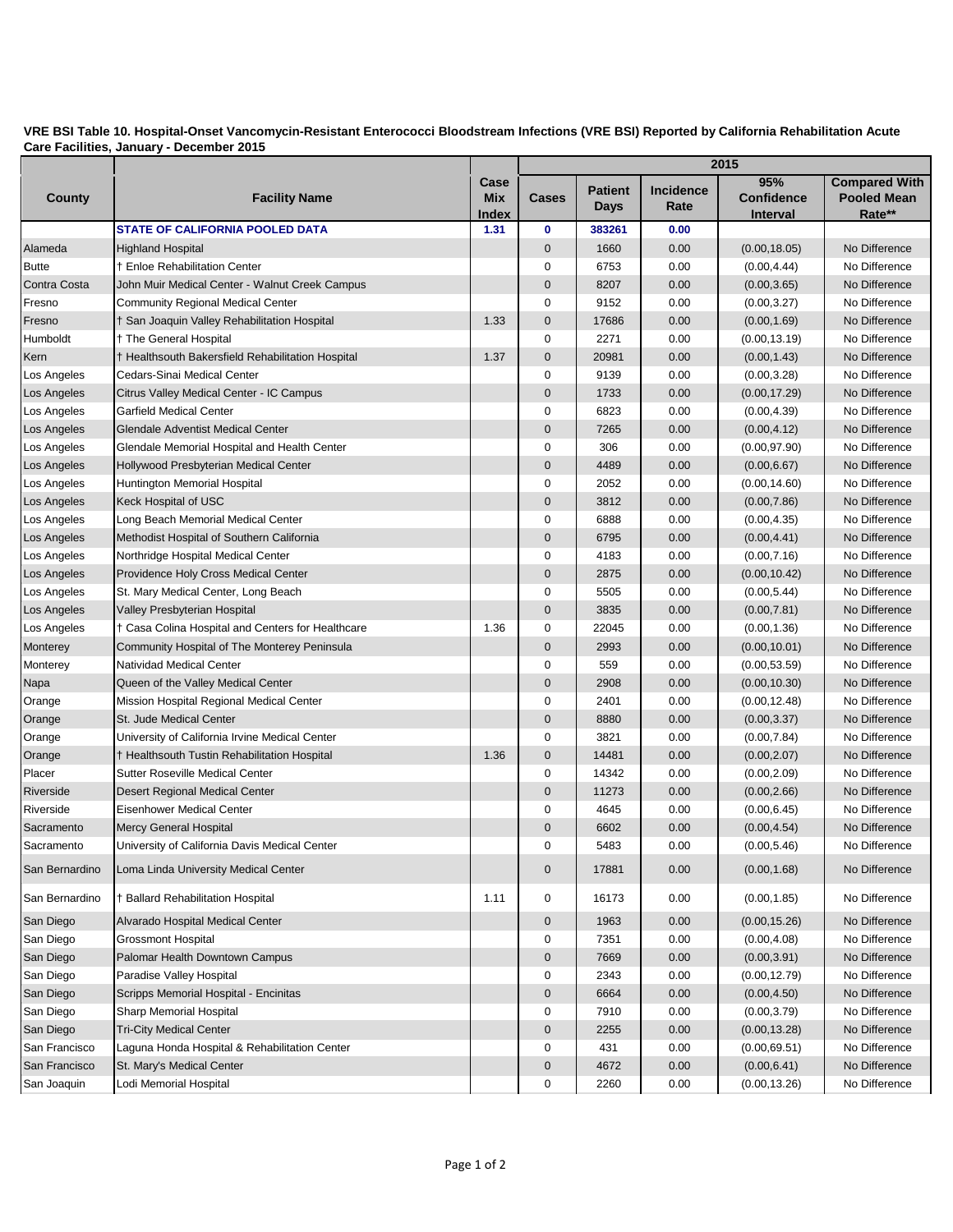## **VRE BSI Table 10. Hospital-Onset Vancomycin-Resistant Enterococci Bloodstream Infections (VRE BSI) Reported by California Rehabilitation Acute Care Facilities, January - December 2015**

|                 |                                                      |                                    | 2015         |                               |                          |                                             |                                                      |  |  |  |
|-----------------|------------------------------------------------------|------------------------------------|--------------|-------------------------------|--------------------------|---------------------------------------------|------------------------------------------------------|--|--|--|
| County          | <b>Facility Name</b>                                 | Case<br><b>Mix</b><br><b>Index</b> | <b>Cases</b> | <b>Patient</b><br><b>Days</b> | <b>Incidence</b><br>Rate | 95%<br><b>Confidence</b><br><b>Interval</b> | <b>Compared With</b><br><b>Pooled Mean</b><br>Rate** |  |  |  |
|                 | <b>STATE OF CALIFORNIA POOLED DATA</b>               | 1.31                               | $\mathbf{0}$ | 383261                        | 0.00                     |                                             |                                                      |  |  |  |
| San Luis Obispo | Marian Regional Medical Center, Arroyo Grande        |                                    | $\mathbf{0}$ | 5457                          | 0.00                     | (0.00, 5.49)                                | No Difference                                        |  |  |  |
| Santa Barbara   | Santa Barbara Cottage Hospital                       |                                    | 0            | 3962                          | 0.00                     | (0.00, 7.56)                                | No Difference                                        |  |  |  |
| Santa Clara     | <b>El Camino Hospital Los Gatos</b>                  |                                    | $\mathbf{0}$ | 6446                          | 0.00                     | (0.00, 4.65)                                | No Difference                                        |  |  |  |
| Santa Clara     | Good Samaritan Hospital, San Jose                    |                                    | $\Omega$     | 4998                          | 0.00                     | (0.00, 5.99)                                | No Difference                                        |  |  |  |
| Santa Clara     | Santa Clara Valley Medical Center                    |                                    | $\Omega$     | 13303                         | 0.00                     | (0.00, 2.25)                                | No Difference                                        |  |  |  |
| Santa Cruz      | Dominican Hospital                                   |                                    | 0            | 5761                          | 0.00                     | (0.00, 5.20)                                | No Difference                                        |  |  |  |
| Solano          | Kaiser Foundation Hospital and Rehab Center, Vallejo |                                    | $\mathbf{0}$ | 16685                         | 0.00                     | (0.00, 1.80)                                | No Difference                                        |  |  |  |
| Sonoma          | Santa Rosa Memorial Hospital                         |                                    | $\Omega$     | 3252                          | 0.00                     | (0.00, 9.21)                                | No Difference                                        |  |  |  |
| Tulare          | Kaweah Delta Medical Center                          |                                    | $\mathbf{0}$ | 3744                          | 0.00                     | (0.00, 8.00)                                | No Difference                                        |  |  |  |
| Ventura         | Los Robles Hospital & Medical Center - East Campus   |                                    | 0            | 6252                          | 0.00                     | (0.00, 4.79)                                | No Difference                                        |  |  |  |
| Ventura         | <b>St Johns Regional Medical Center</b>              |                                    | $\mathbf{0}$ | 2986                          | 0.00                     | (0.00, 10.03)                               | No Difference                                        |  |  |  |

† Free standing rehabilitation hospital.

\*\* Incidence rate for hospitals compared with pooled mean rate using 95% confidence intervals.

No difference, significantly higher, or significantly lower than pooled mean rate.

Notes: Rates are per 10,000 patient days.

95% confidence intervals calculated based on exact Poisson distribution.

Case mix index was available and listed for most but not all hospitals. The State of California Pooled Data case mix index is the mean of all case mix indices.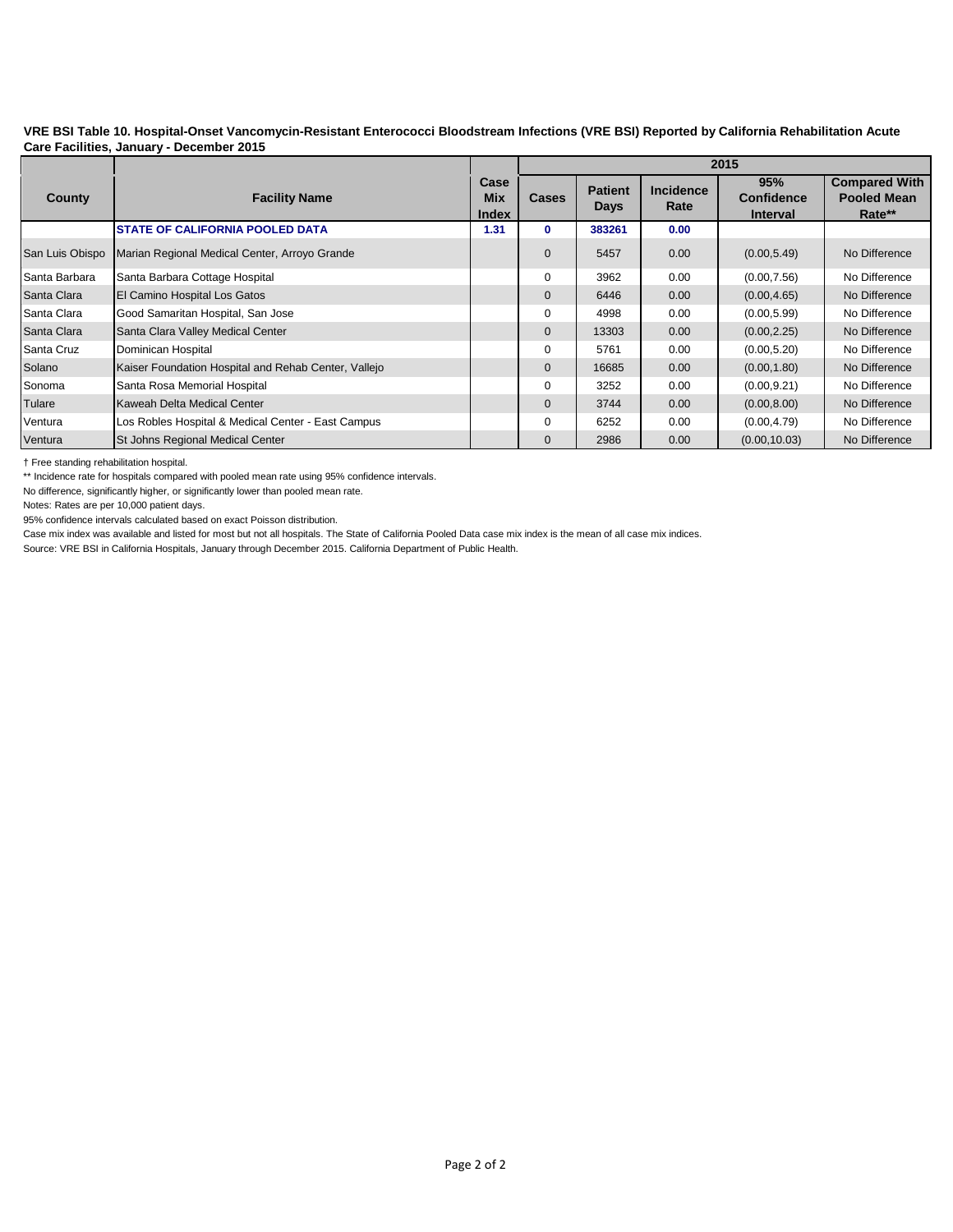**VRE BSI Table 11. Hospital-Onset Vancomycin-Resistant Enterococci Bloodstream Infections (VRE BSI) Reported by California Critical Access Hospitals, January - December 2015**

|                |                                        |                                    | 2015         |                               |                   |                                      |                                                      |  |
|----------------|----------------------------------------|------------------------------------|--------------|-------------------------------|-------------------|--------------------------------------|------------------------------------------------------|--|
| County         | <b>Hospital Name</b>                   | Case<br><b>Mix</b><br><b>Index</b> | <b>Cases</b> | <b>Patient</b><br><b>Days</b> | Incidence<br>Rate | 95%<br><b>Confidence</b><br>Interval | <b>Compared With</b><br><b>Pooled Mean</b><br>Rate** |  |
|                | <b>STATE OF CALIFORNIA POOLED DATA</b> | 1.04                               | $\bf{0}$     | 85841                         | 0.00              |                                      |                                                      |  |
| Calaveras      | Mark Twain Medical Center              | 1.27                               | $\mathbf{0}$ | 3935                          | 0.00              | (0.00, 7.61)                         | No Difference                                        |  |
| Glenn          | <b>Glenn Medical Center</b>            | 0.91                               | $\mathbf 0$  | 1303                          | 0.00              | (0.00, 22.99)                        | No Difference                                        |  |
| Humboldt       | Jerold Phelps Community Hospital       | 1.03                               | $\mathbf{0}$ | 821                           | 0.00              | (0.00, 36.49)                        | No Difference                                        |  |
| Humboldt       | Redwood Memorial Hospital              | 1.06                               | $\mathbf 0$  | 6045                          | 0.00              | (0.00, 4.96)                         | No Difference                                        |  |
| Inyo           | Northern Inyo Hospital                 | 1.05                               | $\Omega$     | 4357                          | 0.00              | (0.00, 6.88)                         | No Difference                                        |  |
| Kern           | Kern Valley Healthcare District        | 1.00                               | $\mathbf 0$  | 3202                          | 0.00              | (0.00, 9.36)                         | No Difference                                        |  |
| Kern           | Tehachapi Hospital                     | 0.88                               | $\mathbf{0}$ | 5735                          | 0.00              | (0.00, 5.22)                         | No Difference                                        |  |
| Lake           | St. Helena Hospital - Clearlake        | 1.03                               | $\Omega$     | 5423                          | 0.00              | (0.00, 5.52)                         | No Difference                                        |  |
| Lake           | Sutter Lakeside Hospital               | 1.12                               | $\mathbf 0$  | 6933                          | 0.00              | (0.00, 4.32)                         | No Difference                                        |  |
| Lassen         | <b>Banner Lassen Medical Center</b>    | 0.90                               | $\mathbf 0$  | 4483                          | 0.00              | (0.00, 6.68)                         | No Difference                                        |  |
| Los Angeles    | Catalina Island Medical Center         | 0.86                               | $\mathbf{0}$ | 234                           | 0.00              | (0.00, 128.02)                       | No Difference                                        |  |
| Mariposa       | John C. Fremont Healthcare District    | 0.91                               | $\mathbf 0$  | 4501                          | 0.00              | (0.00, 6.66)                         | No Difference                                        |  |
| Mendocino      | Frank R. Howard Memorial Hospital      | 1.43                               | $\mathbf{0}$ | 5772                          | 0.00              | (0.00, 5.19)                         | No Difference                                        |  |
| Mendocino      | Mendocino Coast District Hospital      | 1.10                               | $\Omega$     | 4924                          | 0.00              | (0.00, 6.08)                         | No Difference                                        |  |
| Modoc          | <b>Modoc Medical Center</b>            | 0.94                               | $\mathbf{0}$ | 456                           | 0.00              | (0.00, 65.70)                        | No Difference                                        |  |
| Mono           | Mammoth Hospital                       | 1.22                               | $\mathbf 0$  | 1580                          | 0.00              | (0.00, 18.96)                        | No Difference                                        |  |
| Nevada         | <b>Tahoe Forest Hospital</b>           | 1.17                               | $\mathbf{0}$ | 4629                          | 0.00              | (0.00, 6.47)                         | No Difference                                        |  |
| Plumas         | <b>Plumas District Hospital</b>        | 0.87                               | $\mathbf 0$  | 1401                          | 0.00              | (0.00, 21.38)                        | No Difference                                        |  |
| Plumas         | Seneca District Hospital               | 0.89                               | $\mathbf{0}$ | 585                           | 0.00              | (0.00, 51.21)                        | No Difference                                        |  |
| San Bernardino | <b>Bear Valley Community Hospital</b>  | 0.91                               | $\mathbf 0$  | 682                           | 0.00              | (0.00, 43.93)                        | No Difference                                        |  |
| San Bernardino | <b>Colorado River Medical Center</b>   | 0.81                               | $\mathbf{0}$ | 1437                          | 0.00              | (0.00, 20.85)                        | No Difference                                        |  |
| Santa Barbara  | Santa Ynez Valley Cottage Hospital     | 0.97                               | $\mathbf 0$  | 790                           | 0.00              | (0.00, 37.92)                        | No Difference                                        |  |
| Shasta         | <b>Mayers Memorial Hospital</b>        | 0.86                               | $\mathbf{0}$ | 2370                          | 0.00              | (0.00, 12.64)                        | No Difference                                        |  |
| Siskiyou       | <b>Fairchild Medical Center</b>        | 1.09                               | $\mathbf 0$  | 4598                          | 0.00              | (0.00, 6.52)                         | No Difference                                        |  |
| Siskiyou       | Mercy Medical Center Mt. Shasta        | 1.26                               | $\mathbf{0}$ | 3163                          | 0.00              | (0.00, 9.47)                         | No Difference                                        |  |
| Sonoma         | <b>Healdsburg District Hospital</b>    | 1.30                               | $\mathbf 0$  | 4263                          | 0.00              | (0.00, 7.03)                         | No Difference                                        |  |
| Ventura        | Ojai Valley Community Hospital         | 1.28                               | $\mathbf 0$  | 2219                          | 0.00              | (0.00, 13.50)                        | No Difference                                        |  |

\*\*Incidence rate for hospitals compared with pooled mean rate using 95% confidence intervals.

No difference, significantly higher, or significantly lower than pooled mean rate.

Notes: Rates are per 10,000 patient days.

95% confidence intervals calculated based on exact Poisson distribution.

Case mix index was available and listed for most but not all hospitals. The State of California Pooled Data case mix index is the mean of all case mix indices.